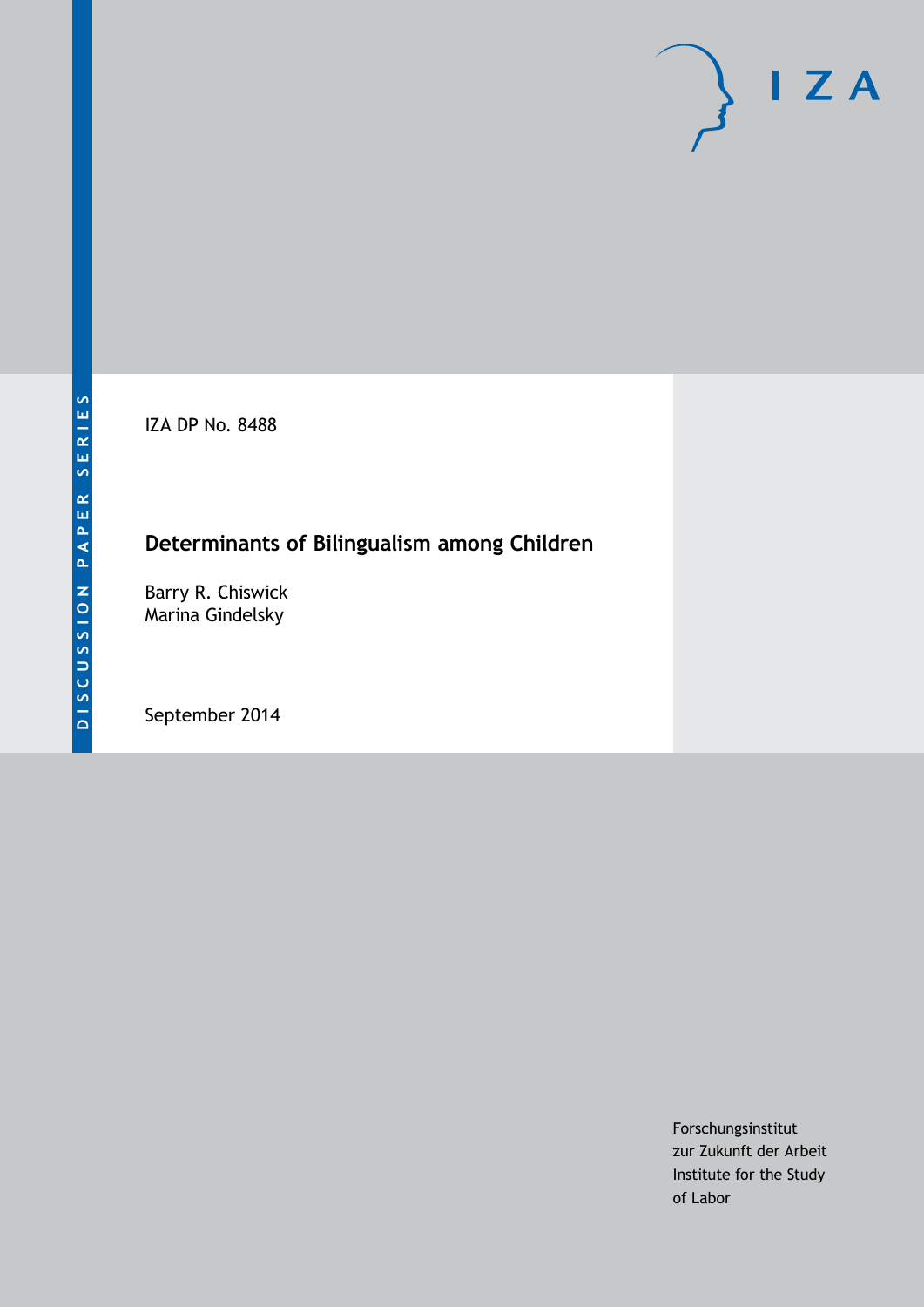# **Determinants of Bilingualism among Children**

# **Barry R. Chiswick**

*George Washington University and IZA*

# **Marina Gindelsky**

*George Washington University*

Discussion Paper No. 8488 September 2014

IZA

P.O. Box 7240 53072 Bonn Germany

Phone: +49-228-3894-0 Fax: +49-228-3894-180 E-mail: [iza@iza.org](mailto:iza@iza.org)

Any opinions expressed here are those of the author(s) and not those of IZA. Research published in this series may include views on policy, but the institute itself takes no institutional policy positions. The IZA research network is committed to the IZA Guiding Principles of Research Integrity.

The Institute for the Study of Labor (IZA) in Bonn is a local and virtual international research center and a place of communication between science, politics and business. IZA is an independent nonprofit organization supported by Deutsche Post Foundation. The center is associated with the University of Bonn and offers a stimulating research environment through its international network, workshops and conferences, data service, project support, research visits and doctoral program. IZA engages in (i) original and internationally competitive research in all fields of labor economics, (ii) development of policy concepts, and (iii) dissemination of research results and concepts to the interested public.

<span id="page-1-0"></span>IZA Discussion Papers often represent preliminary work and are circulated to encourage discussion. Citation of such a paper should account for its provisional character. A revised version may be available directly from the author.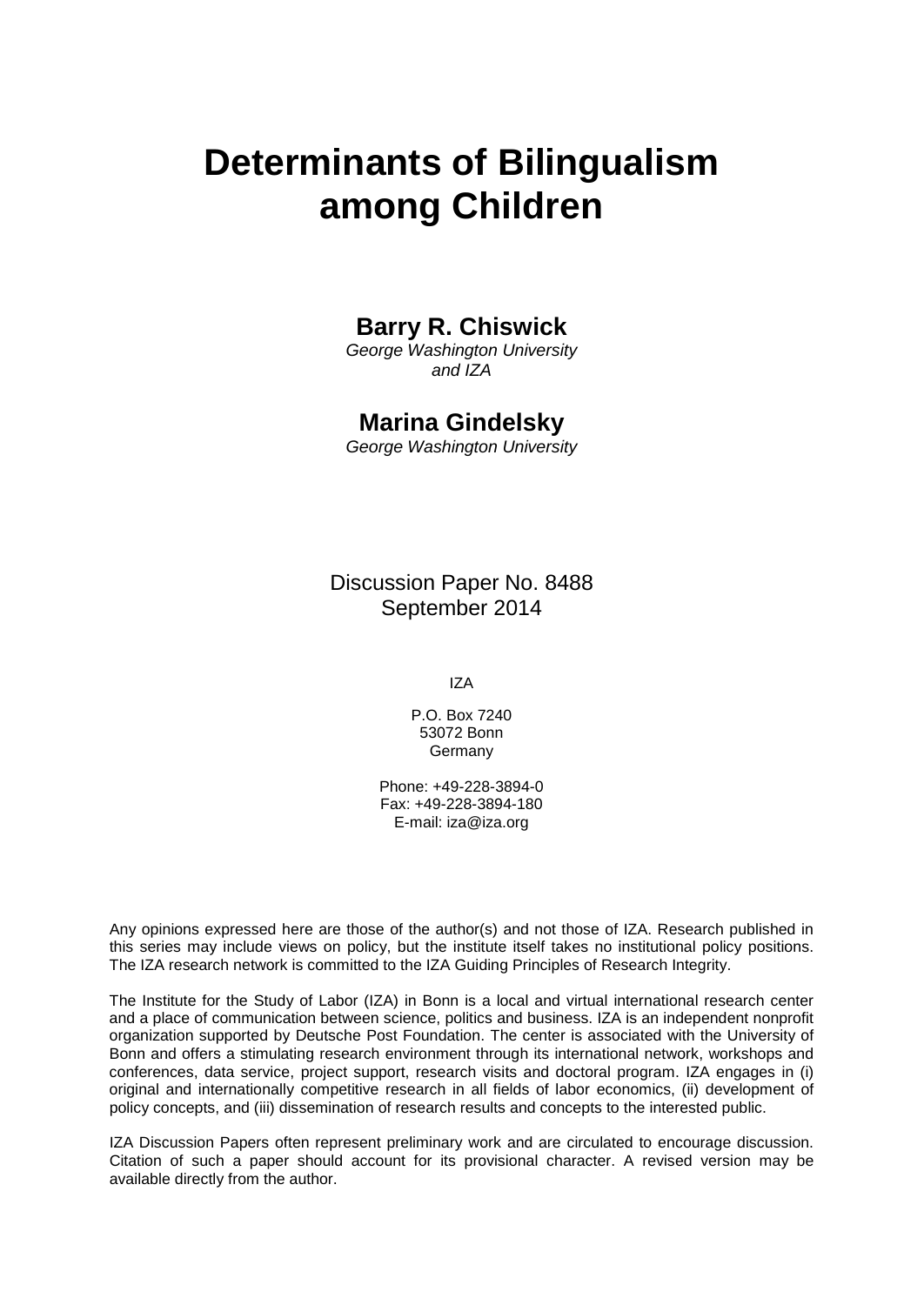IZA Discussion Paper No. 8488 September 2014

# **ABSTRACT**

# **Determinants of Bilingualism among Children[\\*](#page-1-0)**

This paper analyzes the determinants of bilingualism (i.e., speaks a language other than English at home) among children age 5 to 18 years in the American Community Survey, 2005-2011. Two groups of children are considered: those born in the US (native born) and foreign-born children who immigrated prior to age 14 (the 1.5 generation). The analyses are conducted overall, within genders, and within racial and ethnic groups. Bilingualism is more prevalent if the parents are foreign born, less proficient in English, of the same ancestry (linguistic) group, and if the child lives in an ethnic (linguistic) concentration area. Although the effects are relatively smaller, a foreign-born grandparent living in the household increases child bilingualism, while a higher level of parental education tends to decrease it. Children of Asian and especially of Hispanic origin are more likely to be bilingual than their white, non-Hispanic counterparts. Native-born Indigenous children are more likely to be bilingual.

JEL Classification: J15, J24, I210, Z13

Keywords: bilingualism, native born children, immigrant children, family

Corresponding author:

Barry R. Chiswick Department of Economics George Washington University 2115 G Street, NW Monroe Hall 340 Washington, DC 20052 USA E-mail: [brchis@uic.edu](mailto:brchis@uic.edu)

Paper presented at "Economy and Language: An Inter-Disciplinary Workshop", University of Chicago Center in Paris, June 2014.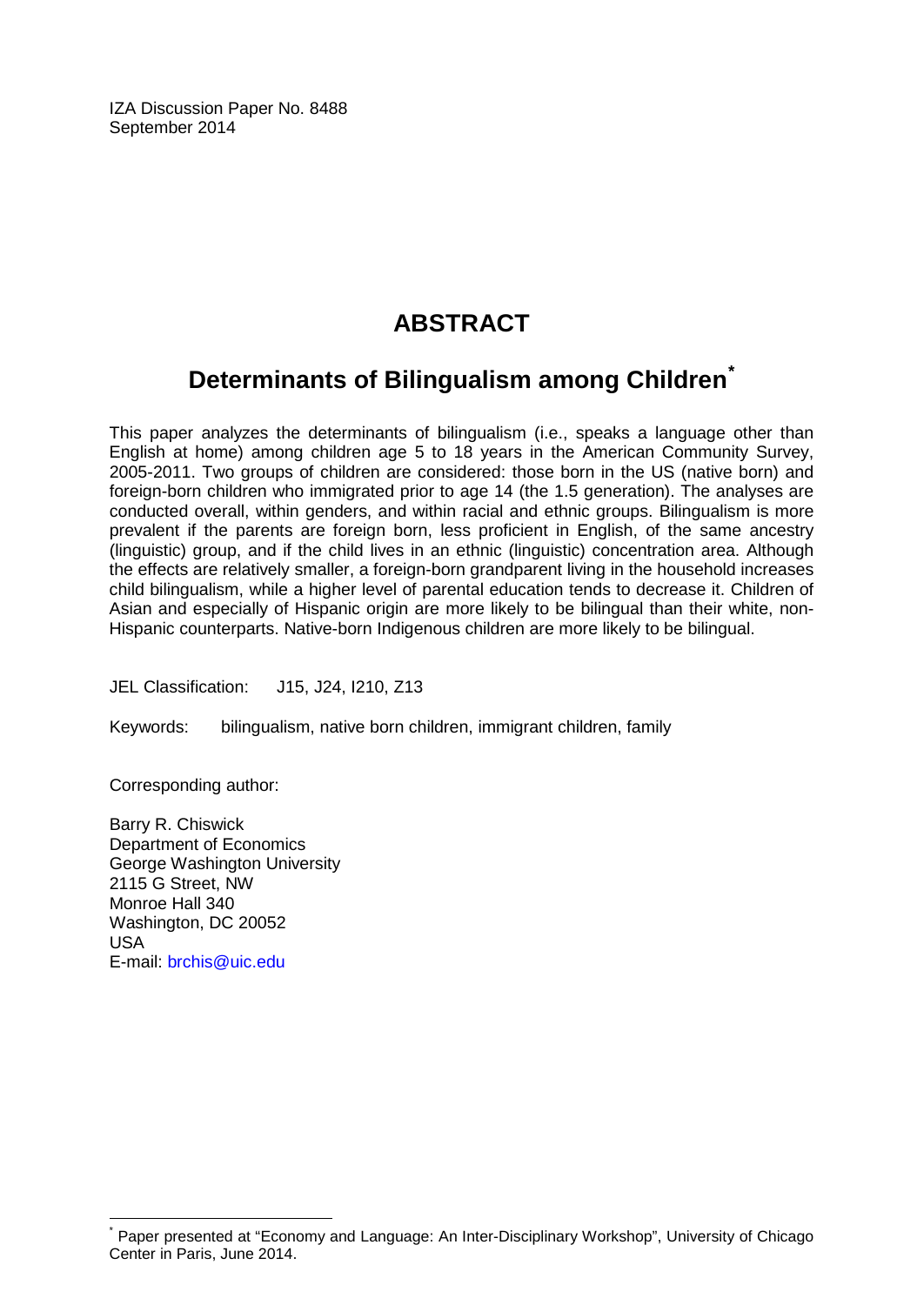### **Determinants of Bilingualism Among Children Barry R. Chiswick and Marina Gindelsky**

#### **I. Introduction**

Little attention has been devoted to the determinants of bilingualism among children in the United States. This is largely due to the lack of suitable data. However, the origins of bilingualism among native-born children is a topic of particular interest. Usually, considerable investment in learning a second language (a form of human capital) is required as an adult; however, children do not usually make such an investment consciously and may obtain their knowledge through another path, such as living with a parent, or other caregiver, who speaks another language at home.

It is also important to consider foreign-born children who immigrated at a very young age, for example, prior to the age of 14, or, the "1.5 generation". These children may have a natural capacity for being bilingual due to pre-migration exposure to the language in the country of origin, but they do not necessarily practice their bilingualism at home.

Immigrant or linguistic minority parents (or other relatives) may want to maintain their cultural heritage by speaking the origin language at home, or conversely, encourage assimilation by speaking only the dominant language (English in the case of the United States) in the home. Additionally, bilingual practices among children are likely to vary by gender, ethnicity, and household structure, among other determinants.

This paper uses the American Community Survey, Public Use Microdata Sample (2005- 2011), as reconstructed by IPUMS from the Minnesota Population Center, to construct a child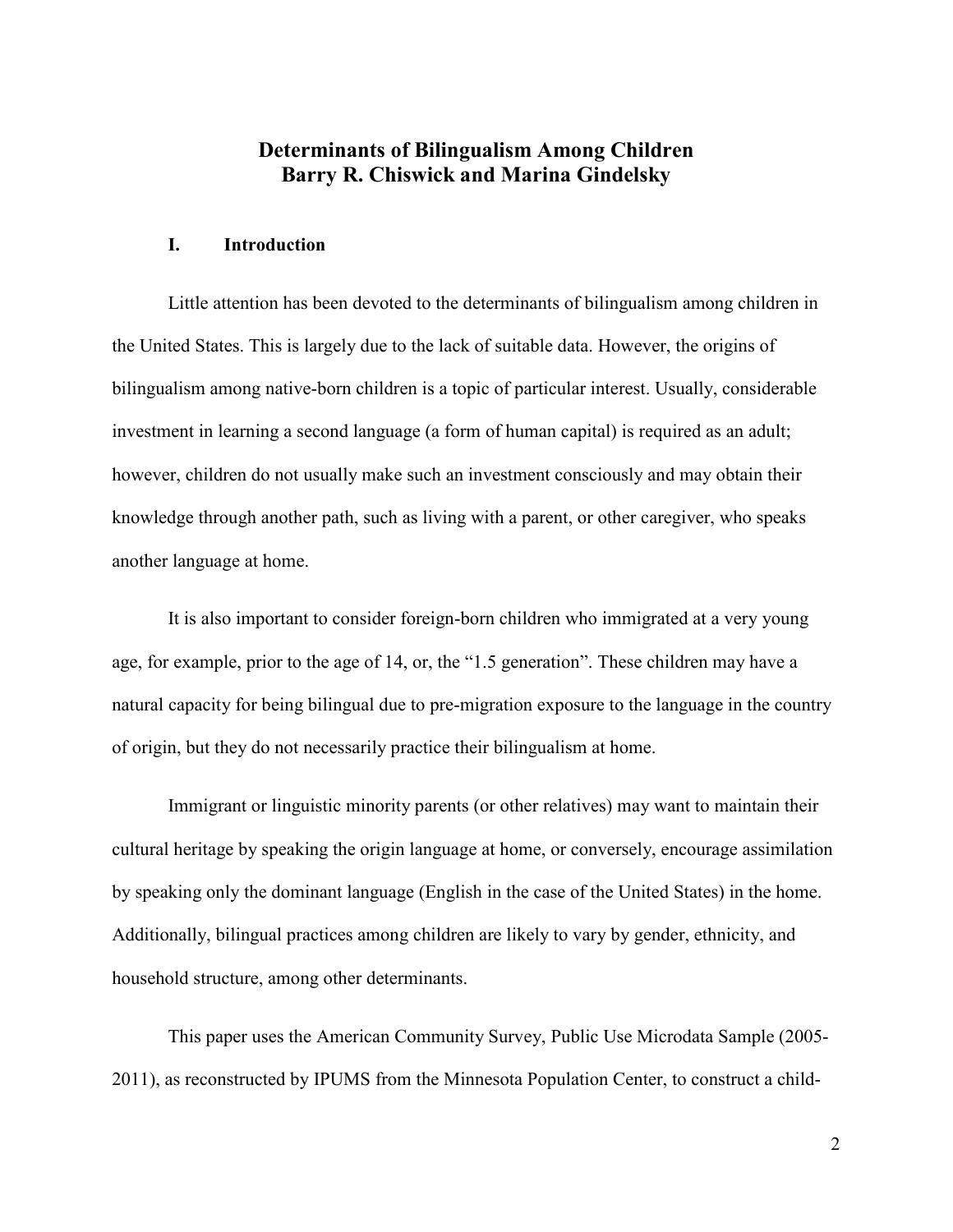level dataset and explore the determinants of bilingualism for children age 18 years and younger who are living at home, and who were either born in the U.S. or immigrated before the age of 14. Section II reviews the existing literature on advantages of bilingualism and potential factors which may influence childhood bilingualism. Section III discusses the data and develops a model. Section IV presents and discusses the results of a multivariate statistical analysis of the determinants of bilingualism among children in the U.S. and Section V summarizes and concludes.

#### **II. Literature Review**

In order to understand the determinants of bilingualism among children, we first consider whether there is an economic advantage to being a bilingual adult. There have been several studies on this topic which analyze the advantages (or disadvantages) of being bilingual in the labor market.

Knowledge of a second language, in addition to the dominant language, may not only increase potential earnings but also expand possible job market opportunities. An earnings premium may be due to ever globalizing markets which generate demand among employers for US workers with fluency in languages other than English (Saiz and Zoido 2002). Additionally, hiring workers with knowledge of a locally prevalent foreign language (for example, Spanish in a Hispanic enclave) may provide a comparative advantage for firms offering goods and services within the ethnic community. For both men and women, knowledge of a second language may function as a signal of "advanced cognitive and communicative abilities" (Saiz and Zoido 2002).

Moreover, fluency in multiple languages can have an important impact on cognitive development. In a study examining the effects of bilingualism on cognitive aging Bak et al.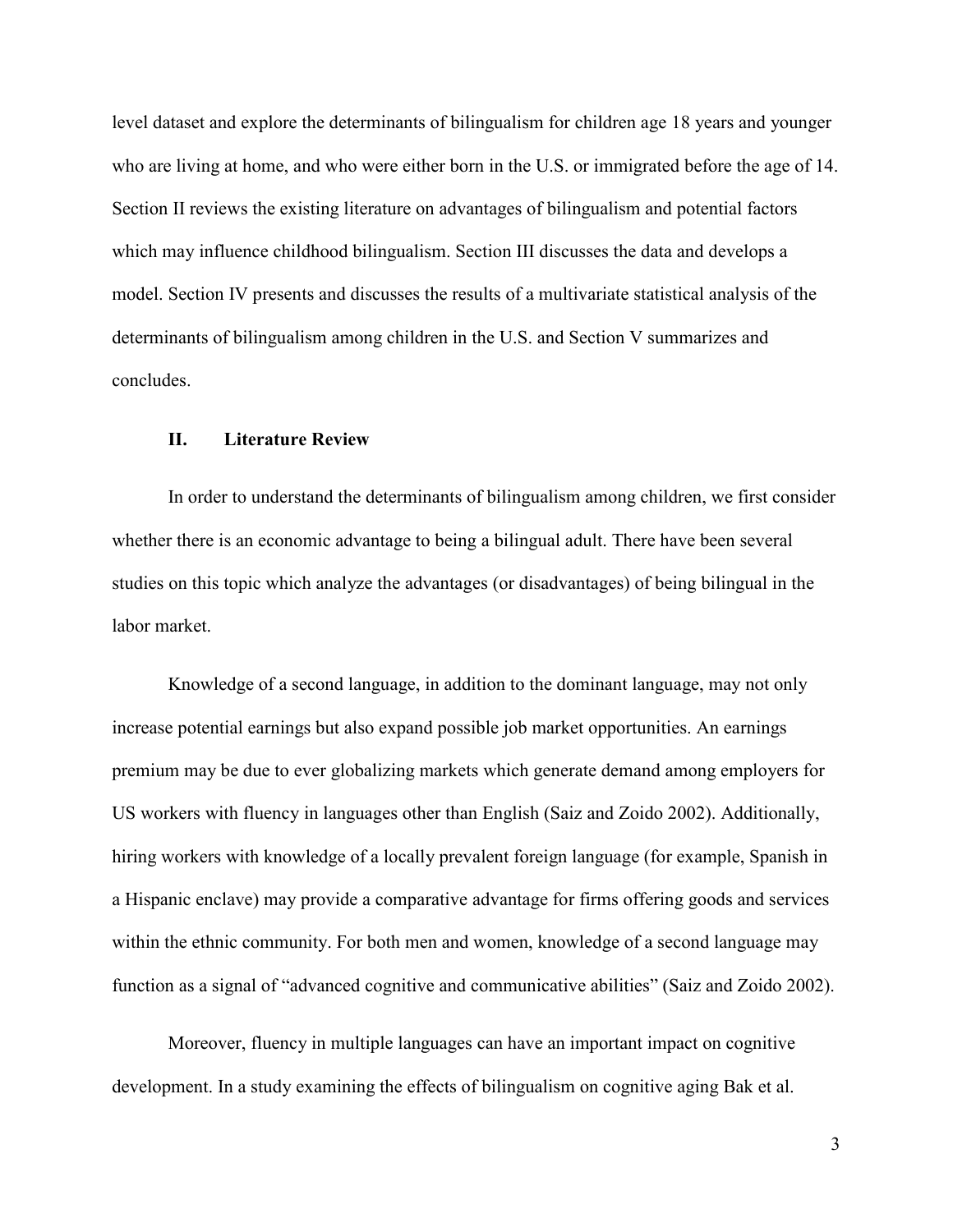(2014) found a "protective effect" of bilingualism against cognitive decline in the elderly independently of childhood intelligence, controlling for immigrants status, gender, and soceioeconomic status. However, individuals with higher levels of intelligence may benefit more from early acquisition, while those of lower intelligence from later acquisition. Most interestingly, Bak et al. (2014) found that knowing 3 or more languages was more beneficial than knowing two, while the degree to which the second language was used in daily life made little difference in the cognitive returns.

However, if knowledge of a second language detracts from proficiency in English, particularly in a job in which a high level of English skill is essential, it could result in an earnings penalty (Chiswick and Miller 2007). The presence of a noticeable "accent" while speaking or writing English may result in an earnings penalty either directly due to difficulty in communication or as a signal of an immigrant or ethnic minority ancestry, particularly if discrimination is present (Chiswick and Miller 2013).

One of the most important factors in determining the advantages of bilingualism relates to the demand for the second language in the local environment. This demand may arise from an earnings premium in the local labor market or from opportunities to participate in the community as a whole. Using Canadian 1991 Census data for the metropolitan areas of Montreal, Toronto, and Vancouver, Pendakur and Pendakur (2002) find that, in general, knowledge of a minority language is associated with *lower* earnings, underscoring the importance of market demand. While being bilingual in the two dominant languages in Canada (French/English) helps in Montreal, it hurts in other areas. Regarding other languages, the differentials are not large for women, but men in Canada who speak Spanish, Arabic, and Tagalog earn less than those who know only English in the three major cities (Pendakur and Pendakur 2002). Although their focus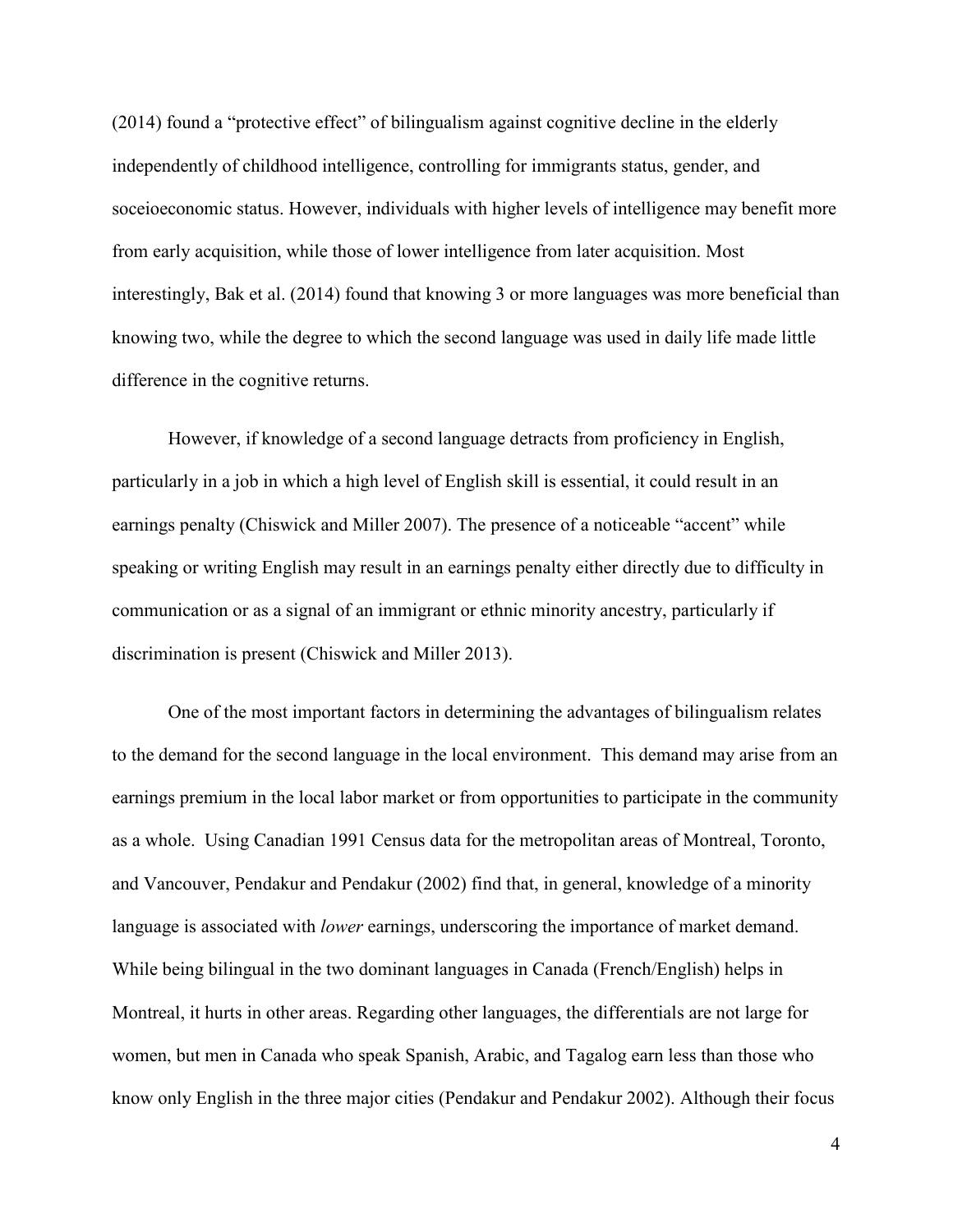is not on the comparison with native-born Canadians, the results emphasize the importance of evaluating differences by ethnic group and gender.

The question remains: If bilingualism has an ambiguous effect on labor market earnings, is there an economic incentive for children to learn to speak another language at home? Perhaps speaking English without an accent that might reveal another language proficiency allows them as adults to capture any economic benefits that exist, while avoiding discrimination against foreign language speakers (Chiswick and Miller 2013).

In addition to considering the mixed results on labor market returns, we can also consider additional benefits which may arise from bilingualism. There have been inquiries regarding the effects of both an immigrant background and bilingualism on educational outcomes. In her paper, Feliciano (2001) shows that immigrants are less likely to drop out of school and demonstrates that bilingual youths are more likely to be bicultural. She documents that there is a strong cultural component in maintaining bilingualism which may play a role in educational success. Portes and Rivas (2011) review the effects of differences in human capital stemming from migrant skill or legal status on linguistic and cultural assimilation, education, and earnings outcomes, and conclude that preserving linguistic and cultural heritage is actually advantageous for immigrant children. But how does this language preservation happen?

 In her discussion of language acquisition, Paradis describes the development of simultaneous and sequential bilingualism in children (Paradis 2007). Children may become simultaneous bilinguals if they acquire both languages in the home, or in the daycare, or they may become sequentially bilingual wherein they speak their first language at home and the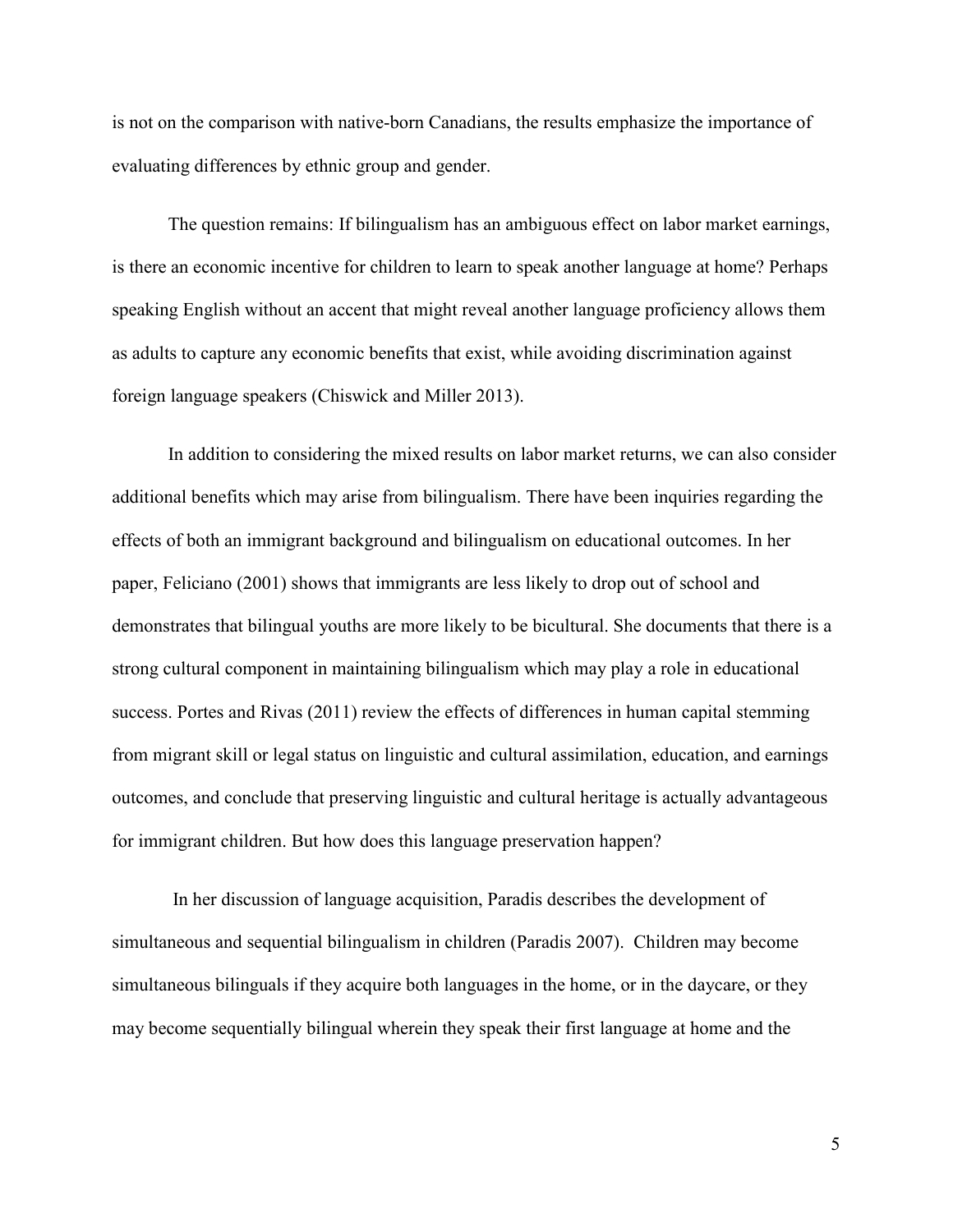second at school. Generally, children who have immigrated become sequentially bilingual and often one language is more dominant than another (Paradis 2007).

Which language emerges as dominant may have important effects on future labor market and educational outcomes. The cognitive abilities required for maintaining two languages may be advantageous for older children in both education and in the labor market, especially due to practice with conceptual-lexical mappings. Paradis also states, however, that the vocabulary in each language in typically smaller for bilingual children than for monolingual children. If their English vocabulary suffers as a result, the second language may have been a hindrance, particularly when the two languages have substantially different grammatical structures. A certain amount of mixing of languages inevitably occurs and children must choose which language to speak whether in the home, at school, or among their peers. Studying bilingualism in children is of particular importance because by age 3, bilingual children "display rule-governed and adult-like patterns" (Paradis 2007). Moreover, the extent to which children retain their bilingualism as adults may depend not only on the environment in the home, but also on opportunities for using the immigrant language in the community, especially in an ethnic enclave.

Biedinger et al. (2014) attempt to answer the question of which contexts of exposure matter most in the retention of a heritage language for children, using data on young migrant Turkish children in Germany. They find that all contexts are relevant at different stages of development for retention of the language, but also that the parental input/family context is the most significant factor, both in parental Turkish-language ability (positive effect) and in the education of the care giver (negative effect). Moreover, both exposure to German language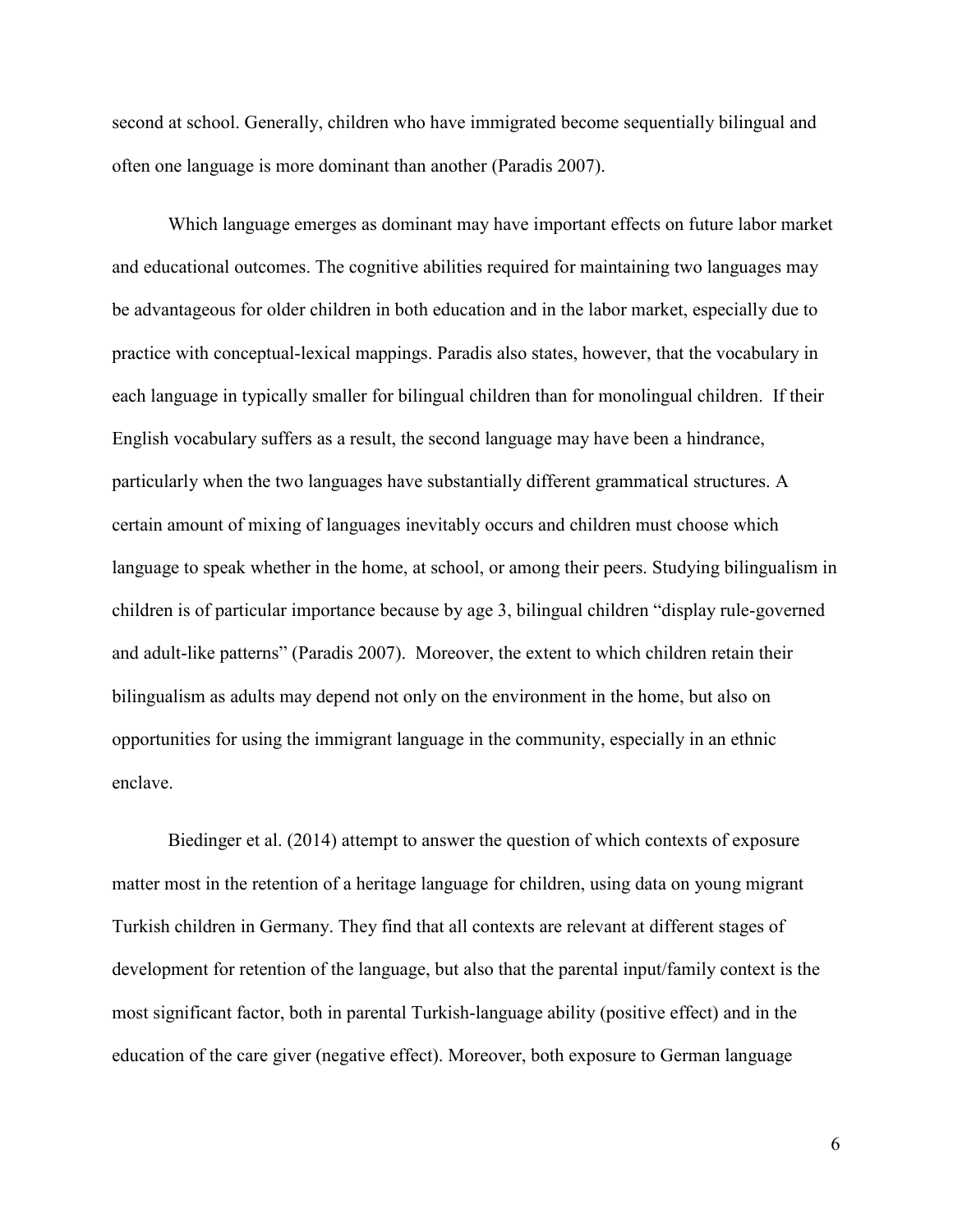media and attending a German-speaking preschool have negative effects on the maintenance and proficiency of Turkish.

Feng et al. (2014) analyze the determinants of early reading among bilingual children and conclude that they are at a disadvantage in that they tend to live in households with fewer resources and fewer family activities that promote early reading. Chiswick, Lee and Miller (2005) examine learning in the home and find that among immigrant households English language proficiency among children is enhanced the greater the English proficiency of their parents, with the mother's proficiency more important than that of the father.

Although the literature is inclusive regarding the effects of bilingualism on educational and earnings outcomes, this paper attempts to understand why and how children become bilingual. By constructing a child-level dataset from survey data, this paper identifies several important factors determining whether a child speaks a foreign language at home. It will also examine the effects on child bilingualism of gender, ethnicity, and nativity.

#### **III. Data and Model**

The analyses in this paper are based on the 2005-2011 American Community Survey (ACS). This is a monthly survey comprising all 50 states and the District of Columbia and is released in the form of a Public Use Microdata Sample (reconstructed by IPUMS). This survey was chosen for this analysis due to the wide range of demographic variables available, in addition to the large sample size, which facilitates analyses for very specific language groups.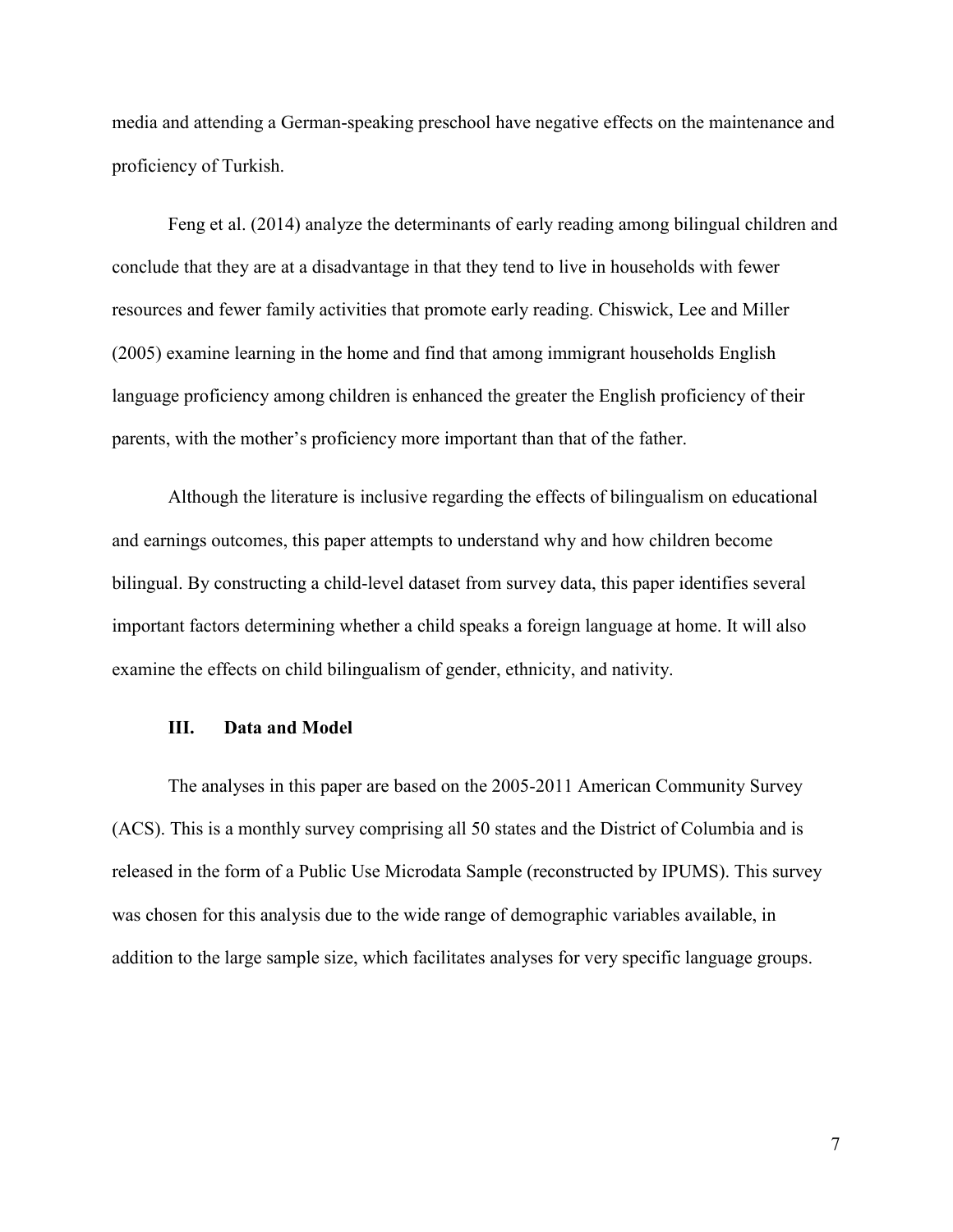Language questions are asked in the ACS only for persons age 5 and over. As a result, the sample under study is for boys and girls living at home ages 5 to  $18<sup>1</sup>$ . The sample is further restricted to children who are either native born, or immigrated to the United States prior to the age of 14. One of the more difficult tasks of this study is identifying children in a household structure and attributing to them other family or household characteristics. Respondents to survey questions in the ACS must be someone living in the household over the age of 15, and this person can respond on behalf of a younger child or other relative. Therefore, one of the contributions of this paper is appropriately identifying children and creating a set of explanatory variables for study. For more information on this process, please see the data appendix.

Among the native-born children under study, 84 percent speak only English at home, with this proportion ranging from a high of 95 percent for White non-Hispanic children to a low of 38 percent among Hispanic children (Table 1). Spanish is by far the most prominent language after English for native-born Hispanic children (99 percent), but it is also the most frequent language among the U.S.-born White non-Hispanic (35 percent), Black (48 percent) and Indigenous (33 percent) children. Among the native-born Asian children, Chinese dominates (34 percent for Chinese and Cantonese combined), followed by Vietnamese, Korean and Tagalog.

Among the native-born White non-Hispanic children, the languages spoken after Spanish (35 percent) include German (10 percent), French (7 percent), Arabic (6 percent) and Amish (4 percent). While among the native-born Indigenous children, after Spanish comes Navaho (28 percent), followed by Aleut-Eskimo languages (14 percent), and then a variety of Native

 $\overline{a}$ 

 $<sup>1</sup>$  The percent of children who have Foreign Born parents with English-speaking ancestry is</sup> trivial (1% for both parents to 4% for mother or father). This signifies that an English-speaking ancestry does not drive any results.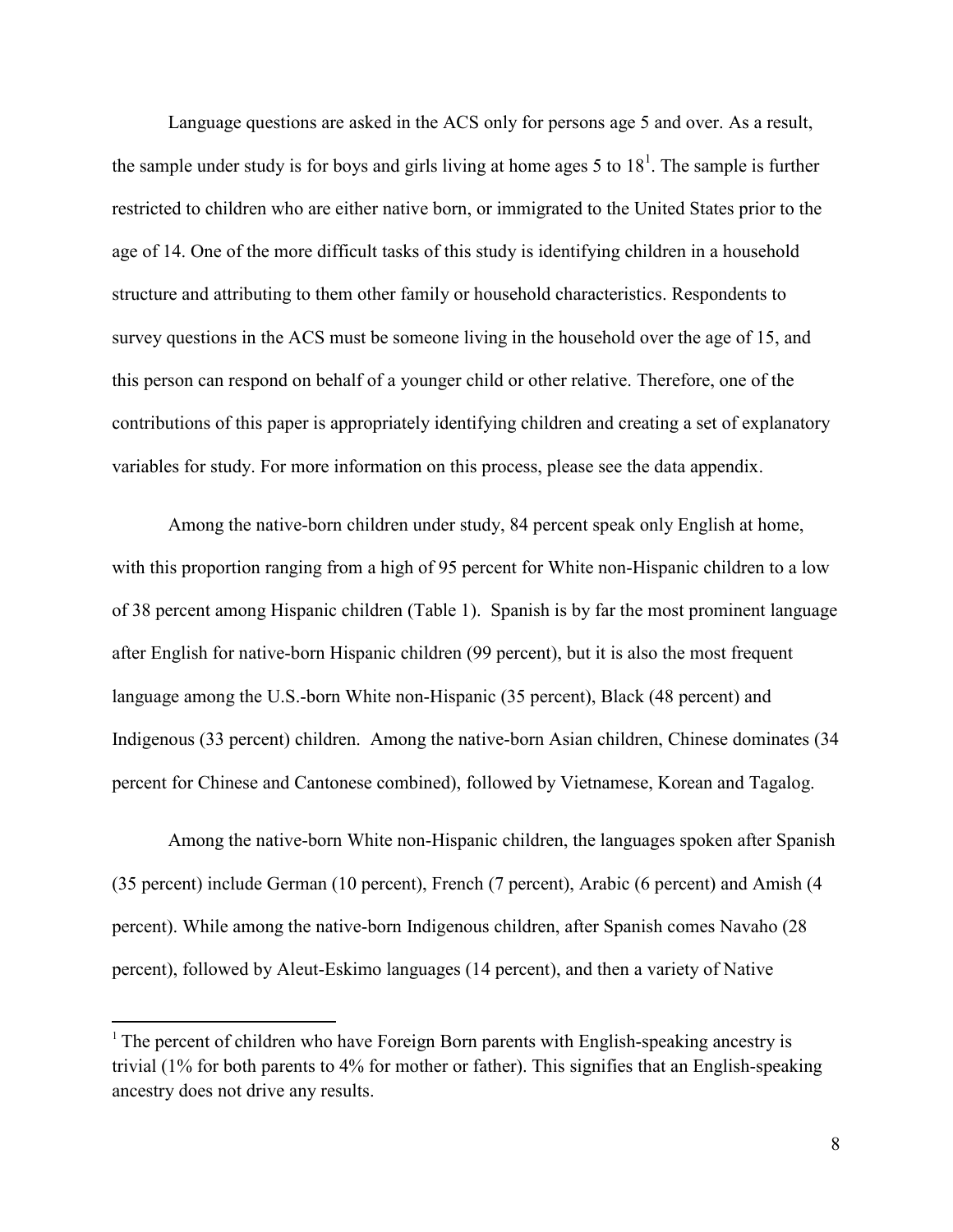American languages. While among native-born Blacks only 7 percent report speaking a language other than English, Spanish is dominant among foreign languages (48 percent), followed by French Creole (19 percent) and French (8 percent), with 8 percent speaking the African languages Kru, Ibo, Yoruka and Amharic.

Among the 1.5 generation children, only 28 percent speak only English at home (Table 2). For the children who speak a language other than English, Spanish dominates overall (55 percent), and among Hispanics (99 percent), while the modal language is Russian (19 percent) among white non-Hispanics, Tagalog (21 percent) for the Asian children, and French Creole (23 percent) for the Black children. Among the white non-Hispanic 1.5 generation (immigrant) children, after Russian come Arabic (13 percent), German (7 percent), French (6 percent) and Portuguese (5 percent). Overall, however, while a myriad of languages are to be found among bilingual children in the US, the overwhelming proportion of children have Spanish as their non-English language both among those born in the US and among the foreign born who immigrated as children.

A model of the determinants of destination language proficiency has been developed and used extensively for analyses of adult immigrant linguistic adjustment (Chiswick and Miller, 2007). This model is based on three conceptual variables: *Exposure* to the destination language, *Efficiency* in language acquisition, and *Economic incentive* for immigrant language acquisition. This approach is applied here for the determinants of bilingualism among children in the US. The emphasis, however, is on the variables related to exposure, as the efficiency and economic incentive effects so dominant in analyses for adult immigrants are assumed to play a minor role for childhood bilingualism.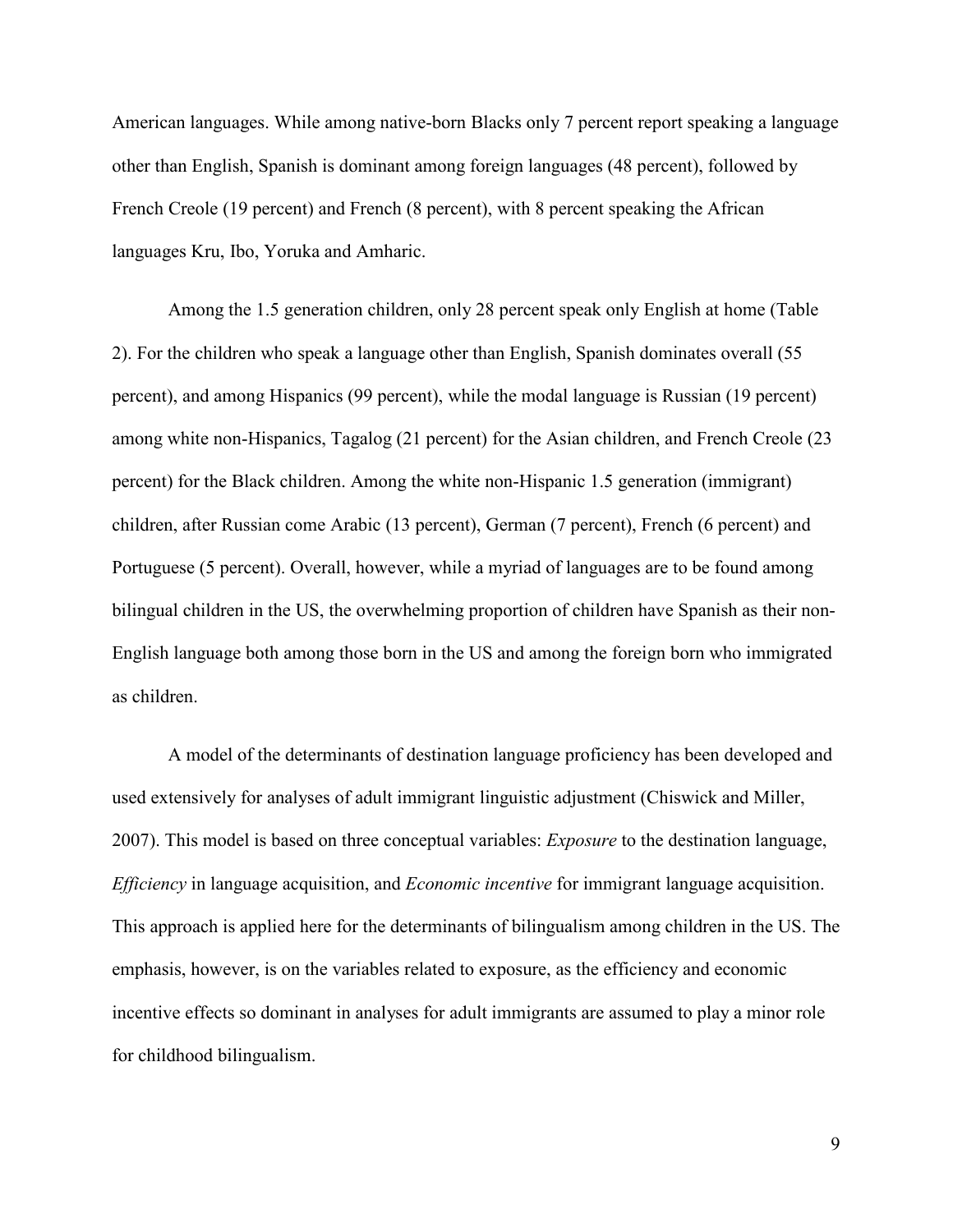The variables used in the statistical analysis are:

#### Dependent Variable:

*Childspkhome*: this binary dependent variable has a value of 1 if the child speaks a language other than English at home and 0 if he or she does not.

### Explanatory Variables<sup>2</sup>

 $\overline{a}$ 

*Female*: A binary variable for the child's gender (female=1). This variable is expected to have a positive coefficient. As Lutz and Crist (2011) showed, particularly in Hispanic households, the mother is more likely to teach the foreign language to her daughters.

*Foreign-born grandparent:* A binary variable for whether a foreign-born grandparent is present in the household (Foreign born grandparent=1). This variable is expected to have a positive coefficient as children have greater exposure to a language other than English.

*1+ Parent Prof:* At least one parent speaks only English at home or speaks English "very well" or "well" (=1). This variable is expected to have a negative coefficient because greater parental English proficiency makes it more likely that English rather than another language is spoken in the home.

*1+ Parent FB*: At least one parent is foreign born  $(=1)$ . This variable's coefficient is anticipated to be positive, as the presence of a foreign-born parent would increase the likelihood that the child is exposed to and hence speaks a foreign language in the home.

 $2^2$  For more details on the identification of family members and the construction of variables, see the data appendix.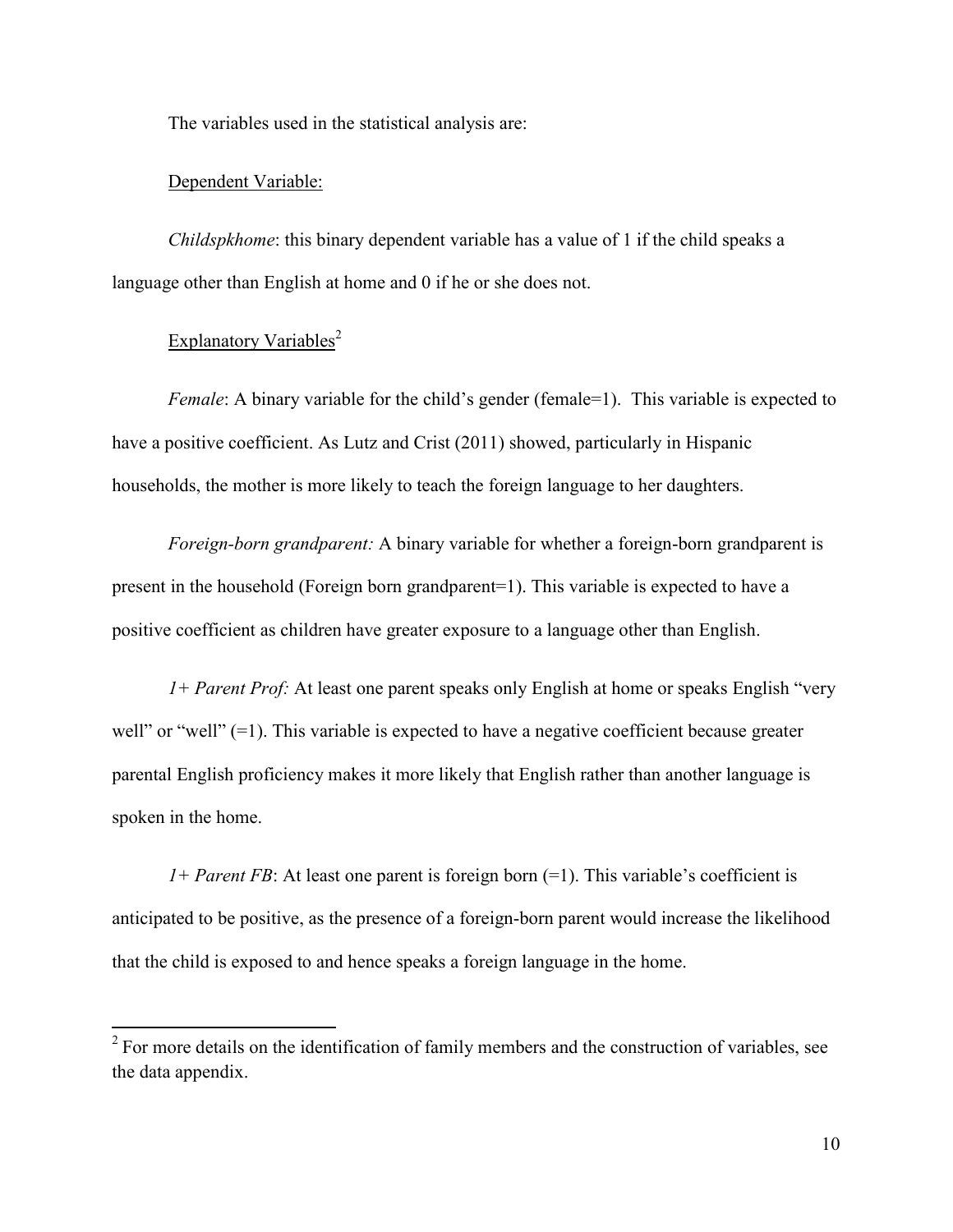*Father (Mother) Educ:* Parental years of schooling. As parental English proficiency increases with parental level of schooling, the more likely it is that the children of more educated parents are exposed to and speak only English.

*Same Ancestry:* The father and mother report the same ancestry (Ancestry=1). If the parents are of the same ancestry, they are more likely to speak a common language other than English at home, as will the child. Moreover, speaking the language may have a cultural preservation meaning for the household, which is more likely if the parents are of the same ancestry.

*Years Since Migration (YSM)*: YSM is measured in years for the 1.5 generation. It is hypothesized, holding age constant, that the longer the child has lived in the U.S., the greater the degree of Americanization (exposure to English) and the lower the probability of the child being bilingual.

*Child Order*: This is a count variable for the order of birth of the child in the household. For example, if there are three children in the household, the oldest child is coded as 1, the middle child a 2, and the youngest child a 3. An only child is coded as 1in the child order variable. This variable is expected to have a negative coefficient as older children are more likely to speak a language other than English at home, due to their being an only child for at least a period of time, and hence having received greater parental attention.

*Only Child*: This is a dichotomous variable coded as 1 if the child is the only child in the household. This variable is expected to have a positive coefficient, due to the greater parental attention received. This variable permits an identification of the difference between being the oldest child in a multi-child family and being an only child.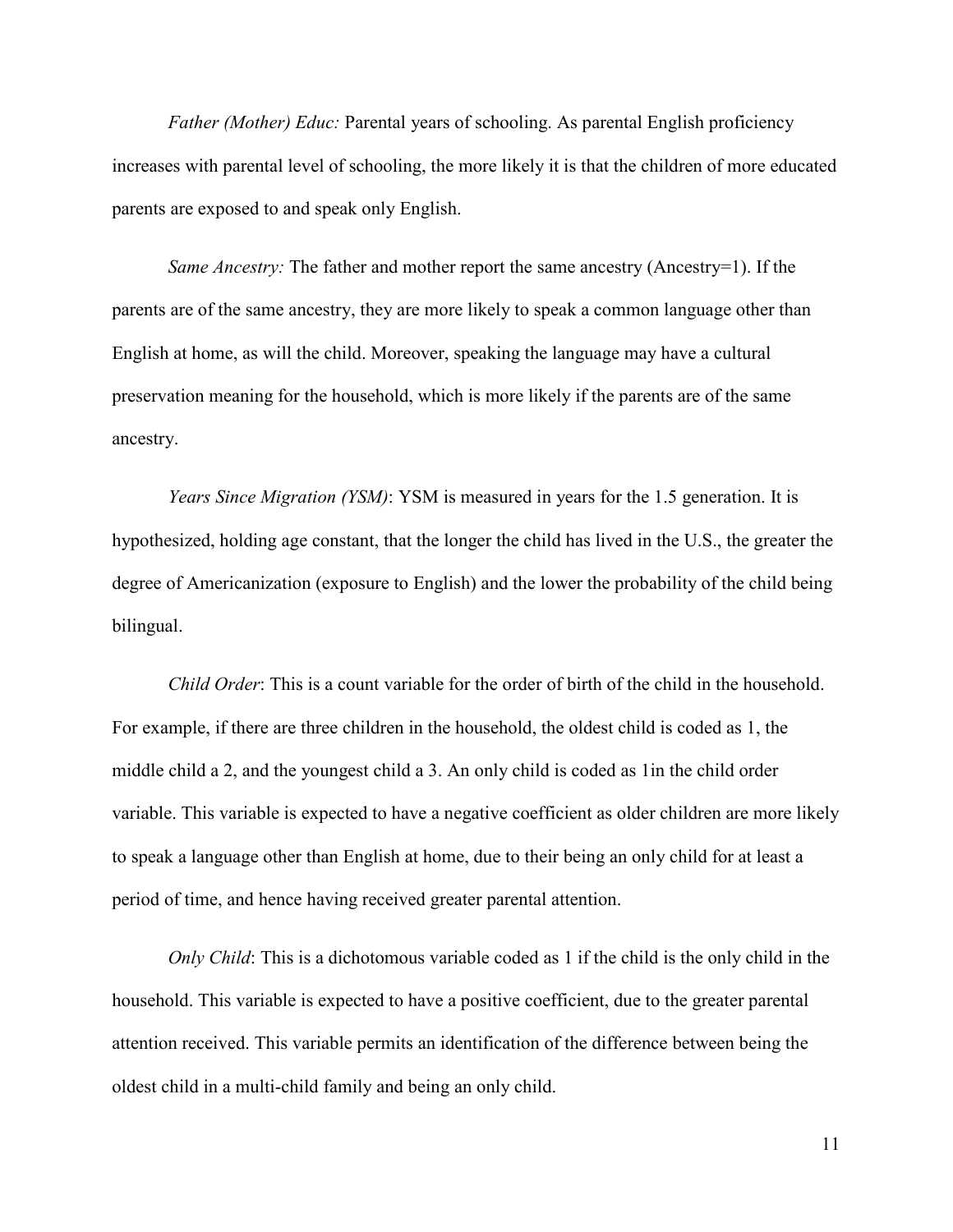*Asian*, *Hispanic, Indigenous, Black*: These are binary variables for race/ethnicity as defined by the Census Bureau. If the child is reported as Asian (not multiracial) in the race question, he/she is coded as 1 for *Asian*.<sup>3</sup> If the child is reported as being Hispanic, Latin, or of Spanish origin, he/she is coded as 1 for *Hispanic*. If the child is reported as American Indian or Alaska Native, he/she is coded as 1 for *Indigenous*. Similarly, if the child is reported as Black in the race question, he/she is coded as 1 for *Black*. We expect the coefficients on *Asian*, *Hispanic,*  and *Indigenous* to be positive and significant, given the strong likelihood of a background which may include a foreign language.

*Concentration:* The percentage of those in the metropolitan area (if the child is living in a metropolitan area) who speak the same language as either the child, or the modal language in the household if the child speaks only English but other household members speak another language<sup>4</sup>. This variable is included in various forms, either continuously or dichotomously, with a threshold in robustness checks.

Table 3 presents the means (and standard deviations) for the sample used for the regression analysis. For some variables the household characteristics of the foreign-born children differ substantially from those of native-born children. For example, only 16% of native-born children speak a language other than English at home, while 72% of foreign-born children do. The proportions of the sample who are Asian or Hispanic are much greater for the foreign-born (18% and 42%, respectively), than for the native-born (3% and 15%), highlighting the

 $\overline{a}$ 

<sup>&</sup>lt;sup>3</sup> "Asian Alone" is further narrowed by ancestry to reflect subgroups. See appendix for details.

<sup>&</sup>lt;sup>4</sup> This variable is based on the definition of a Metropolitan Statistical Area (MSA) by the Census Bureau. See data appendix for more detail.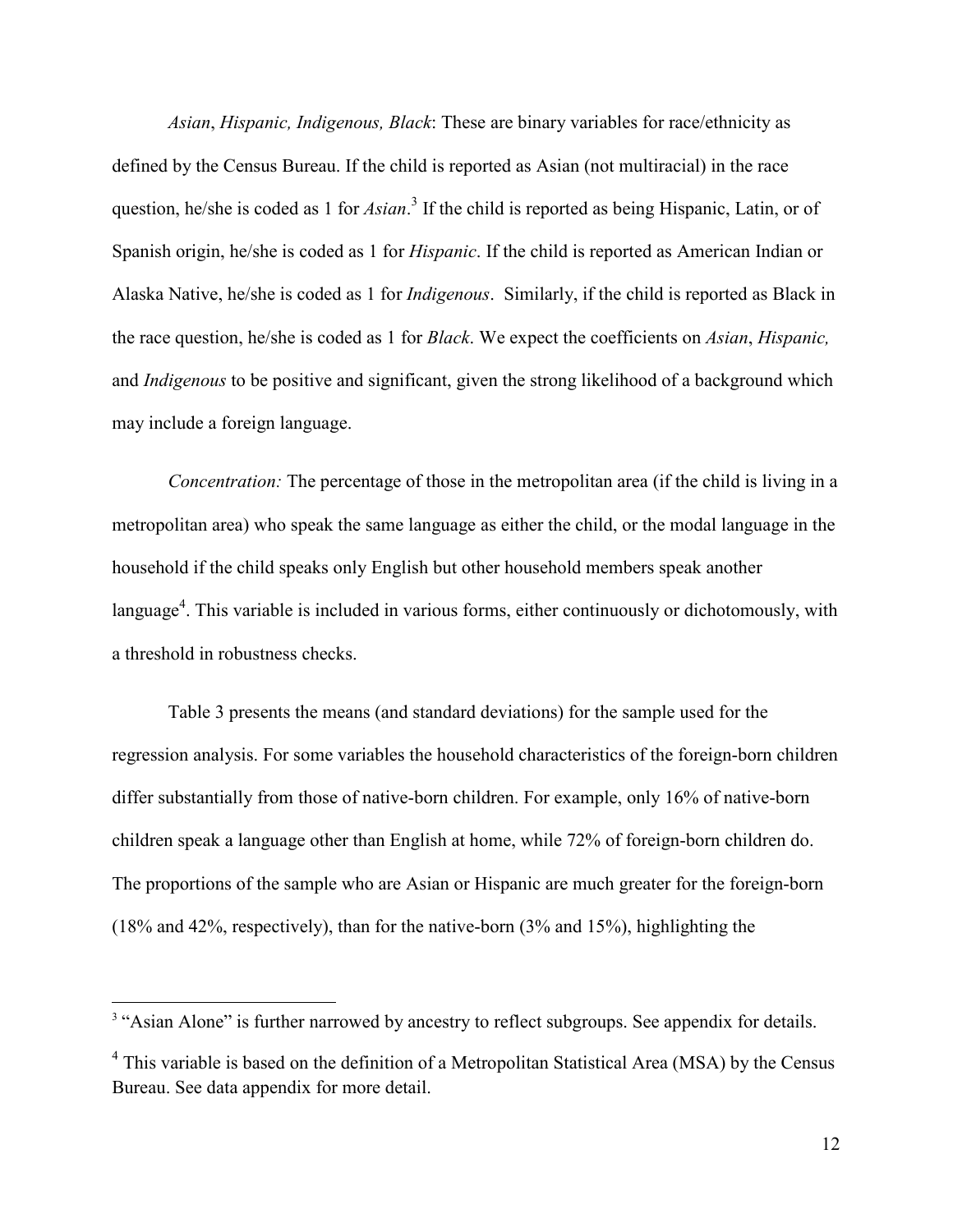importance of origin for these groups.<sup>5</sup> The mean concentration ratio is 2.5 times higher for the foreign born children than it is for the native born (8 percent vs. 3 percent, respectively). Among those who live in an area with a non-zero concentration ratio for the language spoken at home, there is virtually no difference in the concentration ratio between foreign-born and native-born children (14% vs. 16%). Regarding household composition, the mean number of children in the sample is 1.5 per household, with 27% single-child households.

Interestingly, 22% of native-born children in the sample who speak another language at home do not have at least one foreign-born parent or a foreign-born grandparent (living with them), which suggests a strong desire to maintain the cultural heritage via language even across generations or that there is another source of their foreign language skills. Although 61% of those children speak Spanish, only 51% of them identify as Hispanic. The remaining children speak a variety of languages with German (8.1%), French (6.3%), Pennsylvania Dutch (4.3%), Yiddish (2.7%), Italian (2.2%), and Navaho (1.9%) being the next largest groups, with 12 percent speaking a large variety of other languages. These patterns may indeed be indicative of attempts at cultural preservation, but perhaps also of a foreign-language speaking caregiver.

Among the native-born children who speak a foreign language at home, 25% (or 19% if Spanish ancestries are grouped together) have parents of different ancestries, suggesting that in these families perhaps one parent may be instrumental in maintaining the language, even if it is

| <sup>5</sup> Percent of Asian children who speak a language in addition to English, by parental ancestry |                |           |
|----------------------------------------------------------------------------------------------------------|----------------|-----------|
|                                                                                                          | N <sub>B</sub> | $1.5$ Gen |
| Neither Parent is of Asian Ancestry                                                                      |                |           |
| Asian Father Only                                                                                        |                |           |
| Asian Mother Only                                                                                        |                |           |
| Asian Father and Mother                                                                                  | 96             | 91        |
| <b>Total</b>                                                                                             | 100            | 100       |

Source: American Community Survey, IPUMS, 2005-2011

 $\overline{a}$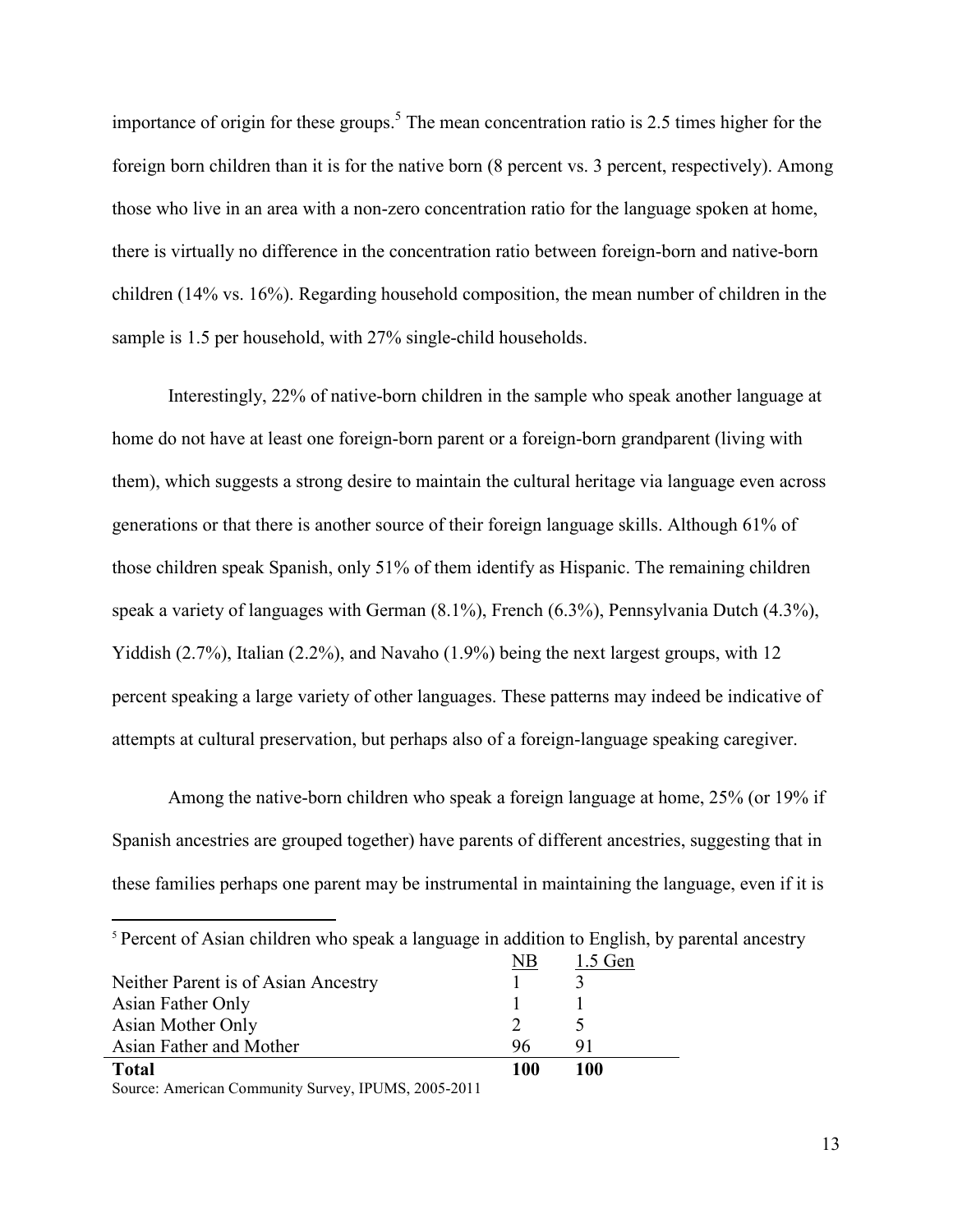not spoken by their spouse. Alternatively, the parents may speak the same language with different ancestral backgrounds. This is especially true for a language used across different ethnicities and countries of origin, such as Spanish.

#### **IV. Regression Analysis**

The analysis in Table 4, Column I is an Ordinary Least Squares (OLS) regression of *childspkshome* on several explanatory variables, including gender, parental language proficiency, parental nativity, parental education, parental ancestry, child's race/ethnicity, and child's birth order in the household.

The regression coefficients are all statistically significant (large sample sizes) and the regression has high explanatory power ( $R^2 = 0.57$ ). As anticipated by our model, and consistent with previous literature, the variables *female, foreign born grandparent, 1+ foreign born parent, only child* and *same ancestry,* all have a positive effect on whether the child speaks another language at home. Greater *parental proficiency* in English, greater *parental education*, and *child order* have the expected negative impact on bilingualism.

Adding the enclave measure, *concentration*, to the equation (compare Table 4, columns 1 and 2) has little effect on the magnitudes of the other variables, with the exception of *Hispanic*. The magnitude of being Hispanic drops substantially from 0.28 to 0.20 in response to the inclusion of the concentration measure, partially due to a substantial correlation between being Hispanic and a high concentration ratio (0.63). Hispanic children are more likely to speak a language in addition to English (nearly exclusively Spanish) at home, and live in areas with a large concentration of Spanish speakers.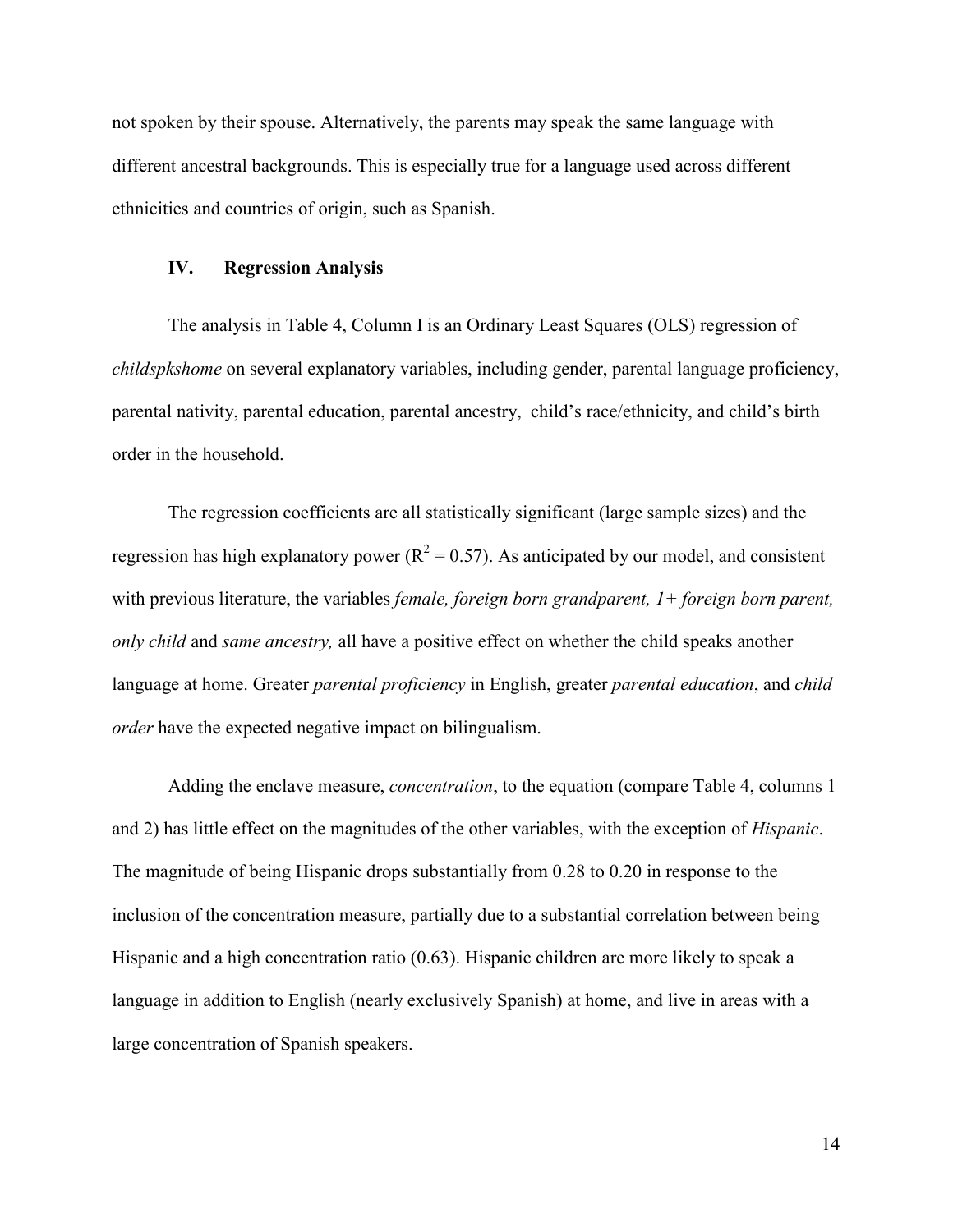Since all of the concentration ratios greater than 0.16 are for the Spanish language, it is vital to run regressions separately by ethnic group. Table 4 (columns 3 to 6) analyze the effects by gender and Hispanic/Non-Hispanic ethnicity, and Table 5 adds analyses for 6 other ethnic groups: Asian, Chinese, Korean, Cuban, Dominican, and Mexican.

Tables 4 and 5 demonstrate that for many of the explanatory variables, the magnitudes and signs of the regression coefficients do not vary substantially across groups, regardless of gender and ethnicity. What then are the most significant factors? They appear to be parental English language proficiency, parental nativity, parents of the same ancestry, and of course, the linguistic concentration measure.

The effect of having at least one parent proficient in English lowers the probability that a child will be bilingual. However, this coefficient has a wide range, from a low of -0.06 for Mexican children (and similarly -0.07 to -0.09 for Cubans, Dominicans, and Hispanics overall) to -0.38 for the Non-Hispanic groups. This suggests that even controlling for the concentration variable, parental English language proficiency is a much more important determinant of bilingualism among children for non-Spanish speaking groups.

The effects of having at least one foreign-born parent are positive and significant and have a wide range, but the pattern is less clear. The magnitude ranges from 0.24 for Cuban children to 0.53 for Mexican children. The coefficients do not appear to be bunched by ethnicity overall or language group.

Interestingly, though not surprisingly, common parental ancestry has one of the biggest impacts on whether a child speaks a language other than English at home. Since *same ancestry* is defined as a couple having the same ancestry code, this effect may actually be a lower bound for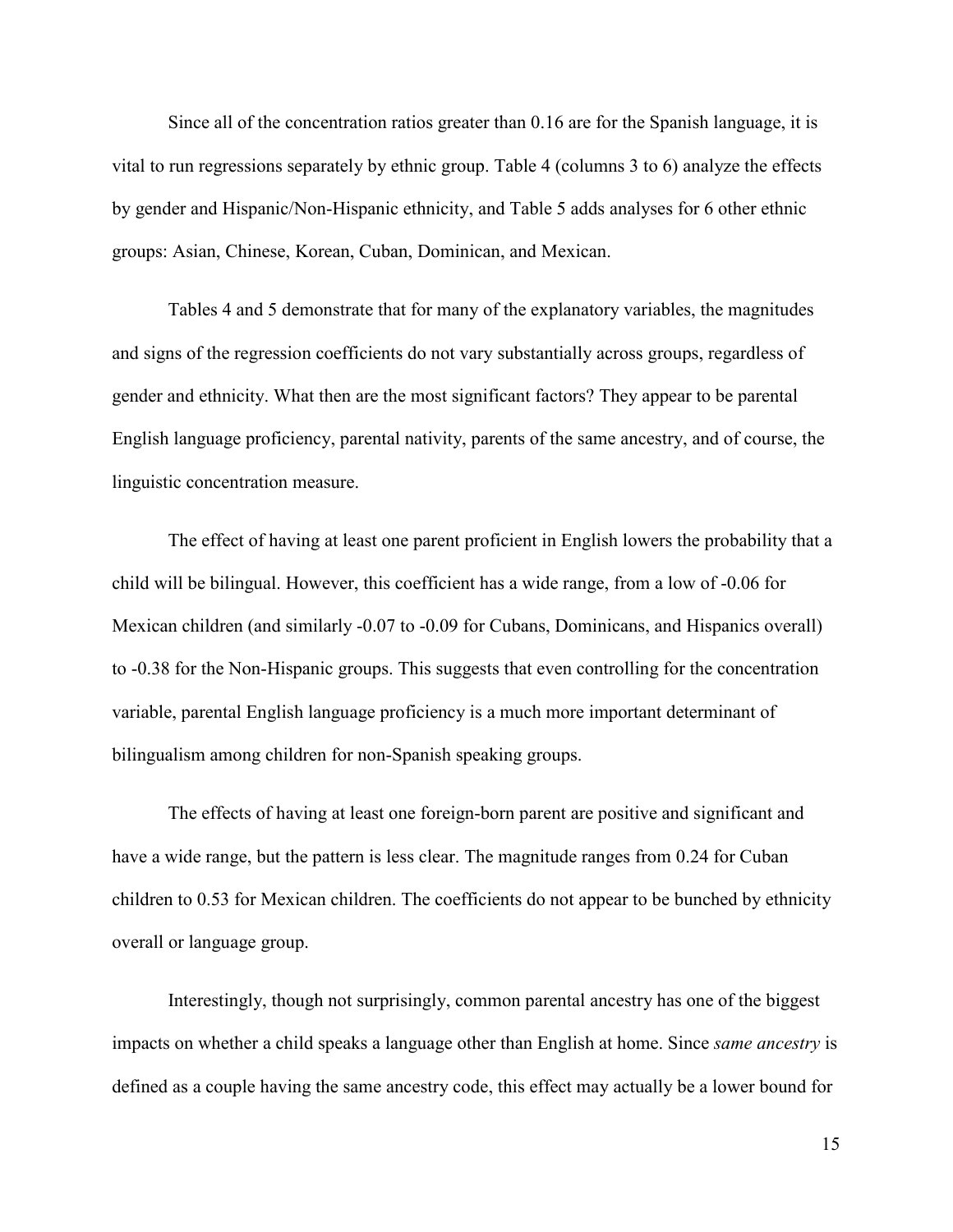the true language effect, particularly for Hispanics. For example, someone of Argentinian ancestry may marry someone of Mexican ancestry and have different ancestry codes, but raise Spanish-speaking children<sup>6</sup>. As there is only one code to identify those of Korean ancestry (and thus likely most of the Korean speakers), the particularly high coefficient on "same parental ancestry" for those of Korean origin (0.49) lends some support to the idea of the lower bound on the same ancestry coefficient overall. There will be a particular downward bias for children whose parents report different ancestries, but speak the same non-English language in the household. This will be discussed further in the robustness section.

The regression coefficient of the linguistic *concentration* ratio varies substantially across ancestry groups and subgroups among Hispanics and non-Hispanics. For example, for Asians overall, the concentration coefficient is only 0.25, but for Chinese children and Korean children, the magnitudes are 1.32 and 1.15, respectively. Similarly, for Mexican children the concentration coefficient is 0.30 but for Dominican and Cuban children, the effects are 0.53 and 0.61, respectively. When New York City is excluded, the effect of the concentration coefficient becomes stronger for many of the smaller groups (see table in Appendix). These results suggest that it is not the specific *language* impacting the results, but a clear country of origin-specific community effect.

Analyzing the language concentration variable demonstrates that the effect on bilingualism of living in a linguistic concentration area is considerably more important for non-Hispanic groups than for Hispanic groups. Given the prevalence of the Spanish language outside the Hispanic enclaves, children of Hispanic origin can be exposed to the language even if they do

 $\overline{a}$ 

 $6$  To reduce this tendency, the 6 codes relating to Mexican ancestry and 2 for Chinese ancestry have been combined.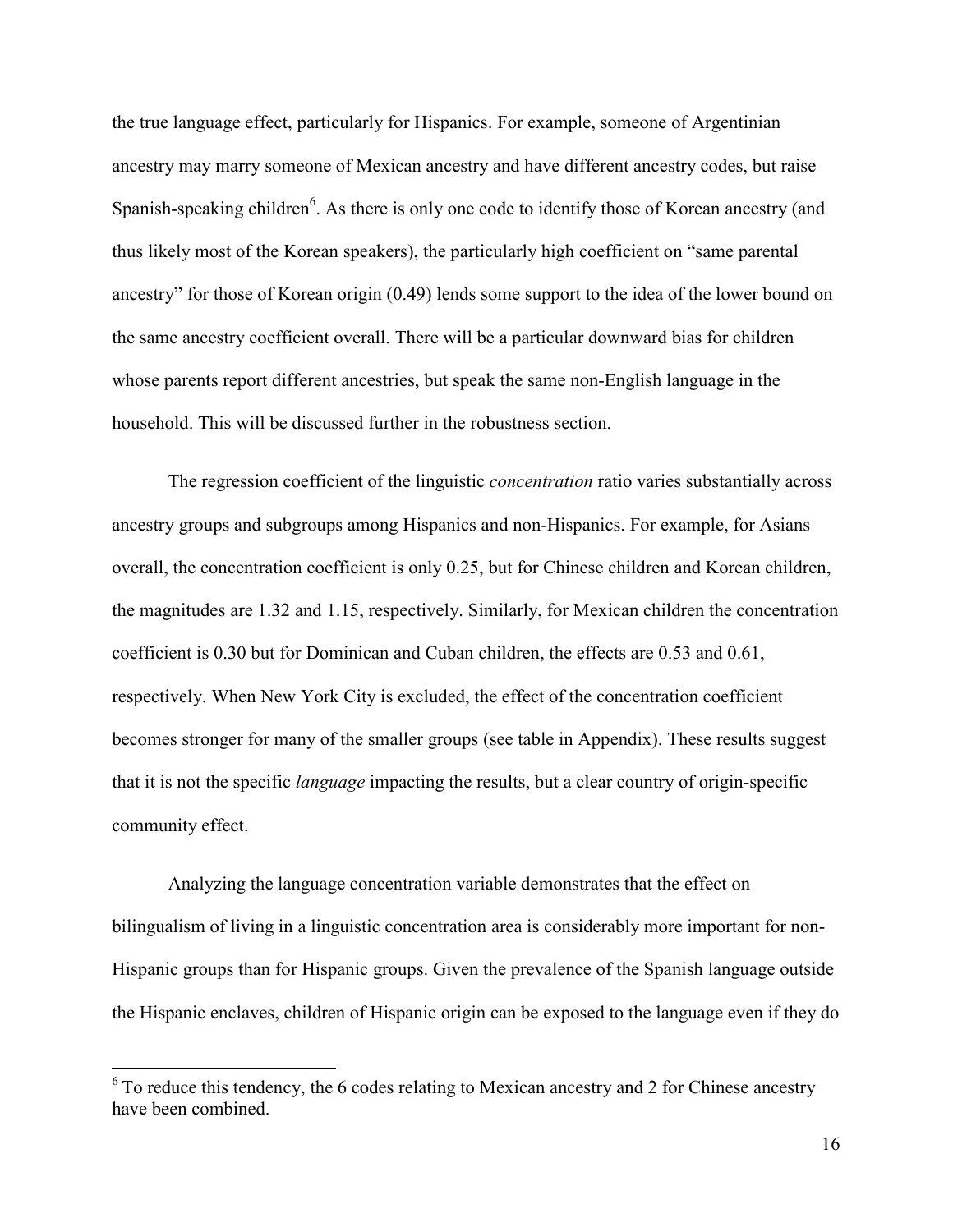not live in the enclaves. Because of the virtual absence of exposure to other foreign languages outside their enclaves, children from these language groups are that much more likely to become bilingual if they live inside their linguistic enclave. Accordingly, the coefficient on *Concentration* is 1.2 for non-Hispanic groups, thrice that of 0.4 for Hispanic groups.

As seen in Table 6, the frequency distribution of the concentration measure varies widely by racial/ethnic group. The distribution appears to be U-shaped for Spanish-speaking groups. There is a clear decline in the percent of children in the higher concentration index categories for non-Hispanic groups overall and East-Asian groups. While not wholly surprising, the differences in these patterns highlight the importance of examining ethnic groups separately in addition to together, and help to explain the large variance in the magnitude and importance of the concentration coefficient. Although it may be hypothesized that many of these groups are concentrated in New York City, excluding all boroughs does not significantly impact the distribution of the linguistic concentration measure (see table in Appendix).

Although gender is discussed as a very important determinant of bilingualism in the literature, the effect is not very large. Girls *are* more likely than boys to speak a foreign language, but only with magnitudes ranging from 1 percentage point (overall) to 4 percentage points (Korean).

The effect of a foreign-born grandparent in the household is surprisingly strong for some groups, but insignificant for others. Though it is insignificant for Hispanics and all Spanishspeaking groups, the coefficient is 0.05 for Non-Hispanic groups and 0.07 for Chinese children. While there is a strong incentive for children (whether self-motivated or encouraged by the parents) to learn the language to communicate with their grandparents, the presence of a foreign-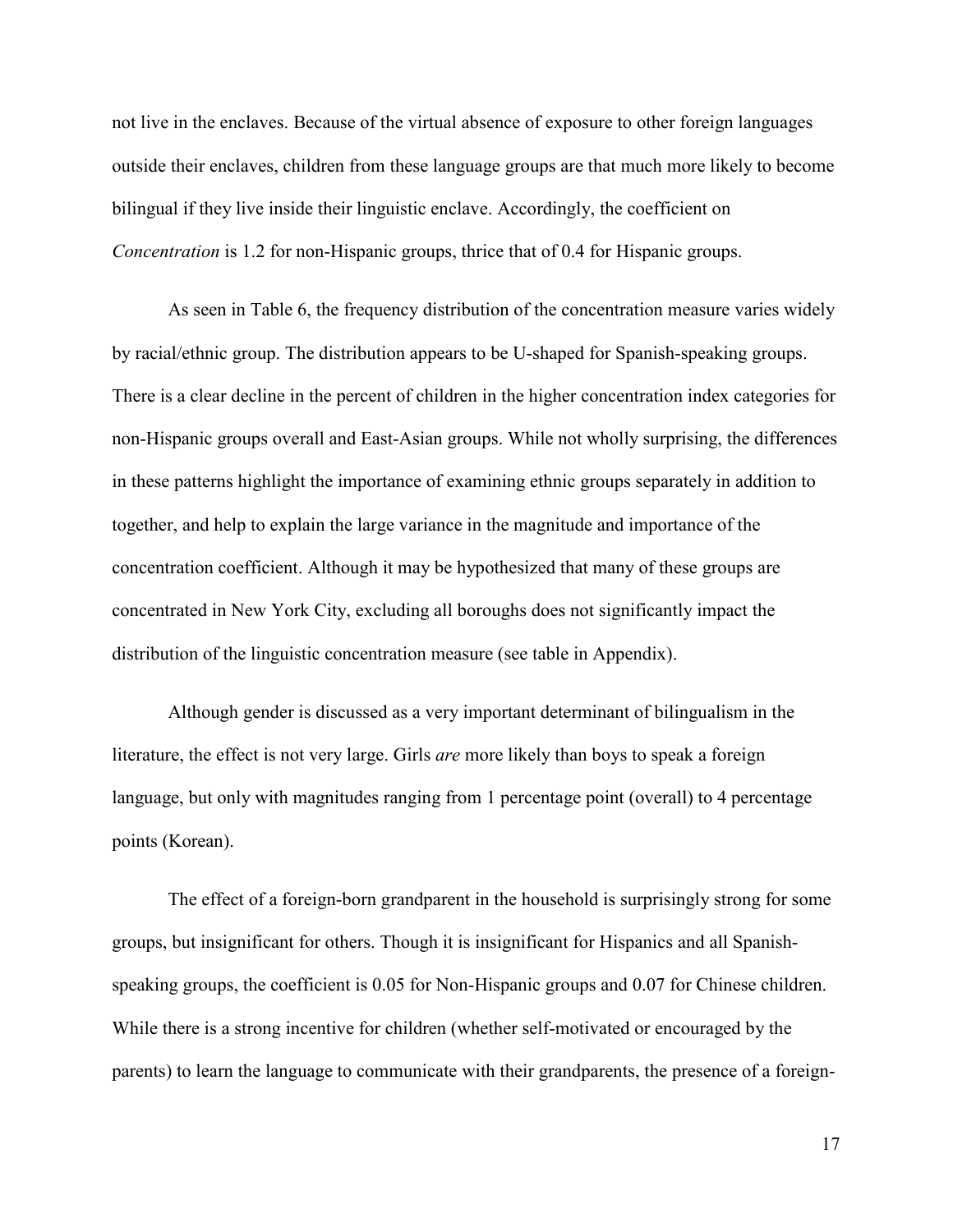born grandparent in the household may also indicate a recent migration, or in general, close generational and cultural ties which may contribute to an environment in which the child is encouraged to speak the origin language at home. Perhaps this grandparent effect is not strong for Hispanic groups due to other opportunities for Spanish language acquisition in the ethnic community, which may not exists for other language groups.

As expected, ceteris parabis, older children are more likely to speak a foreign language in the home, due to perhaps less assimilation or more time input by the parents, as he/she is at least for some time the only child.<sup>7</sup> The effect of *child order* (Table 5) has the expected negative sign for all groups, though it is not always significant. The negative effect is strongest for Korean and Dominican children (3% each), with 2% for Hispanic groups overall, but insignificant for non-Hispanics. However, the pattern is different when the child has no siblings. Though in Table 4 it appears that an *only child* is weakly more likely to speak a foreign language at home, we can see in Table 5 that this effect is stronger for Asian groups (3% for Korean children and 5% for Chinese).

Although more educated parents are more likely to speak English at home, this is not a major determinant of childhood language usage. Consistent with the findings of Biedinger et al. (2014), the greater the education of the parent, the less likely the child is to speak the origin language. While parental education has the predicted negative impact on the child's bilingualism,

l

 $<sup>7</sup>$  Among the foreign-born children in the sample, it would be expected that those who</sup> arrived at a younger age would be more likely to be monolingual English speakers. The mean age of migration is 4.5 years for foreign-born children, age 5 to 18 in the ACS: that is, a mean age of migration of 2.9 years for those who don't speak a foreign language at home, and 5.1 years for those that do.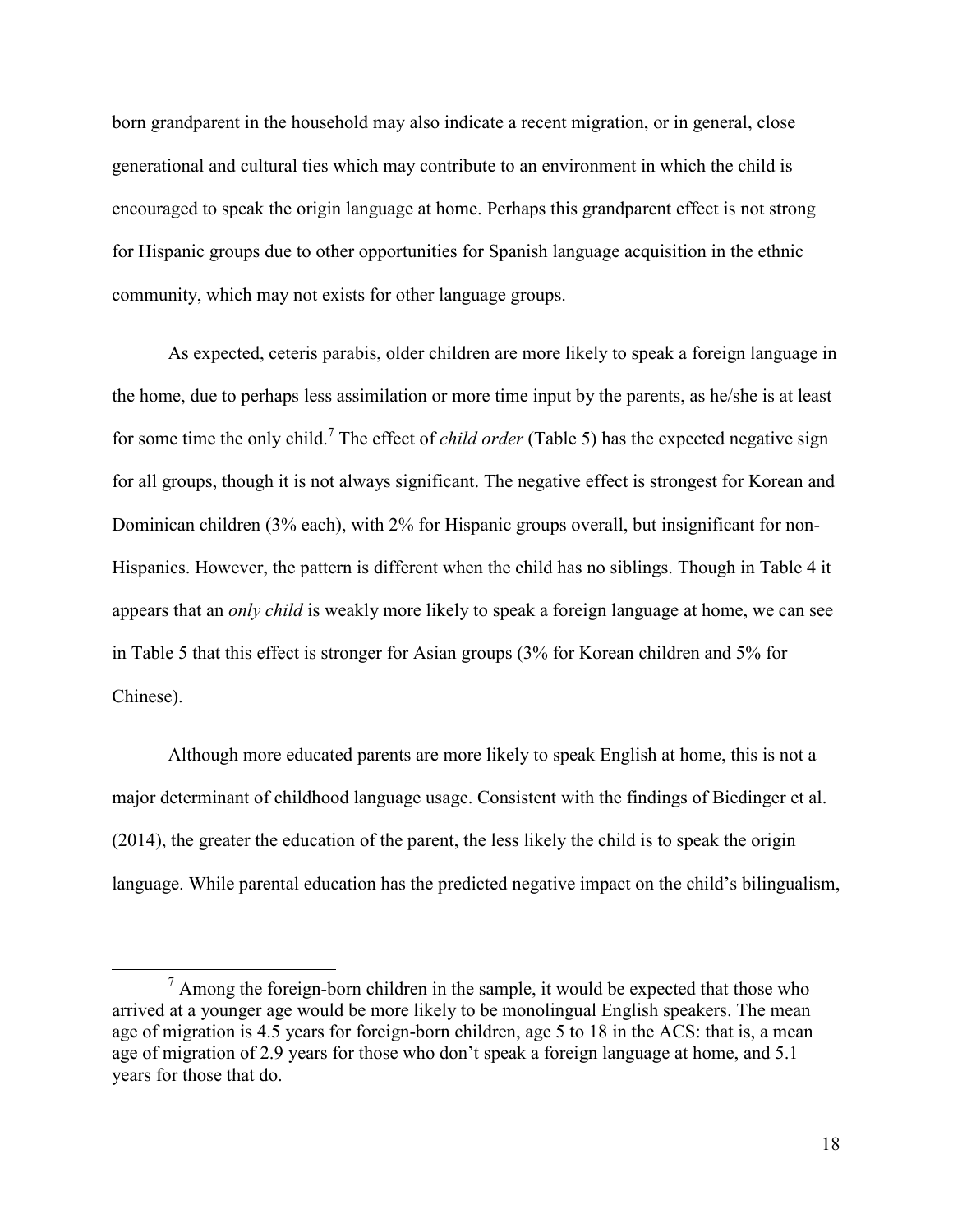the magnitude is very low, ranging from insignificant to -0.013 (Asian) for both mother and father.

The analysis in Table 7 considers whether the model differs by the actual nativity of the child. Recall that the sample includes foreign-born children who came to the US before age 14 (1.5 generation). All else constant, the 1.5 generation is 16 percent (t-stat=115.6) more likely to speak a foreign language at home than the native-born. Table 7, Column 1 repeats the previous results of Table 2, Column 1 for comparison. Due to the relative sizes of the groups, the results for "All" are driven by the US-born children (95% of the sample). However, there are stark differences between the groups. For example, the presence of a foreign-born grandparent in the household is important for native-born children (0.05), but insignificant for 1.5 generation children. A child born in a foreign country (1.5 generation) has been exposed to the language in the origin, with opportunity to develop these linguistic skills. Conversely, a native-born child may have limited or no opportunity to absorb a foreign language, other than in the household. A foreign-born grandparent, especially one who may provide child care, either in the absence of or in addition to the parents, would be instrumental in helping a child develop those origin linguistic skills. Similarly, parental proficiency in English (negative effect of greater proficiency on bilingualism) matters less for the 1.5 generation than the native-born, but having at least one foreign-born parent matters more for speaking another language for the 1.5 generation (positive effect on bilingualism). Mother's education has a significant negative effect on bilingualism for both nativity groups, while father's education only has a significant negative effect for the native-born children. If a 1.5 generation child is an only child, he/she is 2% more likely to speak a foreign language in the home; however, there is no effect of *only child* among native-born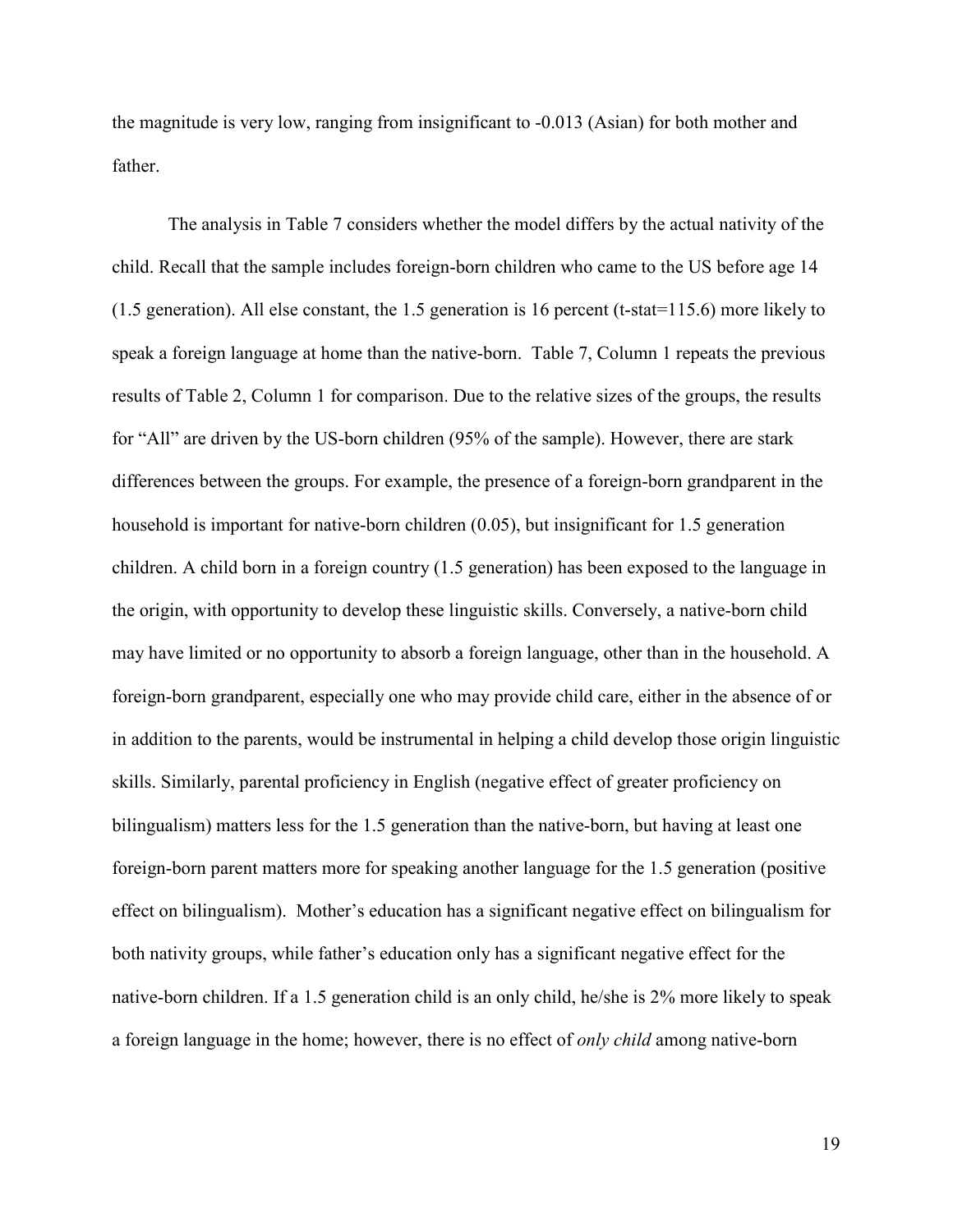children. As expected, *same ancestry* among the parents is very important in promoting bilingualism (again: likely a lower bound), though much more so for 1.5 generation children.

The most striking difference between the two groups of children is in the *concentration*  variable. Living in a metropolitan area with a high linguistic concentration has a *much* smaller (one-fifth in size) effect for the 1.5 generation (Table 7). These striking results imply that exposure to the language of the origin country has a large impact on language retention and usage at home, such that the enclave may be helpful, but is not nearly as important for the 1.5 generation as for native-born children.

Table 8 reports the analyses by household structure – two parent, father only, and mother only households. A father-only household vs. a mother-only household does not yield very different results in terms of childhood bilingual acquisition. The presence of a foreign-born grandparent appears to matter more in a father-only household, perhaps because the grandparent is more likely to serve as a second parent substitute in this situation.

In Table 9, four additional variables are added to the basic model: the child's age, whether the state of residence borders Mexico or is Florida, and whether the child is Black or Indigenous, with a fifth variable, years since migration, included for the 1.5 generation. The children in the sample are all age 5 to 18 years. Older children are more likely to report being bilingual and the effect of age is larger for the 1.5 generation. When age is included in the analysis, the effect of *child order* declines, and becomes statistically insignificant for the 1.5 generation, though the effect of *only child* is unchanged.

Other variables being the same, *Black* children are less likely to be bilingual, 7 percent less likely in the pooled sample. Native-born children of *Indigenous* origins are more likely to be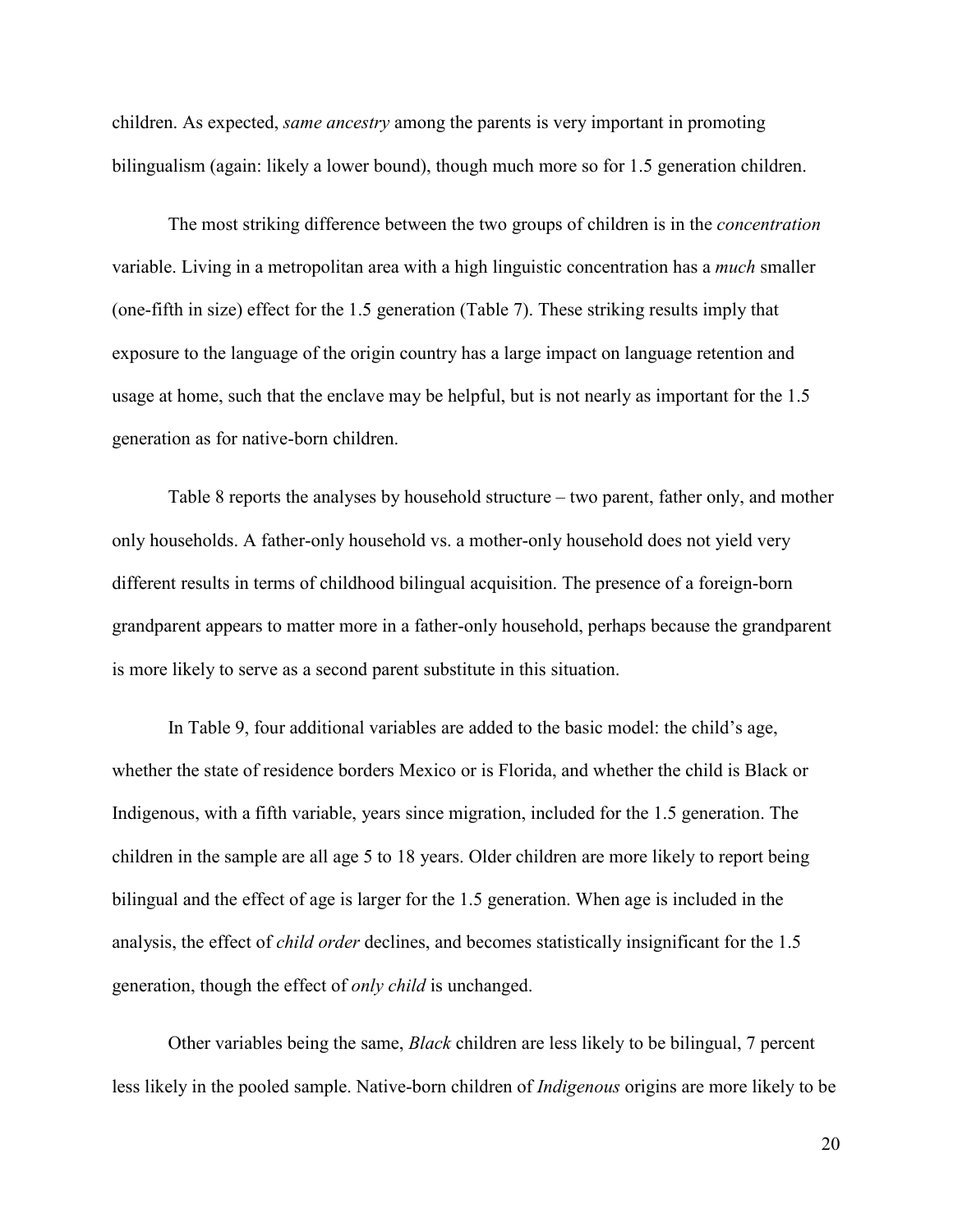bilingual, as the concentration measure does not reflect that many of them live in indigenous communities outside of metropolitan areas on or near Indian reservations or Alaska. There were very few 1.5 generation Indigenous children.

Living in a *Border State* is associated with a lower propensity for bilingualism overall, but its coefficient is very small and not statistically significant for the 1.5 generation. The lower probability of bilingualism from living in a Spanish language intensive border state may arise from the exposure effect being captured by the concentration measure.

Finally, among the 1.5 generation, the effect of a longer time in the U.S. (greater YSM), that is, arriving at a younger age since current age is held constant, lowers the probability of being bilingual. This is to be expected as there has been a longer period of being exposed to English.

#### **Robustness**

A number of statistical tests are performed to ascertain the robustness of the analysis. The first robustness check comes from a comparison between parental proficiency variables. Paternal and maternal proficiency in English are highly correlated  $(R=0.86)$ . Similarly, there was a high degree of collinearity between paternal and maternal age at migration  $(R=0.79)$ . These correlations stem from the correlation of paternal and maternal foreign birth  $(R=0.74)$ . The regressions from Table 5 were recomputed including more detail on parental proficiency and nativity. Table 10 demonstrates that it makes little difference whether the included variables for parental English proficiency or parents foreign born are "1+ parent", father only, or mother only.

Table 10 also shows that in almost all cases, the coefficients of the parental proficiency and nativity variables are of similar magnitude and always of the same sign. While the maternal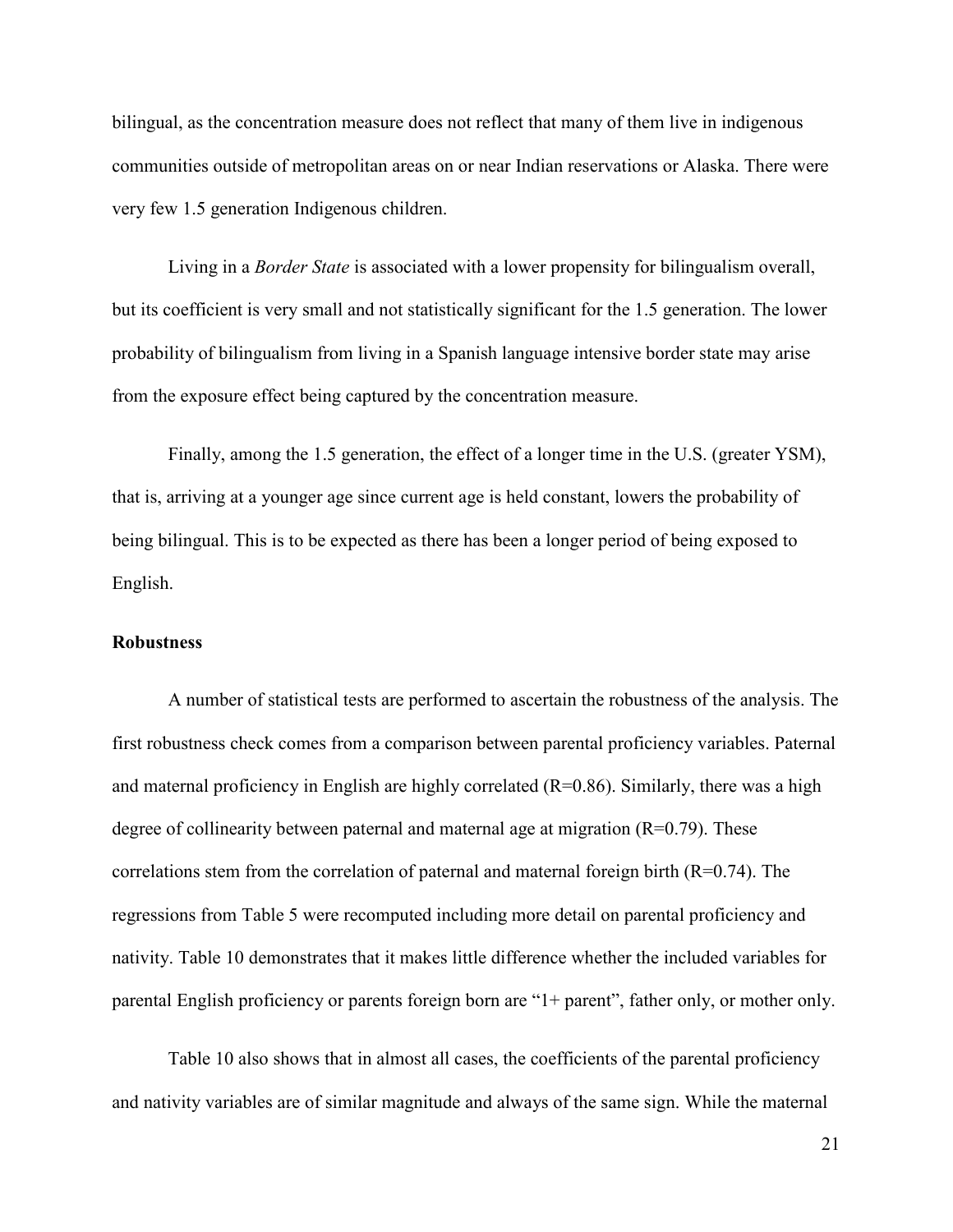language proficiency coefficients are slightly larger, the maternal foreign birth coefficients are slightly smaller for all three groups. The parental age at migration coefficients are identical. These results justify using "at least one parent foreign born" and "at least one parent proficient".

Another variable for which robustness checks were conducted was the *concentration* measure. To check whether the concentration variable sufficiently controlled for an enclave effect, it was introduced as a set of dichotomous variables at various thresholds, such as 1%, 5%, 10%, etc. Bilingualism increased with the concentration measure, although any concentration above 16% is only for the Spanish language. We tested for a nonlinear effect of the concentration measure by adding a squared term, but the linear and squared terms were highly collinear and no nonlinear effect was found. Additionally, there were no noteworthy changes in the other coefficients in any of the above specifications.

Statistical methodology was also tested. Since the dependent variable is binary, natural choices for statistical estimation are OLS, probit and logit models. The comparison of these models is in Table 11. All coefficients have the same signs and display similar magnitudes relative to each other across the three statistical models. Although it is difficult to interpret the coefficients in probit and logit models (unless marginal effects are computed), this analysis reinforces the validity of the specification adopted.

 It is also useful to test whether the regression results are sensitive to the coding of the Spanish-origin ancestry groups. Therefore, all ancestry codes of predominantly Spanish speaking countries of Latin America and the Caribbean were recoded to be one ancestry. As seen from a comparison of Table 4 and Table 12, the magnitude of the ancestry coefficient (0.053) is, as expected, unchanged for the non-Hispanic groups. Note, however, that there was a large increase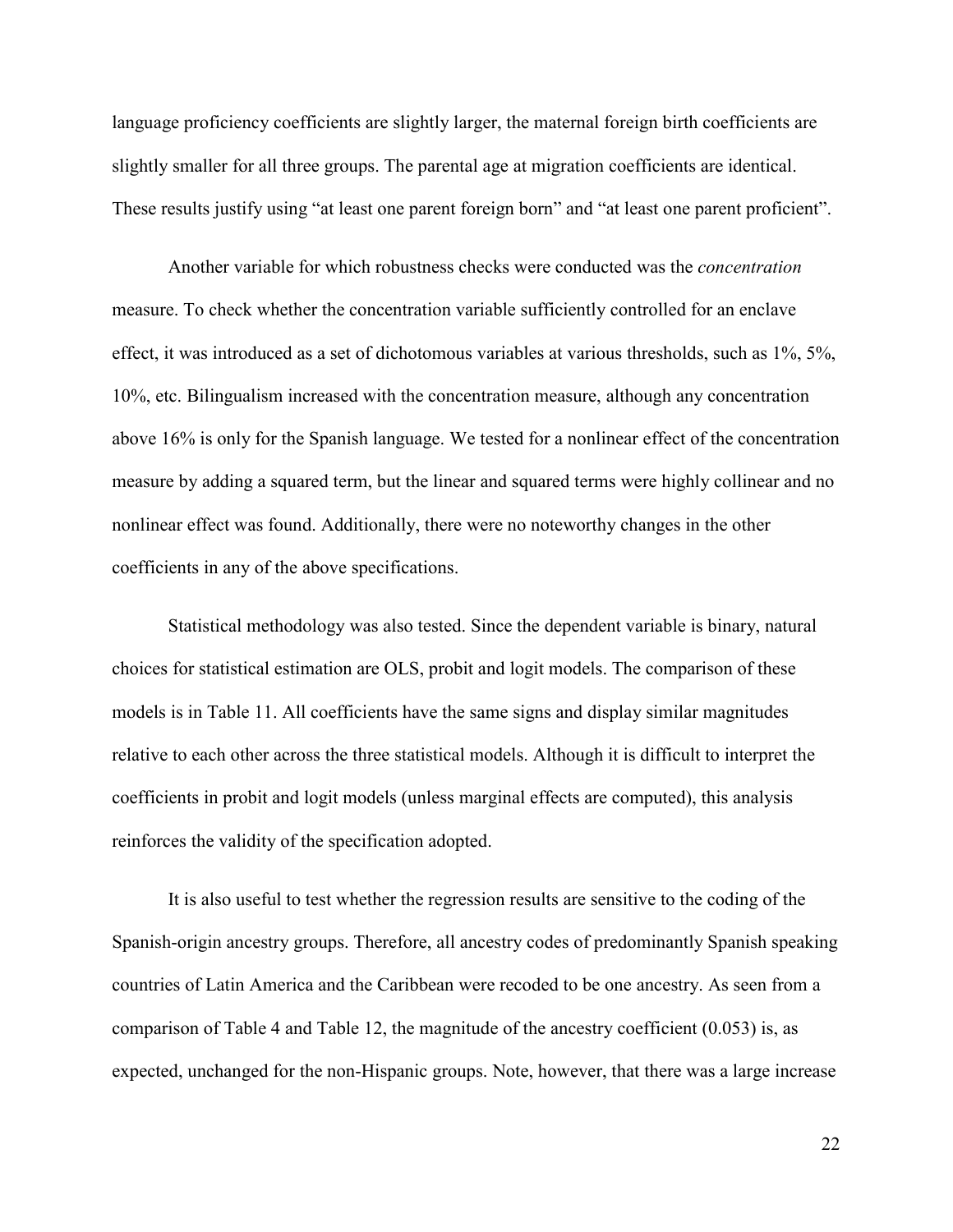in the ancestry coefficient for Hispanics (from 0.18 to 0.24). Pooling ancestries for other common languages might lead to a similar increase in the effect of the linguistic concentration index on bilingualism for groups that speak those languages. However, while Spanish-speakers constitute 12% of the sample (and 65% of children who speak a language other than English at home), there is no other language group that is dominant, so the effect of any additional grouping of ancestries by language is likely to be marginal.

#### **V. Summary and Conclusion**

This paper uses the American Community Survey (2005-2011) as assembled by IPUMS to analyze the determinants of bilingualism for native-born and 1.5 generation (immigrated before age 14) children. The model focuses on variables associated with *exposure* to the language other than English as the primary determinants of bilingualism among children. Parental proficiency in English, parental foreign birthplace, residence in a linguistic enclave, shared parental ancestry, and race/ethnicity are found to be the most important determinants of child bilingualism across all groups. Overall, having at least one parent proficient in English decreases the probability that a child will speak a language other than English by 19%, while having at least one parent born abroad increases the probability by 39%; a 1 standard deviation increase in parental foreign birth also leads to a 0.42 standard deviation increase in child bilingualism, a very strong, but not unanticipated, effect.

Additionally, Asian and Hispanic children are 19% and 20%, respectively, more likely to speak a language other than English at home than are comparable white non-Hispanic children, even when the enclave effect is held constant. U.S.-born Indigenous children are more likely to be bilingual, but Black children are less likely to be bilingual, than white non-Hispanic children.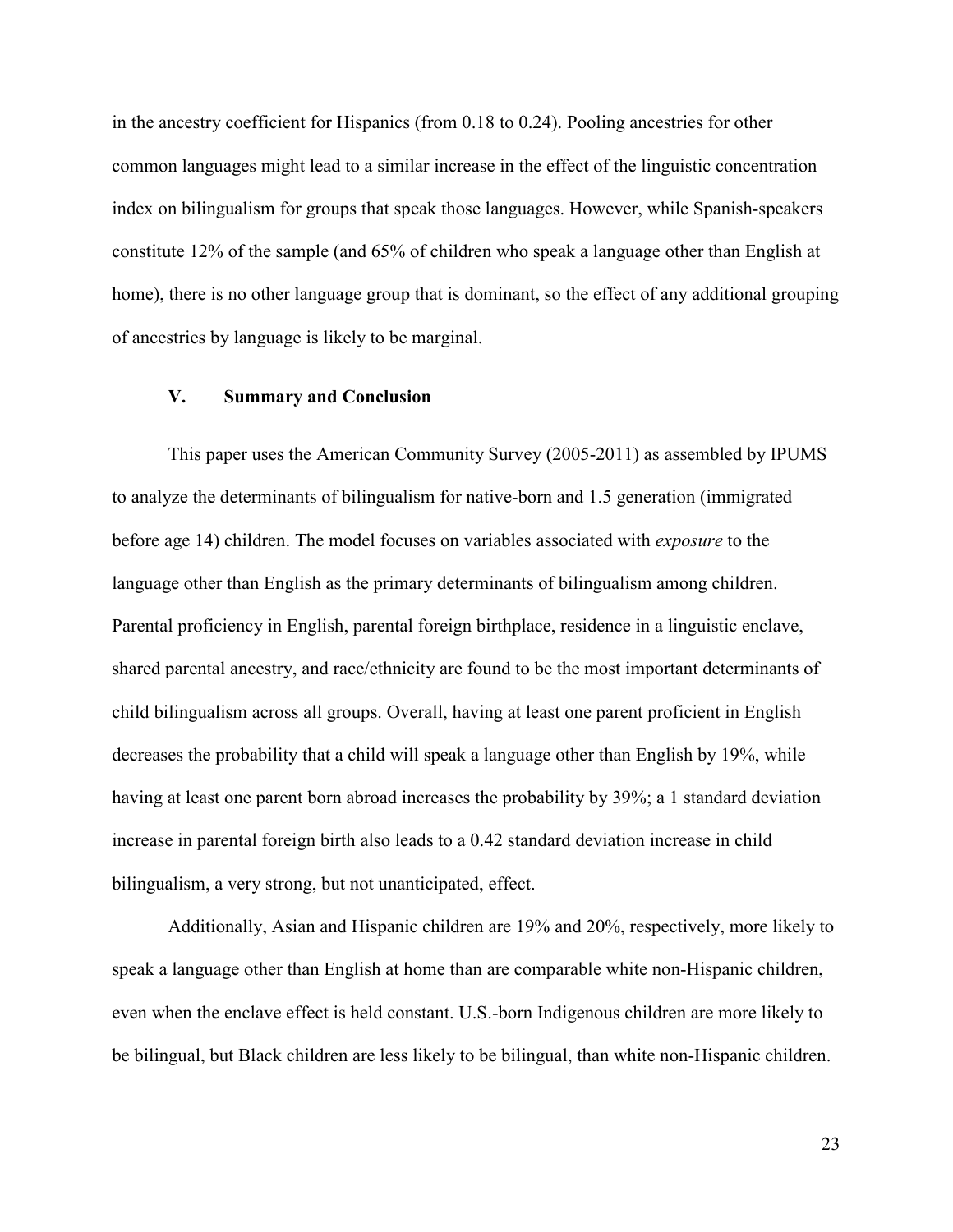A 1 standard deviation increase in the linguistic concentration index leads to a 0.15 standard deviation increase in the probability that a child will speak a language other than English. Among the 1.5 generation, those who immigrated at a younger age are less likely to be bilingual. The significant negative effect of parental education and the positive effect of a foreign-born grandparent living in the household appear to be largely overshadowed by the other variables. Older children in a multi-child family and only children are more likely to be bilingual.

 This study also demonstrates the importance of the analysis of bilingualism separately by ethnic group. For example, despite high coefficients on *concentration* for non-Hispanic groups, a standard deviation analysis comparing magnitudes demonstrates that although the concentration index is very important for the native-born children and Spanish-speaking groups, it is much less important for the 1.5 generation and Asian groups. When looking at regressions computed separately by ethnicity, shared parental ancestry becomes very important – even more important than parental nativity for Koreans and Cubans.

 Although these results provide interesting insights, they also raise new questions. There may be important unmeasured determinants of bilingualism. Cultural characteristics may determine childhood language acquisition, such as the importance to the parents of the language in maintaining an origin culture. It's also likely that families who consider return migration in the future will not only speak the origin language in the household, but may also make a greater effort to teach the language to their children. This may be particularly relevant for immigrants from Mexico, as they have a greater propensity for return migration. Unfortunately, data are unavailable on the level of proficiency in the foreign language, which precludes an analysis of the determinants of both the proficiency in that language and whether this detracts from their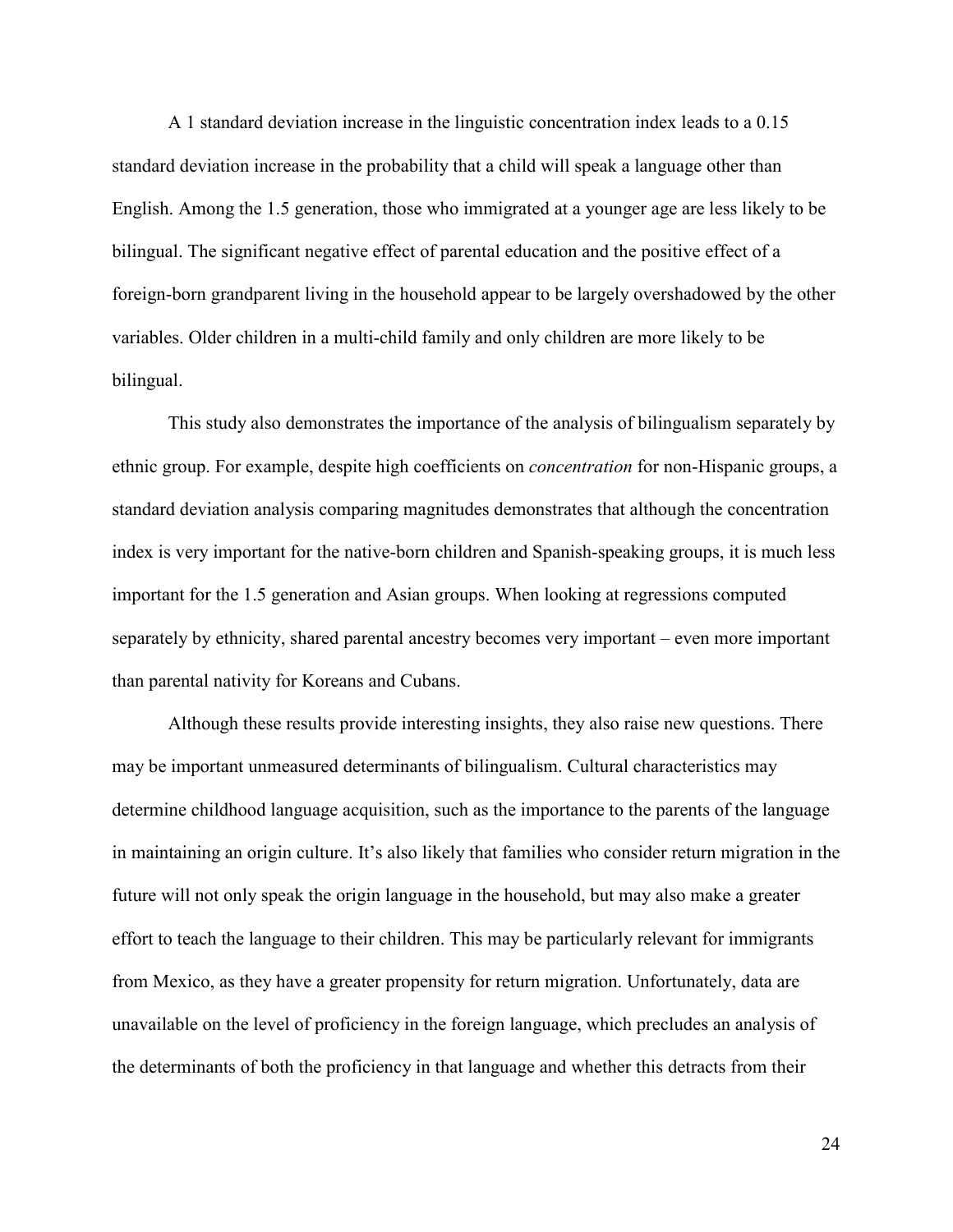English language skills. Moreover, it would be useful to know who among the bilingual children in these data will retain their bilingualism as adults, and the extent, if at all, to which native born and 1.5 generation monolingual English-speaking children may eventually become bilingual adults.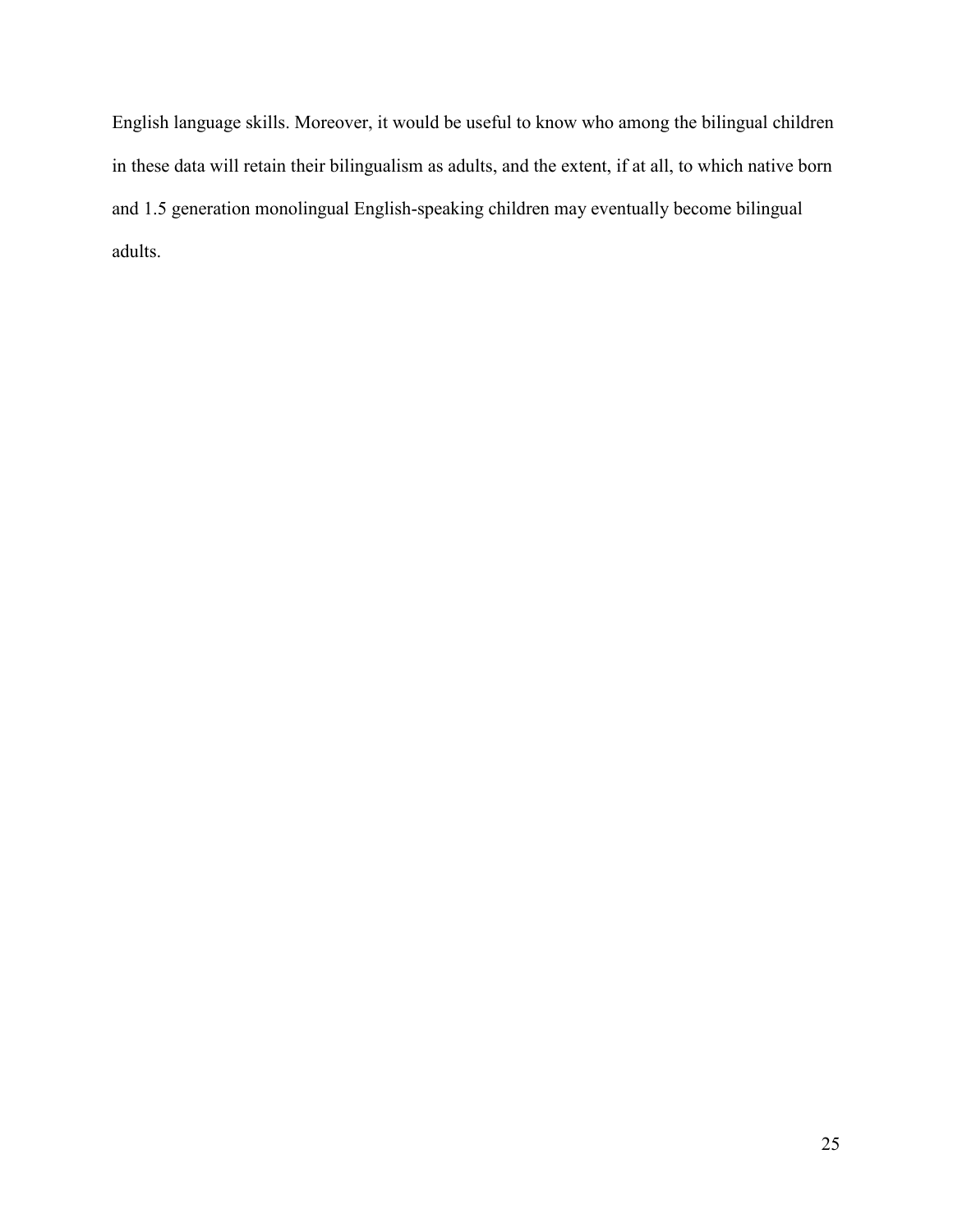#### **References**

- Bak, Thomas H., Jack J. Nissan, Michael M. Allerhand, and Ian J. Dreary (2014), "Does Bilingualism Influence Cognitive Aging?" *Annals of Neurology*. 75(6), pp. 959-963.
- Biedinger, Nicole, Birgit Becker and Oliver Klein (2014), "Turkish-language Ability of Children of Immigrants in Germany: Which Contexts of Exposure Influence Preschool Children's Acquisition of their Heritage Language?" Paper presented at the "Turkish Migration Conference: Comparative Perspectives and Continuities," Regent's University, London, June 2014.
- Chiswick, Barry R., Yew Liang Lee, and Paul W. Miller (2005), "Parents and Children Talk: English Language Proficiency Within Immigrant Families" *Review of Economics of the Household* 3(3), pp. 243-268
- Chiswick, Barry R. and Miller, Paul W., (2007). *The Economics of Language: International Analyses*, London: Routledge.
- Chiswick, Barry R. and Miller, Paul W. (2013), "Does Bilingualism Among the Native Born Pay", Working Paper
- Feliciano, Cynthia (2001), "The Benefits of Biculturalism: Exposure to Immigrant Culture and Dropping out of School among Asian and Latino Youths", *Social Science Quarterly*, 82(4).
- Feng, Li. Yunwei Gai and Xiaoning Chen (2014) "Family Learning Environment and Early Literacy: A comparison of Bilingual and Monolingual Children" *Economics of Education Review*, 30, pp. 110-130.
- Lutz, Amy and Crist, Stephanie (2011), "Why do Bilingual Boys get Better Grades in Englishonly America? The Impacts of Gender, Language and Family Interaction on Academic Achievement of Latino/a Children of Immigrants" *Ethnic and Racial Studies*, 32(2), pp.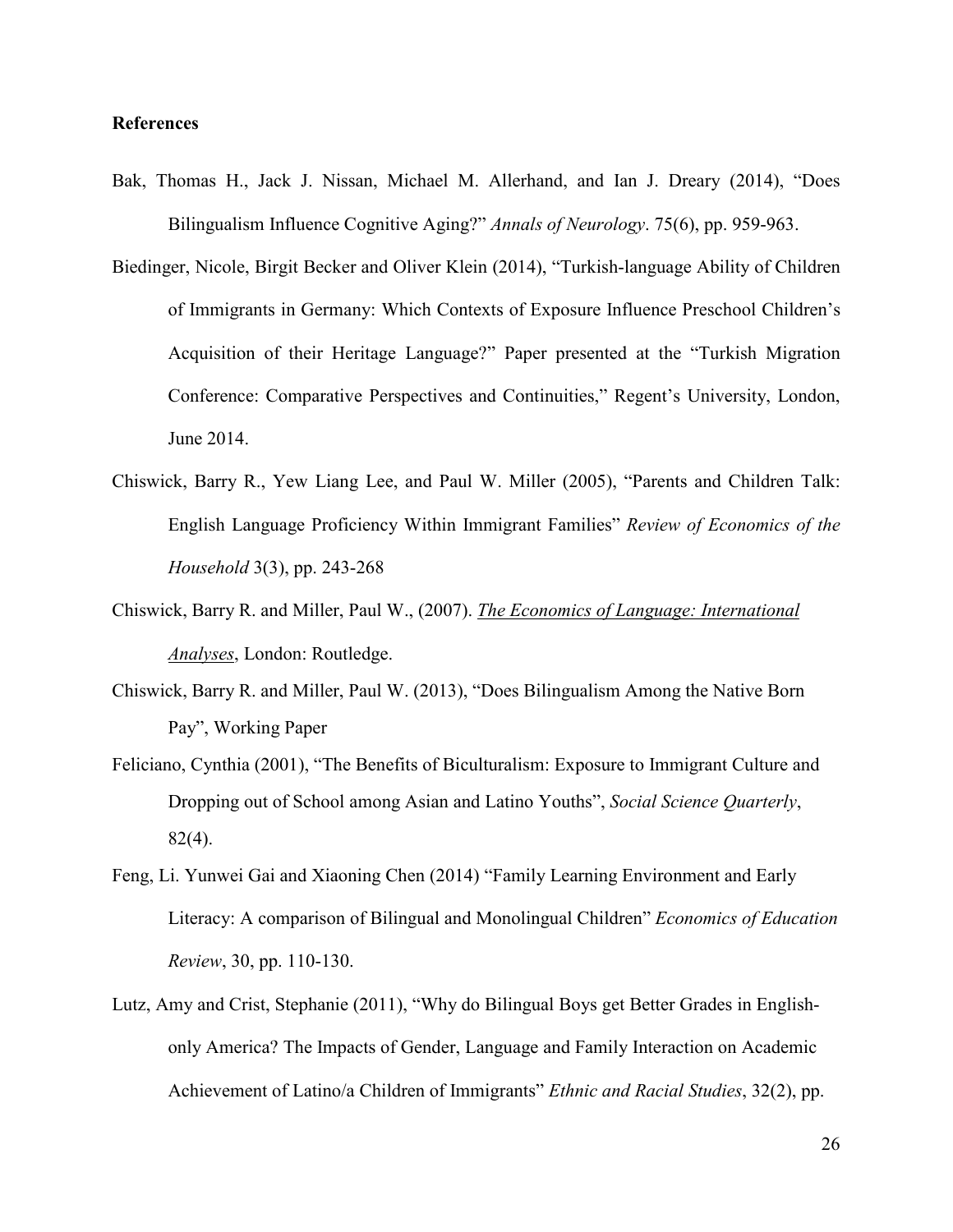346-368.

- Paradis, Johanne (2007), *Early Bilingual and Multilingual Acquisition* in Peter Auer and Li Wei (eds.) Handbook of Multilingualism and Multilingual Communication, Vol. 5, Berlin Germany, pp. 15-44
- Pendakur, Krishna and Pendakur, Ravi, "Language as Both Human Capital and Ethnicity", *International Migration Review*, 36(1), pp. 147-177
- Portes, Alejandro and Rivas, Alejandro (2011), "The Adaptation of Migrant Children", *Immigrant Children,* 21(1).
- Saiz, Albert and Zoido, Elena (2012), "The Returns to Speaking a Second Language", Working Paper, Federal Reserve Bank of Philadelphia, Philadelphia, PA, USA.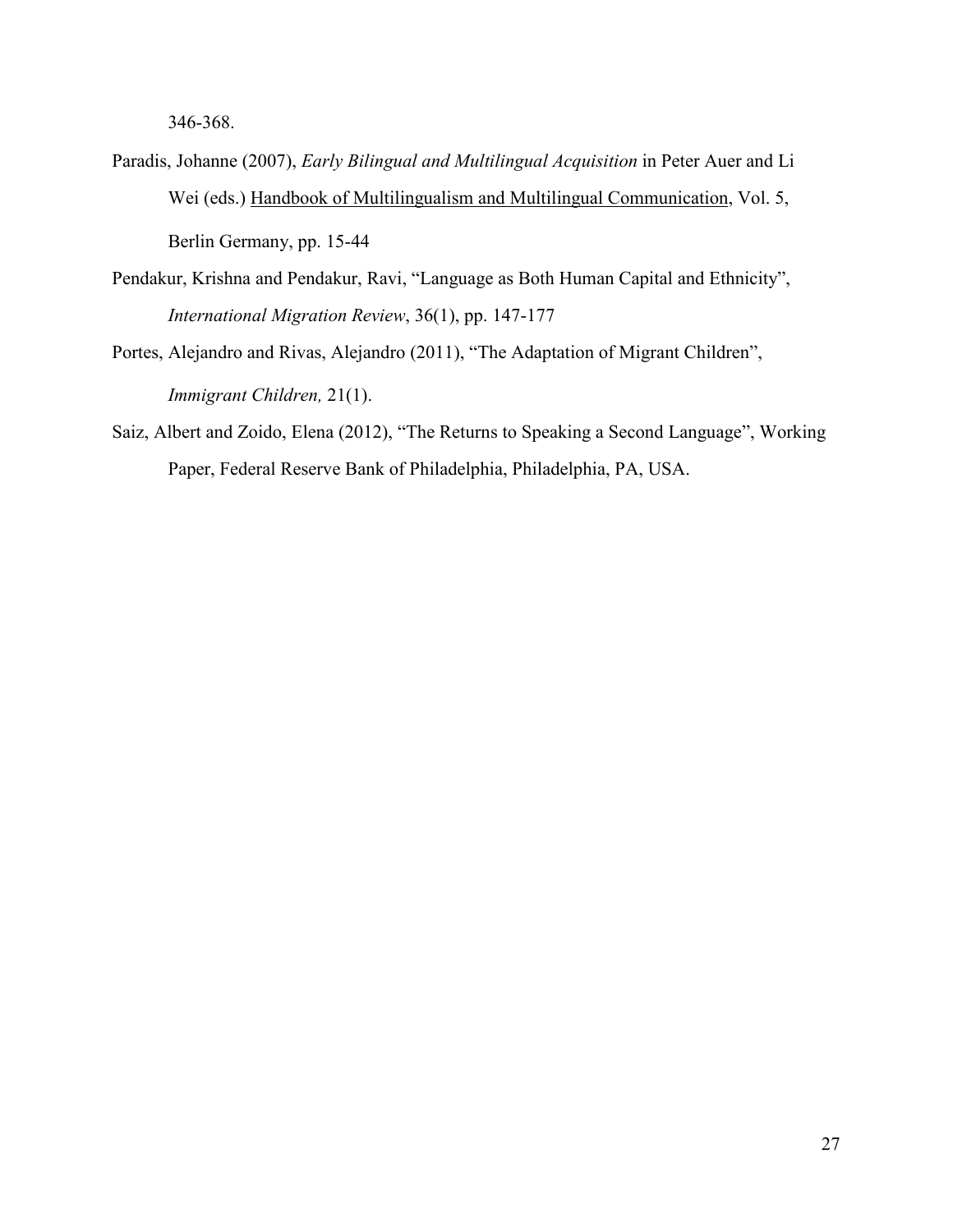### **Tables**

|  |  | Table 1: Languages Spoken by Native-Born Children at Home (Percent) |
|--|--|---------------------------------------------------------------------|
|  |  |                                                                     |

|                                                             | All           | White,<br>non-Hispanic                  | Hispanic             | <b>Asian</b>   | <b>Black</b>             | Indigenous                                       |
|-------------------------------------------------------------|---------------|-----------------------------------------|----------------------|----------------|--------------------------|--------------------------------------------------|
| % that speak<br>only English                                | 84            | 95                                      | 38                   | 41             | 93                       | 77                                               |
| For those who speak a language other than English (percent) |               |                                         |                      |                |                          |                                                  |
| Top 5 languages                                             | Spanish<br>68 | Spanish<br>35                           | Spanish<br>99        | Chinese<br>27  | Spanish<br>48            | Spanish<br>33                                    |
|                                                             | Chinese<br>3  | German<br>10                            | French<br>0.1        | Vietn.<br>22   | French<br>Creole<br>19   | Navaho<br>28                                     |
|                                                             | Vietn.<br>2   | French<br>7                             | Portuguese<br>0.1    | Korean<br>12   | French<br>8              | Aleut-Eskimo<br>Languages<br>14                  |
|                                                             | German<br>2   | Arabic<br>6                             | German<br>0.1        | Tagalog<br>7   | Kru, Ibo,<br>Yoruba<br>5 | Other N.<br>American<br>Indian<br>Languages<br>9 |
|                                                             | French<br>2   | Pennsylvania<br>Dutch<br>$\overline{4}$ | Japanese<br>$\Omega$ | Cantonese<br>7 | Amharic<br>3             | Keres<br>3                                       |
| All other                                                   | Other         | Other                                   | Other                | Other          | Other                    | Other $(a)$                                      |
| languages                                                   | 23            | 38                                      | 0.7                  | 25             | 17                       | 13                                               |
| <b>Total</b>                                                | 100%          | 100%                                    | 100%                 | 100%           | 100%                     | 100%                                             |
| N                                                           | 409,286       | 88,016                                  | 243,486              | 42,503         | 14,430                   | 5,780                                            |

 (a) The 13 percent speaking other languages included 8 percent for other American Indian languages, 1.5 percent other European languages, 1.5 percent South Asian languages, and 1.6 percent other languages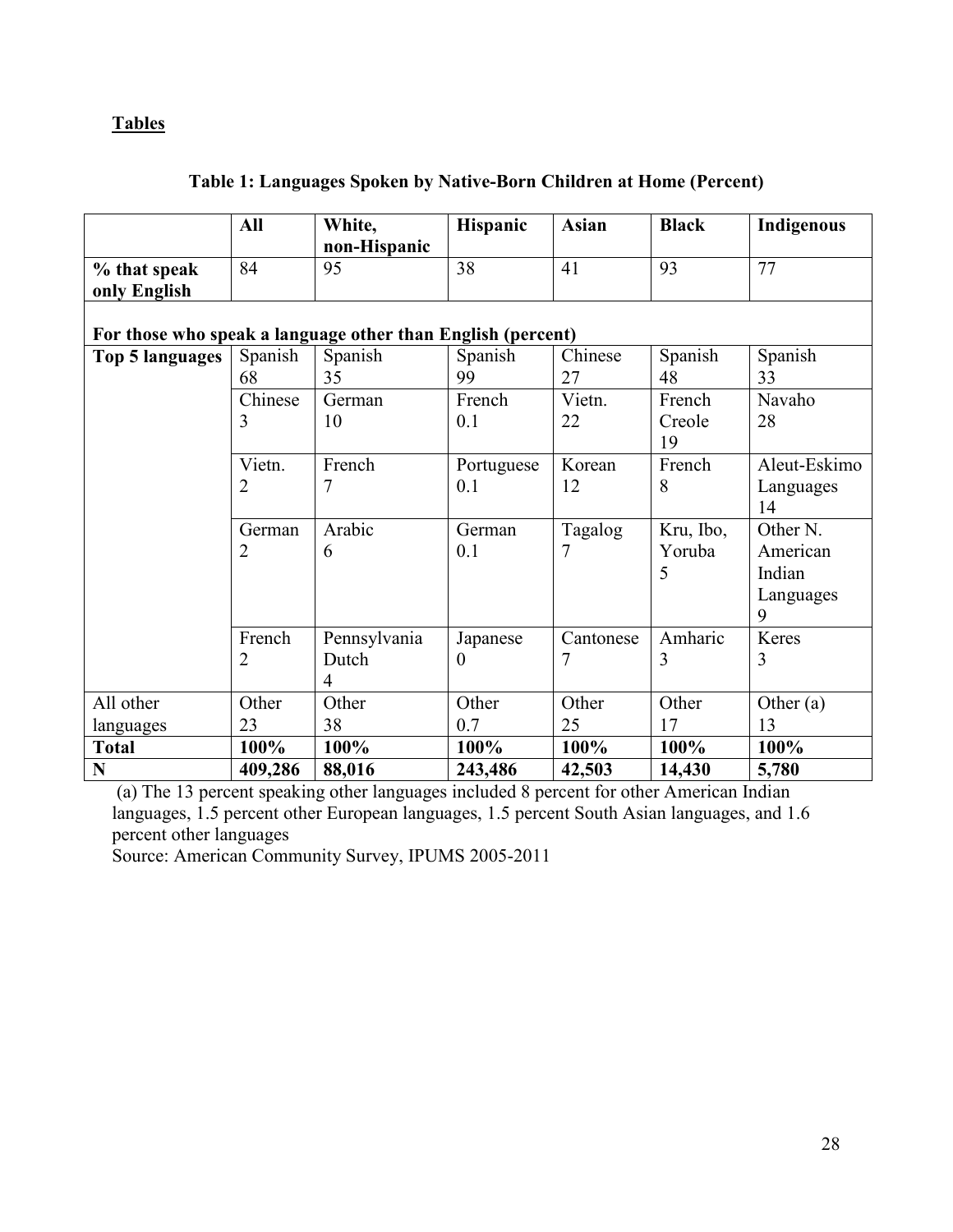|                                                             | All     | White,<br>non-Hispanic | <b>Hispanic</b> | <b>Asian</b> | <b>Black</b>     |
|-------------------------------------------------------------|---------|------------------------|-----------------|--------------|------------------|
| % that speak<br>only English                                | 28      | 52                     | $\overline{7}$  | 31           | 50               |
| For those who speak a language other than English (Percent) |         |                        |                 |              |                  |
| Top 5 languages                                             | Spanish | Russian                | Spanish         | Tagalog      | French Creole    |
|                                                             | 55      | 19                     | 99              | 21           | 23               |
|                                                             | Tagalog | Arabic                 | Portuguese      | Chinese      | Spanish          |
|                                                             | 4       | 13                     | 0.1             | 18           | 14               |
|                                                             | Russian | German                 | German          | Korean       | Kru, Ibo, Yoruba |
|                                                             | 3       |                        | 0.1             | 17           | 13               |
|                                                             | Chinese | French                 | French          | Vitenm.      | French           |
|                                                             | 3       | 6                      | 0.1             | 14           | 9                |
|                                                             | Korean  | Portuguese             | South/Central   | Japanese     | Cushite          |
|                                                             | 3       | 5                      | American Indian | 6            | 9                |
|                                                             |         |                        | Languages       |              |                  |
|                                                             |         |                        | 0.1             |              |                  |
| All other                                                   | Other   | Other                  | Other           | Other        | Other            |
| languages                                                   | 32      | 50                     | 0.6             | 24           | 32               |
| <b>Total</b>                                                | 100%    | 100%                   | 100%            | 100%         | 100%             |
| N                                                           | 105,114 | 17,265                 | 56,735          | 17,892       | 5,464            |

# **Table 2: Languages Spoken by Foreign-Born (1.5 Generation) Children at Home (Percent)**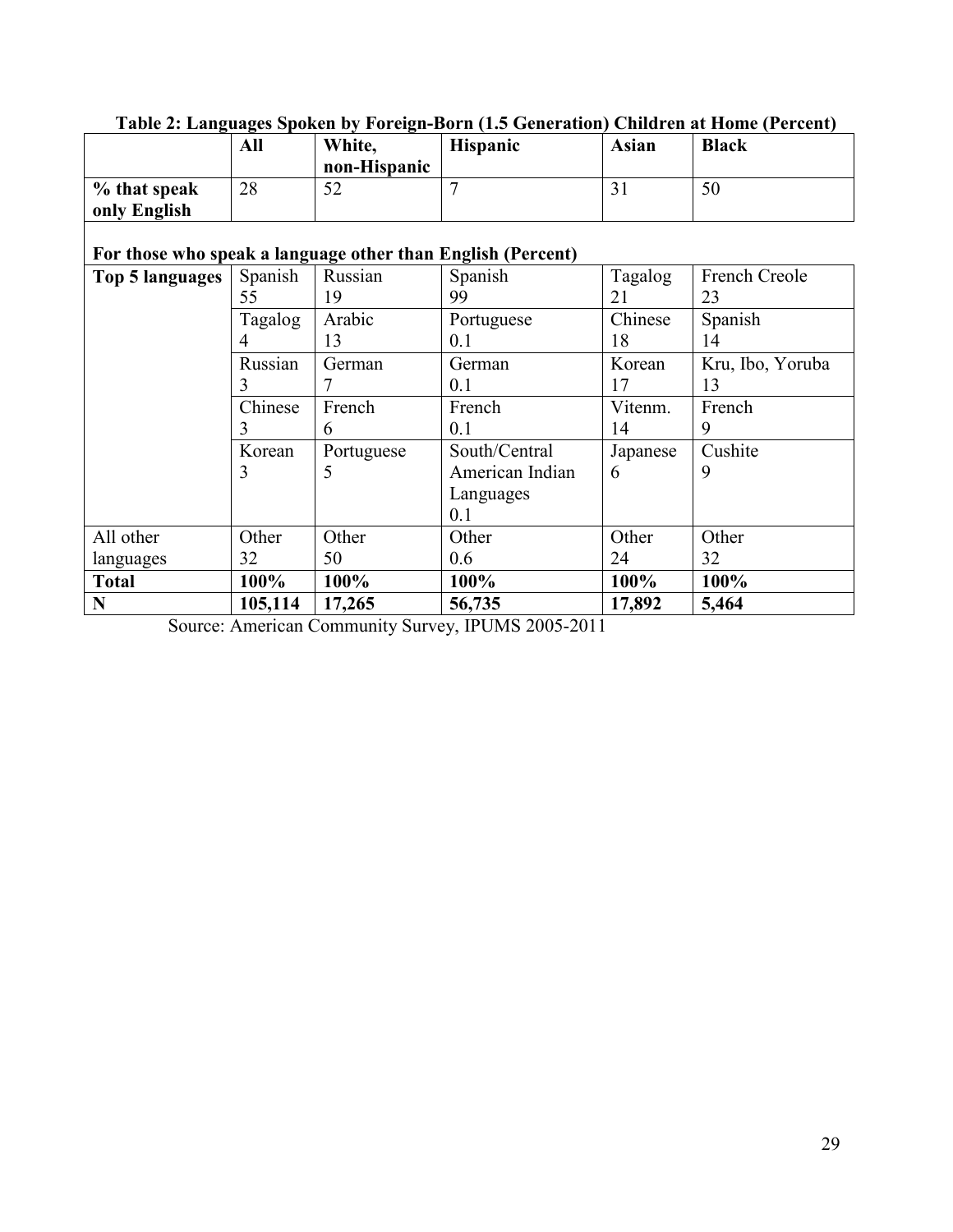| Variable                                | <b>Full Sample</b> | Foreign Born <sup>(1)</sup> | <b>Native Born</b> |
|-----------------------------------------|--------------------|-----------------------------|--------------------|
| Child Speaks a Language Other Than      | 0.190              | 0.724                       | 0.160              |
| or in Addition to English at Home       | (0.392)            | (0.447)                     | (0.366)            |
|                                         | 0.486              | 0.491                       | 0.486              |
| Female Child                            | (0.500)            | (0.500)                     | (0.500)            |
|                                         | 0.961              | 0.755                       | 0.973              |
| At least 1 Parent Proficient in English | (0.193)            | (0.430)                     | (0.162)            |
|                                         | 0.241              | 0.859                       | 0.206              |
| At least 1 Parent Foreign Born          | (0.428)            | (0.348)                     | (0.405)            |
|                                         | 13.456             | 12.616                      | 13.504             |
| Father Years of Education               | (3.201)            | (4.664)                     | (3.091)            |
|                                         | 13.521             | 12.203                      | 13.595             |
| Mother Years of Education               | (2.993)            | (4.494)                     | (2.867)            |
|                                         | 0.495              | 0.745                       | 0.481              |
| Same Ancestry for Both Parents          | (0.500)            | (0.436)                     | (0.500)            |
|                                         | 1.569              | 1.463                       | 1.575              |
| Child Birth Order (oldest=1)            | (0.802)            | (0.749)                     | (0.804)            |
|                                         | 0.265              | 0.278                       | 0.265              |
| Only Child                              | (0.442)            | (0.448)                     | (0.441)            |
|                                         | 0.032              | 0.100                       | 0.028              |
| Foreign-Born Grandparent Present        | (0.175)            | (0.300)                     | (0.165)            |
|                                         | 0.036              | 0.180                       | 0.028              |
| Asian                                   | (0.187)            | (0.384)                     | (0.166)            |
|                                         | 0.167              | 0.419                       | 0.153              |
| Hispanic                                | (0.373)            | (0.493)                     | (0.360)            |
|                                         | 0.078              | 0.075                       | 0.079              |
| <b>Black</b>                            | (0.269)            | (0.264)                     | (0.269)            |
|                                         | 0.009              | 0.005                       | 0.010              |
| Indigenous                              | (0.097)            | (0.073)                     | (0.098)            |
|                                         | 0.033              | 0.081                       | 0.030              |
| Concentration                           | (0.100)            | (0.141)                     | (0.096)            |
| $\mathbf N$                             | 2,711,065          | 145,175                     | 2,565,890          |

**Table 3: Descriptive Statistics: Means of Variables (Standard Deviations), Children, Age 5 to 18 Living at Home** 

(1) Migrated to the US below age 14. Standard deviations in parentheses. Source: American Community Survey, IPUMS, 2005-2011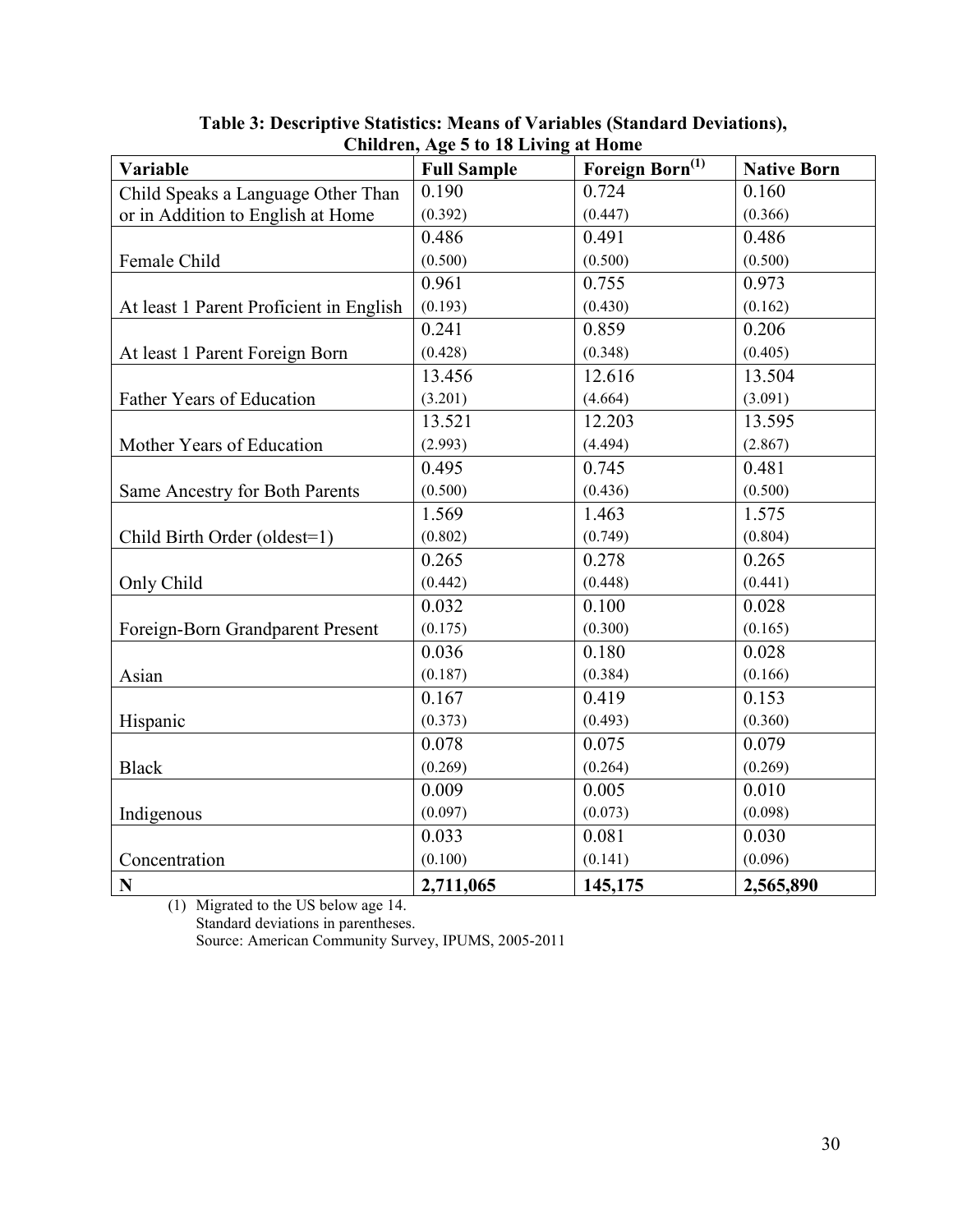|                  | Overall    | Overall    | Male       | Female     | Hispanic   | Non-Hispanic |
|------------------|------------|------------|------------|------------|------------|--------------|
| Female           | $0.010**$  | $0.010**$  |            |            | $0.020**$  | $0.008**$    |
|                  | (27.27)    | (26.88)    |            |            | (17.92)    | (21.67)      |
| Foreign Born     | $0.051**$  | $0.033**$  | $0.030**$  | $0.036**$  | 0.001      | $0.051**$    |
| Grandparent      | (24.07)    | (14.92)    | (11.81)    | (12.36)    | (0.26)     | (14.38)      |
| 1+ Parent Prof.  | $-0.204**$ | $-0.190**$ | $-0.202**$ | $-0.176**$ | $-0.076**$ | $-0.383**$   |
|                  | (151.71)   | (136.44)   | (131.36)   | (97.24)    | (60.44)    | (103.86)     |
| 1+ Parent FB     | $0.405**$  | $0.388**$  | $0.382**$  | $0.394**$  | $0.492**$  | $0.327**$    |
|                  | (338.45)   | (319.89)   | (266.32)   | (228.96)   | (180.79)   | (243.20)     |
| Father Educ      | $-0.003**$ | $-0.002**$ | $-0.003**$ | $-0.002**$ | $-0.005**$ | $0.001**$    |
|                  | (21.68)    | (19.97)    | (17.94)    | (15.58)    | (24.45)    | (7.34)       |
| Mother Educ      | $-0.007**$ | $-0.007**$ | $-0.007**$ | $-0.007**$ | $-0.008**$ | $-0.005**$   |
|                  | (58.23)    | (56.94)    | (48.60)    | (46.37)    | (43.28)    | (33.96)      |
| Same Ancestry    | $0.077**$  | $0.072**$  | $0.071**$  | $0.072**$  | $0.181**$  | $0.053**$    |
|                  | (141.88)   | (130.44)   | (115.80)   | (96.58)    | (77.45)    | (103.57)     |
| Child Order      | $-0.004**$ | $-0.004**$ | $-0.002**$ | $-0.005**$ | $-0.017**$ | 0.000        |
|                  | (10.62)    | (11.04)    | (5.91)     | (11.70)    | (20.01)    | (0.17)       |
| Only Child       | $0.001*$   | $0.002**$  | $0.002**$  | 0.002      | 0.002      | $0.006**$    |
|                  | (2.13)     | (3.07)     | (3.04)     | (1.86)     | (1.16)     | (10.31)      |
| Asian            | $0.169**$  | $0.185**$  | $0.183**$  | $0.186**$  | (a)        | $0.210**$    |
|                  | (83.77)    | (89.58)    | (67.92)    | (73.13)    |            | (96.50)      |
| Hispanic         | $0.282**$  | $0.200**$  | $0.199**$  | $0.202**$  | (a)        | (a)          |
|                  | (227.06)   | (156.26)   | (113.68)   | (119.72)   |            |              |
| Concentration    | (a)        | $0.586**$  | $0.564**$  | $0.608**$  | $0.397**$  | $1.197**$    |
|                  |            | (131.40)   | (96.81)    | (106.39)   | (77.49)    | (65.77)      |
| _cons            | $0.327**$  | $0.312**$  | $0.328**$  | $0.307**$  | $0.363**$  | $0.442**$    |
|                  | (189.64)   | (171.24)   | (153.24)   | (121.07)   | (93.82)    | (118.23)     |
| $R^2$            | 0.57       | 0.58       | 0.58       | 0.58       | 0.49       | 0.36         |
| $\boldsymbol{N}$ | 2,711,065  | 2,711,065  | 1,393,932  | 1,317,133  | 453,928    | 2,257,137    |

**Table 4: Regression Analysis of Child Speaking a Language Other than English at Home** 

Note: t-statistics in parentheses, (a) designates variable not entered

\* significant at 5% level, \*\* significant at 1% level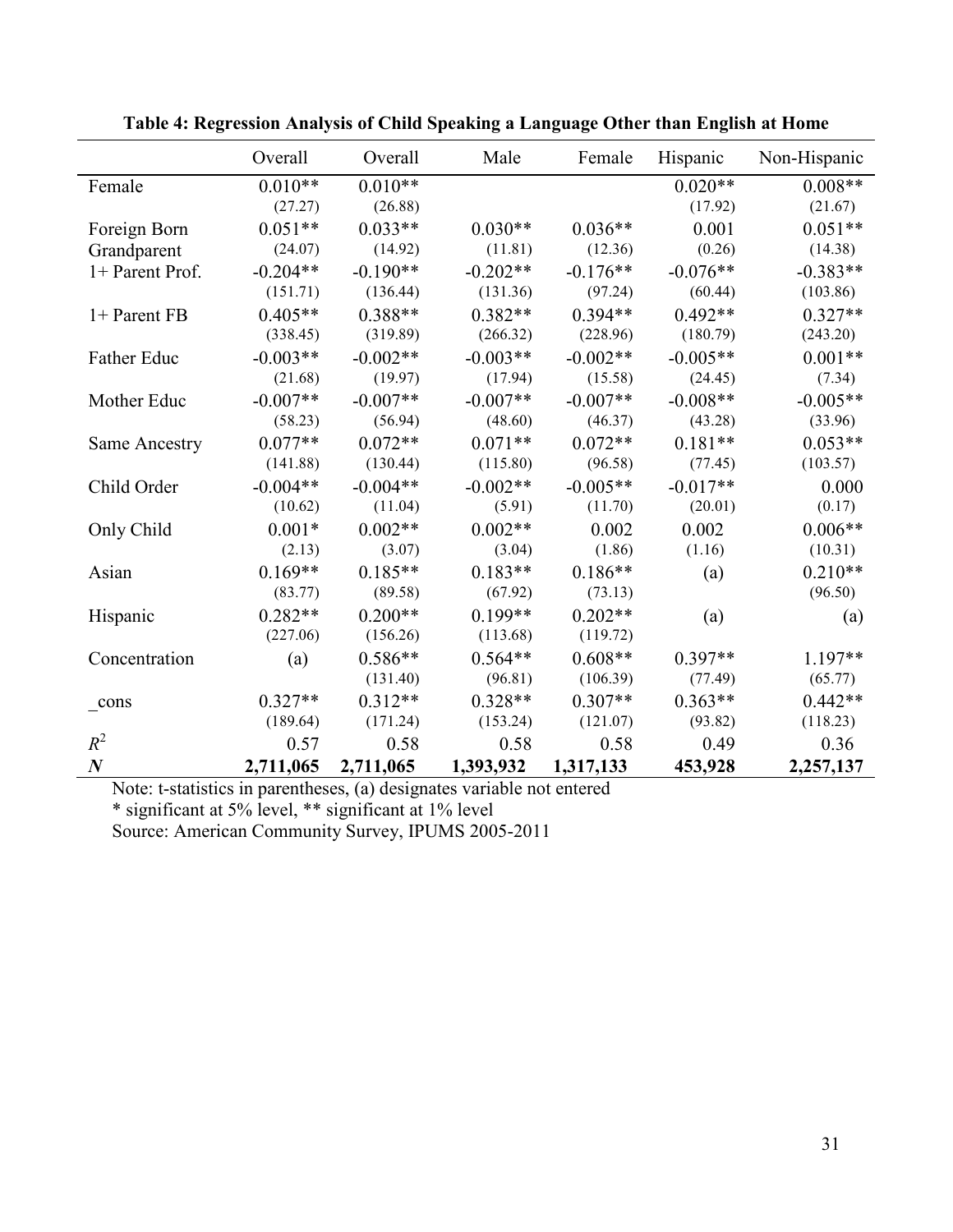|                      | Asian      | Chinese    | o nemer a enna speans a naiguage ac nome omer enan Engnish<br>Korean | Cuban      | Dominican  | Mexican    |
|----------------------|------------|------------|----------------------------------------------------------------------|------------|------------|------------|
| Female               | $0.025**$  | $0.021**$  | $0.041**$                                                            | $0.026**$  | $0.020*$   | $0.017**$  |
|                      | (8.97)     | (4.38)     | (6.01)                                                               | (3.26)     | (2.44)     | (12.72)    |
| Foreign Born         | $-0.005$   | $0.070**$  | 0.015                                                                | 0.010      | $-0.004$   | $-0.002$   |
| Grandparent          | (0.76)     | (7.78)     | (0.71)                                                               | (0.72)     | (0.23)     | (0.55)     |
| 1+ Parent Prof.      | $-0.226**$ | $-0.154**$ | $-0.164**$                                                           | $-0.085**$ | $-0.066**$ | $-0.064**$ |
|                      | (43.90)    | (16.59)    | (16.38)                                                              | (8.10)     | (8.63)     | (45.04)    |
| 1+ Parent FB         | $0.478**$  | $0.440**$  | $0.344**$                                                            | $0.240**$  | $0.366**$  | $0.526**$  |
|                      | (86.00)    | (45.94)    | (25.86)                                                              | (16.25)    | (11.30)    | (137.74)   |
| Father Educ          | $0.004**$  | $-0.002$   | $0.006**$                                                            | $-0.008**$ | $-0.006**$ | $-0.005**$ |
|                      | (6.16)     | (1.70)     | (2.73)                                                               | (5.11)     | (3.52)     | (16.70)    |
| Mother Educ          | $-0.013**$ | $-0.007**$ | $-0.011**$                                                           | $-0.002$   | $-0.007**$ | $-0.008**$ |
|                      | (21.85)    | (7.13)     | (4.78)                                                               | (1.16)     | (3.98)     | (34.98)    |
| <b>Same Ancestry</b> | $0.181**$  | $0.292**$  | $0.490**$                                                            | $0.231**$  | $0.168**$  | $0.190**$  |
|                      | (33.73)    | (31.53)    | (40.59)                                                              | (17.10)    | (10.82)    | (52.77)    |
| Child Order          | $-0.013**$ | $-0.026**$ | $-0.033**$                                                           | $-0.008$   | $-0.032**$ | $-0.015**$ |
|                      | (7.67)     | (7.37)     | (4.87)                                                               | (1.14)     | (5.85)     | (15.65)    |
| Only Child           | $0.041**$  | $0.048**$  | $0.033**$                                                            | $0.027**$  | $-0.018$   | $-0.006**$ |
|                      | (7.60)     | (8.55)     | (3.88)                                                               | (2.49)     | (1.77)     | (2.78)     |
| Concentration        | $0.250**$  | $1.321**$  | 1.148*                                                               | $0.605**$  | $0.534**$  | $0.300**$  |
|                      | (2.82)     | (8.23)     | (2.48)                                                               | (27.06)    | (10.42)    | (48.16)    |
| cons                 | $0.360**$  | $0.274**$  | $0.187**$                                                            | $0.396**$  | $0.564**$  | $0.329**$  |
|                      | (31.33)    | (17.86)    | (4.67)                                                               | (11.09)    | (14.38)    | (63.78)    |
| $R^2$                | 0.21       | 0.37       | 0.46                                                                 | 0.43       | 0.25       | 0.50       |
| $\boldsymbol{N}$     | 98,452     | 31,437     | 14,113                                                               | 10,669     | 6,942      | 274,815    |

**Table 5: Regression Analysis by Ethnicity Whether a child speaks a language at home other than English** 

Note: t-statistics in parentheses. Asian includes persons of Chinese, Korean ancestry, East Asian, and Southeast Asian ancestries.

\*significant at 5% level, \*\* significant at 1% level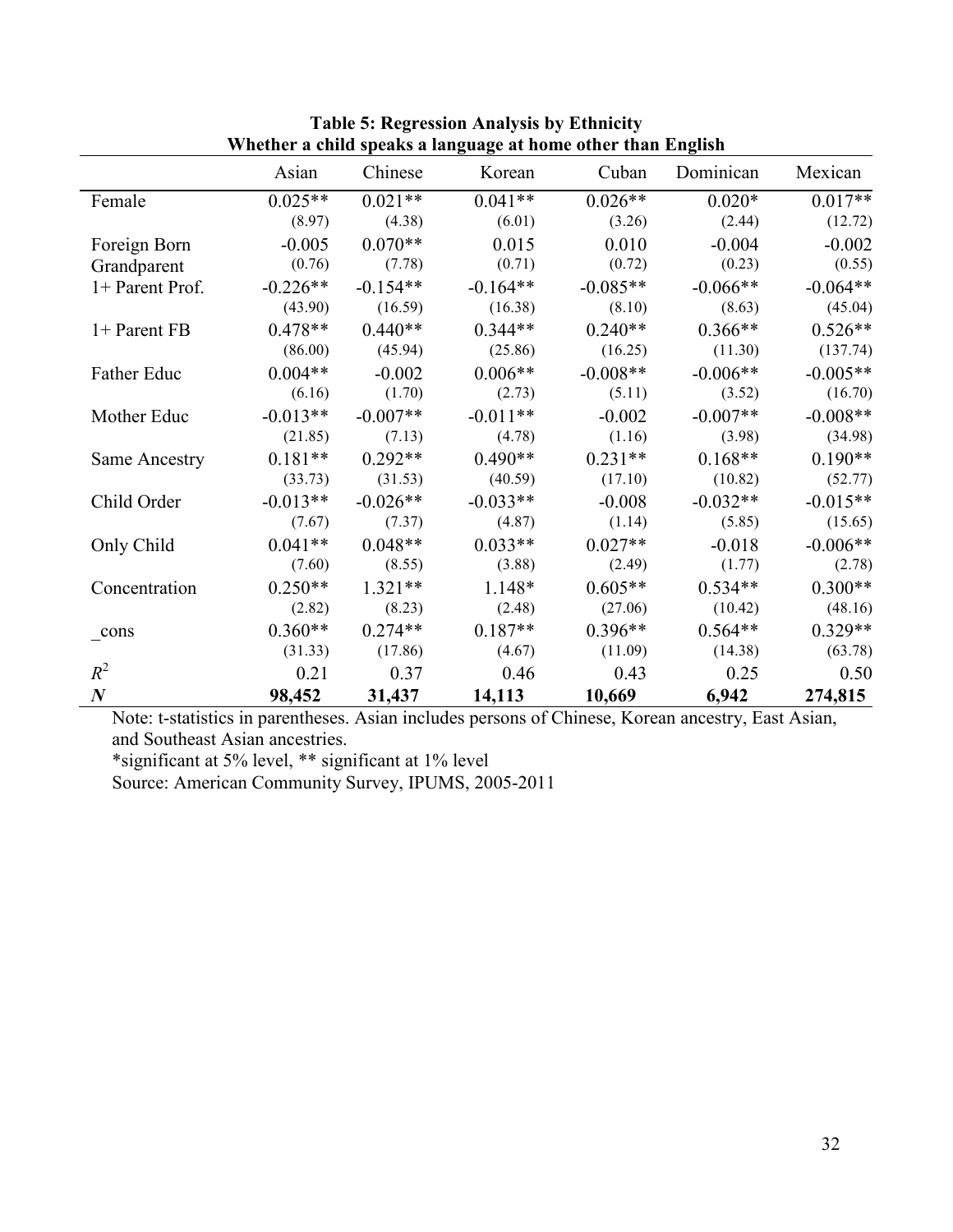|               |        |         |        |        |           |         |          | Non-     |
|---------------|--------|---------|--------|--------|-----------|---------|----------|----------|
| Concentration | Asian  | Chinese | Korean | Cuban  | Dominican | Mexican | Hispanic | Hispanic |
| $0\%$         | 30.45  | 25.41   | 30.22  | 19.07  | 7.46      | 23.79   | 27.05    | 88.94    |
| $< 0.5\%$     | 18.27  | 19.94   | 25.75  | 0.29   | 0.22      | 0.15    | 0.39     | 3.59     |
| $0.5\% - 1\%$ | 16.43  | 20.67   | 12.68  | 0.15   | 0.19      | 0.05    | 0.16     | 1.66     |
| $1\% - 2\%$   | 13.09  | 10.20   | 21.26  | 0.62   | 0.79      | 0.41    | 0.57     | 1.64     |
| $2\% - 3\%$   | 8.86   | 12.72   | 5.70   | 1.48   | 2.07      | 0.97    | 1.36     | 0.98     |
| $3\% - 4\%$   | 4.28   | 2.73    | 3.54   | 0.78   | 0.82      | 0.98    | 1.05     | 0.51     |
| $4\% - 5\%$   | 3.30   | 4.83    | 0.19   | 1.96   | 3.44      | 1.59    | 1.96     | 0.43     |
| $5\% - 10\%$  | 4.74   | 2.76    | 0.17   | 10.26  | 21.22     | 6.25    | 8.97     | 0.94     |
| $10+$ %       | 0.58   | 0.75    | 0.49   | 65.39  | 63.79     | 65.80   | 58.67    | 1.30     |
| <b>Total</b>  | 100.00 | 100.00  | 100.00 | 100.00 | 100.00    | 100.00  | 100.00   | 100.00   |

**Table 6: Frequency Distribution of Concentration by Group: Percent of Children in Each Race/Ethnicity group in the Concentration Categories**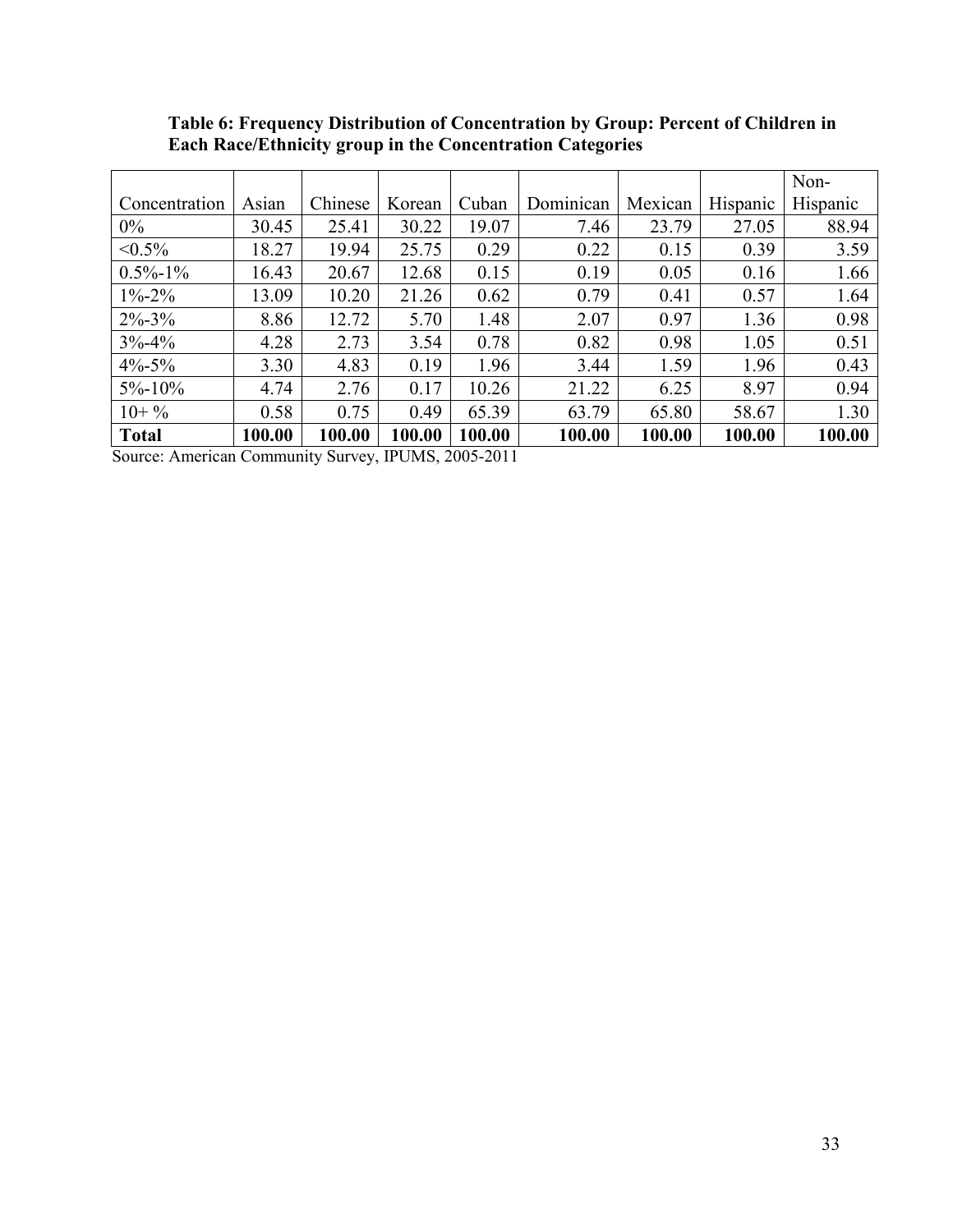|                          | All        | Native Born | 1.5 Generation |
|--------------------------|------------|-------------|----------------|
| Female                   | $0.010**$  | $0.011**$   | $0.006**$      |
|                          | (26.88)    | (26.72)     | (3.07)         |
| Foreign Born Grandparent | $0.033**$  | $0.045**$   | $-0.002$       |
|                          | (14.92)    | (19.63)     | (0.45)         |
| 1+ Parent Prof.          | $-0.190**$ | $-0.196**$  | $-0.086**$     |
|                          | (136.44)   | (127.82)    | (34.09)        |
| 1+ Parent FB             | $0.388**$  | $0.341**$   | $0.583**$      |
|                          | (319.89)   | (253.49)    | (141.31)       |
| Father Educ              | $-0.002**$ | $-0.003**$  | 0.000          |
|                          | (19.97)    | (26.80)     | (1.08)         |
| Mother Educ              | $-0.007**$ | $-0.007**$  | $-0.003**$     |
|                          | (56.94)    | (55.05)     | (7.26)         |
| Same ancestry            | $0.072**$  | $0.062**$   | $0.154**$      |
|                          | (130.44)   | (115.79)    | (40.82)        |
| Child Order              | $-0.004**$ | $-0.001**$  | $-0.005**$     |
|                          | (11.04)    | (3.48)      | (3.09)         |
| Only Child               | $0.002**$  | 0.001       | $0.020**$      |
|                          | (3.07)     | (1.22)      | (8.27)         |
| Asian                    | $0.185**$  | $0.195**$   | $0.094**$      |
|                          | (89.58)    | (72.20)     | (27.64)        |
| Hispanic                 | $0.200**$  | $0.201**$   | $0.192**$      |
|                          | (156.26)   | (151.27)    | (55.14)        |
| Concentration            | $0.586**$  | $0.672**$   | $0.138**$      |
|                          | (131.40)   | (136.26)    | (19.17)        |
| cons                     | $0.312**$  | $0.334**$   | $0.099**$      |
|                          | (171.24)   | (165.58)    | (16.32)        |
| $R^2$                    | 0.58       | 0.55        | 0.45           |
| $\boldsymbol{N}$         | 2,711,065  | 2,565,890   | 145,175        |

# **Table 7: Regression Analysis by Child Nativity Whether a child speaks a language at home other than English**

Note: t-statistics in parentheses

\*significant at 5% level, \*\* significant at 1% level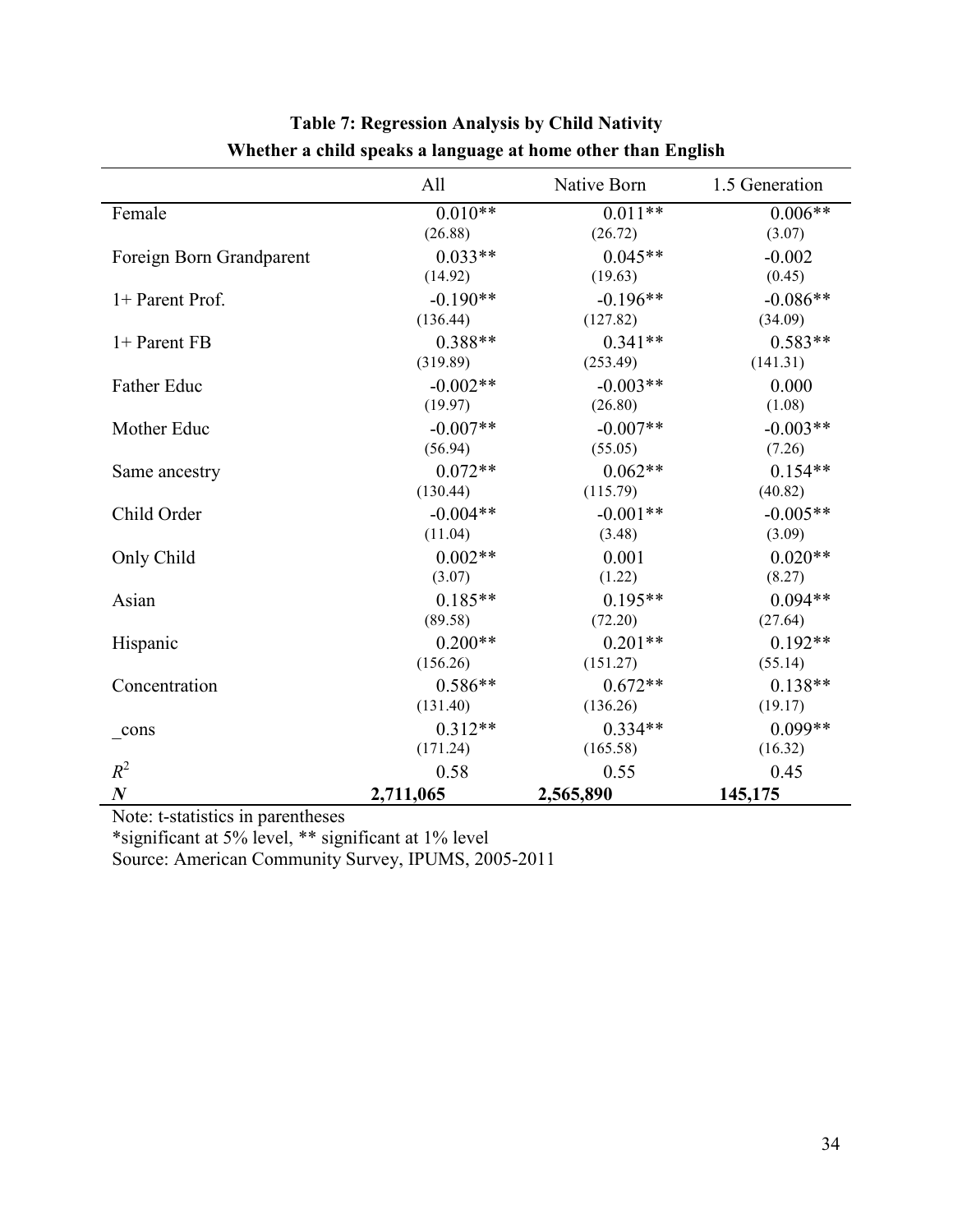|                          | <b>Both Parents</b> | Father Only | Mother Only |
|--------------------------|---------------------|-------------|-------------|
| Female                   | $0.010**$           | $0.012**$   | $0.011**$   |
|                          | (26.88)             | (8.39)      | (17.25)     |
| Foreign Born Grandparent | $0.033**$           | $0.152**$   | $0.062**$   |
|                          | (14.92)             | (16.77)     | (12.72)     |
| 1+ Parent Prof.          | $-0.190**$          | (a)         | (a)         |
|                          | (136.44)            |             |             |
| 1+ Parent FB             | $0.388**$           | (a)         | (a)         |
|                          | (319.89)            |             |             |
| Father Educ              | $-0.002**$          | $-0.004**$  | (a)         |
|                          | (19.97)             | (11.20)     |             |
| Mother Educ              | $-0.007**$          | (a)         | $-0.004**$  |
|                          | (56.94)             |             | (17.63)     |
| Same Ancestry            | $0.072**$           | (a)         | (a)         |
|                          | (130.44)            |             |             |
| Child Order              | $-0.004**$          | $-0.007**$  | $-0.007**$  |
|                          | (13.89)             | (6.68)      | (14.46)     |
| Only Child               | $0.002**$           | 0.001       | $0.002*$    |
|                          | (3.07)              | (0.91)      | (2.12)      |
| Asian                    | $0.185**$           | $0.221**$   | $0.212**$   |
|                          | (89.58)             | (26.24)     | (29.06)     |
| Hispanic                 | $0.200**$           | $0.234**$   | $0.212**$   |
|                          | (156.26)            | (56.16)     | (101.30)    |
| Concentration            | $0.586**$           | $0.846**$   | $0.918**$   |
|                          | (131.40)            | (43.96)     | (93.91)     |
| Father Lang Prof         | (a)                 | $-0.193**$  | (a)         |
|                          |                     | (33.70)     |             |
| Father Foreign Born      | (a)                 | $0.362**$   | (a)         |
|                          |                     | (70.71)     |             |
| Mother Lang Prof         | (a)                 | (a)         | $-0.224**$  |
|                          |                     |             | (56.31)     |
| Mother Foreign Born      | (a)                 | (a)         | $0.339**$   |
|                          |                     |             | (119.80)    |
| $_{\rm cons}$            | $0.312**$           | $0.272**$   | $0.295**$   |
| $R^2$                    | (171.24)            | (41.27)     | (59.68)     |
|                          | 0.58                | 0.60        | 0.52        |
| $\boldsymbol{N}$         | 2,711,065           | 201,132     | 761,859     |

# **Table 8: Regression Analysis by Household Structure Whether a child speaks a language at home other than English**

Note: t-statistics in parentheses

(a) variable not entered

Ī

\*significant at 5% level, \*\* significant at 1% level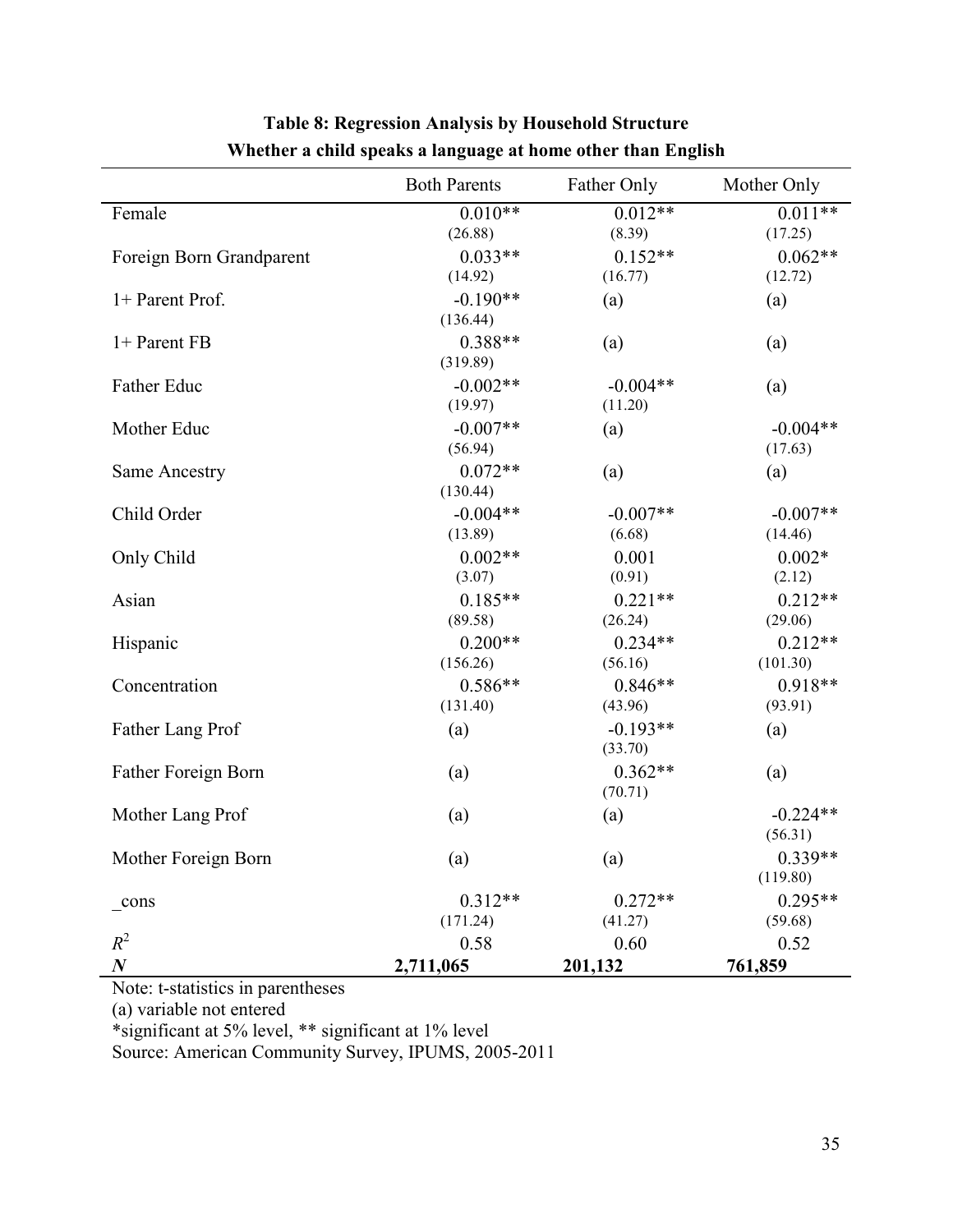|                      | Overall    | Overall 2  | 1.5G             | 1.5G <sub>2</sub> |
|----------------------|------------|------------|------------------|-------------------|
| Female               | $0.010**$  | $0.010**$  | $0.006**$        | $0.007**$         |
|                      | (26.88)    | (27.75)    | (3.07)           | (3.54)            |
| Foreign Born         | $0.033**$  | $0.035**$  | $-0.002$         | 0.003             |
| Grandparent          | (14.92)    | (15.83)    | (0.45)           | (0.72)            |
| 1+ Parent Prof.      | $-0.190**$ | $-0.185**$ | $-0.086**$       | $-0.072**$        |
|                      | (136.44)   | (131.15)   | (34.09)          | (27.65)           |
| 1+ Parent FB         | $0.388**$  | $0.392**$  | $0.583**$        | $0.556**$         |
|                      | (319.89)   | (322.16)   | (141.31)         | (131.73)          |
| Father Educ          | $-0.002**$ | $-0.003**$ | 0.000            | 0.000             |
|                      | (19.97)    | (21.54)    | (1.08)           | (0.41)            |
| Mother Educ          | $-0.007**$ | $-0.007**$ | $-0.003**$       | $-0.003**$        |
|                      | (56.94)    | (56.99)    | (7.26)           | (9.04)            |
| <b>Same Ancestry</b> | $0.072**$  | $0.078**$  | $0.154**$        | $0.155**$         |
|                      | (130.44)   | (133.73)   | (40.82)          | (41.80)           |
| Child Order          | $-0.004**$ | $-0.001**$ | $-0.005**$       | 0.002             |
|                      | (13.89)    | (3.50)     | (3.09)           | (1.12)            |
| Only Child           | $0.002**$  | $0.004**$  | $0.020**$        | $0.020**$         |
|                      | (3.07)     | (7.22)     | (8.27)           | (8.26)            |
| Asian                | $0.185**$  | $0.180**$  | $0.094**$        | $0.065**$         |
|                      | (89.58)    | (87.37)    | (27.64)          | (20.92)           |
| Hispanic             | $0.200**$  | $0.198**$  | $0.192**$        | $0.168**$         |
|                      | (156.26)   | (155.07)   | (55.14)          | (49.91)           |
| Concentration        | $0.586**$  | $0.612**$  | $0.138**$        | $0.141**$         |
|                      | (131.40)   | (132.13)   | (19.17)          | (19.18)           |
| Age                  | (a)        | $0.001**$  | (a)              | $0.010**$         |
|                      |            | (17.44)    |                  | (26.51)           |
| <b>Border State</b>  | (a)        | $-0.026**$ | (a)              | $-0.004$          |
|                      |            | (37.27)    |                  | (1.61)            |
| Indigenous           | (a)        | $0.066**$  | (a)              | (a)               |
|                      |            | (17.85)    |                  |                   |
| <b>Black</b>         | (a)        | $-0.065**$ | $\left(a\right)$ | $-0.150**$        |
|                      |            | (73.39)    |                  | (21.59)           |
| <b>Years Since</b>   | (a)        | (a)        | (a)              | $-0.011**$        |
| Migration            |            |            |                  | (30.71)           |
| Constant             | $0.312**$  | $0.302**$  | $0.099**$        | $0.104**$         |
|                      | (171.24)   | (148.10)   | (16.32)          | (12.11)           |
| $R^2$                | 0.58       | 0.58       | 0.45             | 0.46              |
| $\boldsymbol{N}$     | 2,711,065  | 2,711,065  | 145,175          | 145,175           |

### **Table 9: Regression Analysis with additional variables Whether a child speaks a language at home other than English**

Note: t-statistics in parentheses

(a) Variable not entered

\*significant at 5% level, \*\* significant at 1% level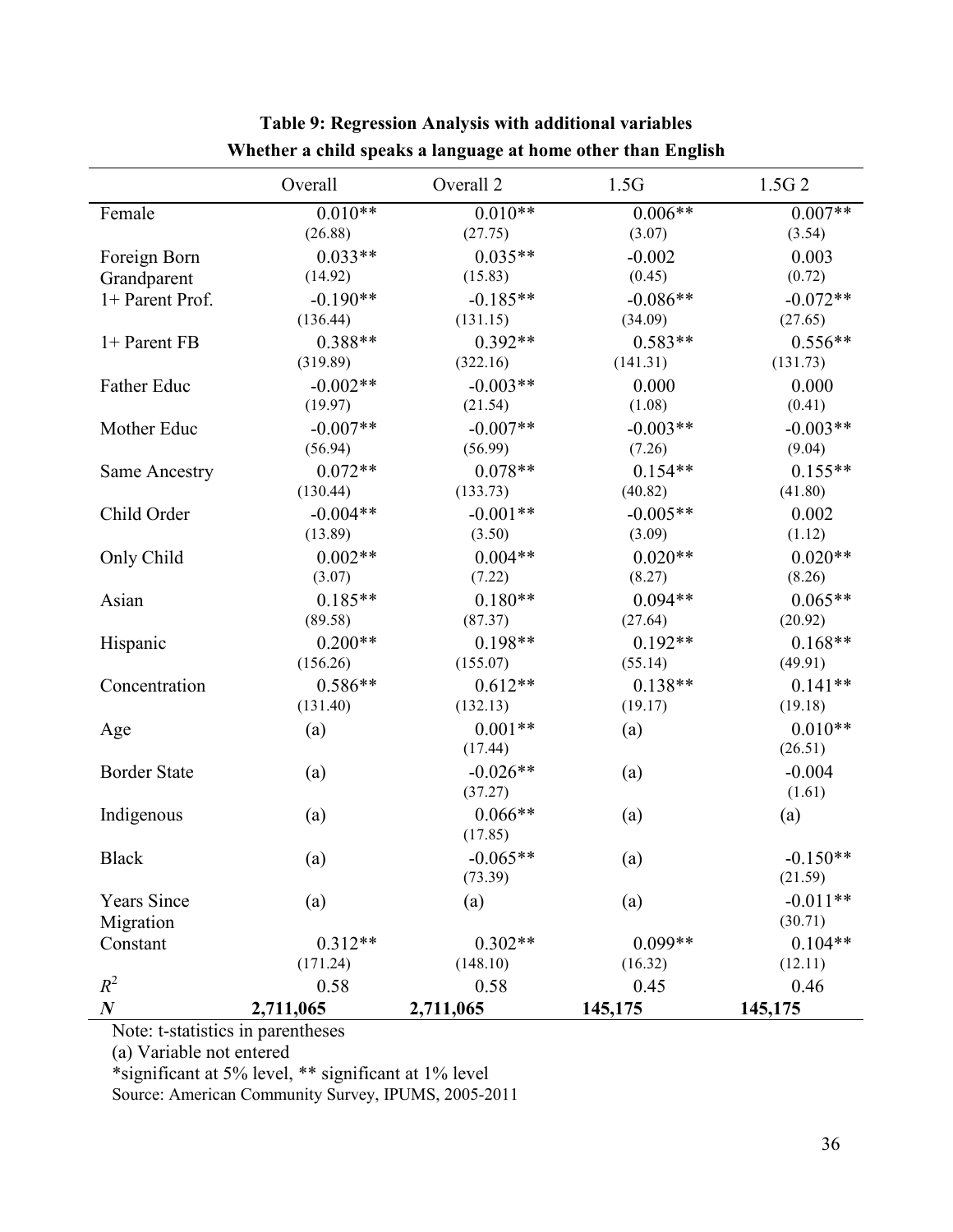| <b>Coefficients</b>      | Overall  | <b>Non-Hispanic</b> | Hispanic |
|--------------------------|----------|---------------------|----------|
| 1+ Parent Proficient     | $-0.190$ | $-0.383$            | $-0.076$ |
| <b>Father Proficient</b> | $-0.188$ | $-0.379$            | $-0.096$ |
| Mother Proficient        | $-0.208$ | $-0.405$            | $-0.101$ |
| 1+ Parent FB             | 0.388    | 0.327               | 0.492    |
| Father FB                | 0.412    | 0.372               | 0.450    |
| Mother FB                | 0.386    | 0.352               | 0.431    |
| Father age at migration  | 0.015    | 0.015               | 0.015    |
| Mother age at migration  | 0.015    | 0.015               | 0.015    |

**Table 10: Selected coefficients on variables for Parent Proficiency, Foreign Birth, and Age at Migration on whether a child speaks a language other than English at home** 

Note: All coefficients significant at 1% level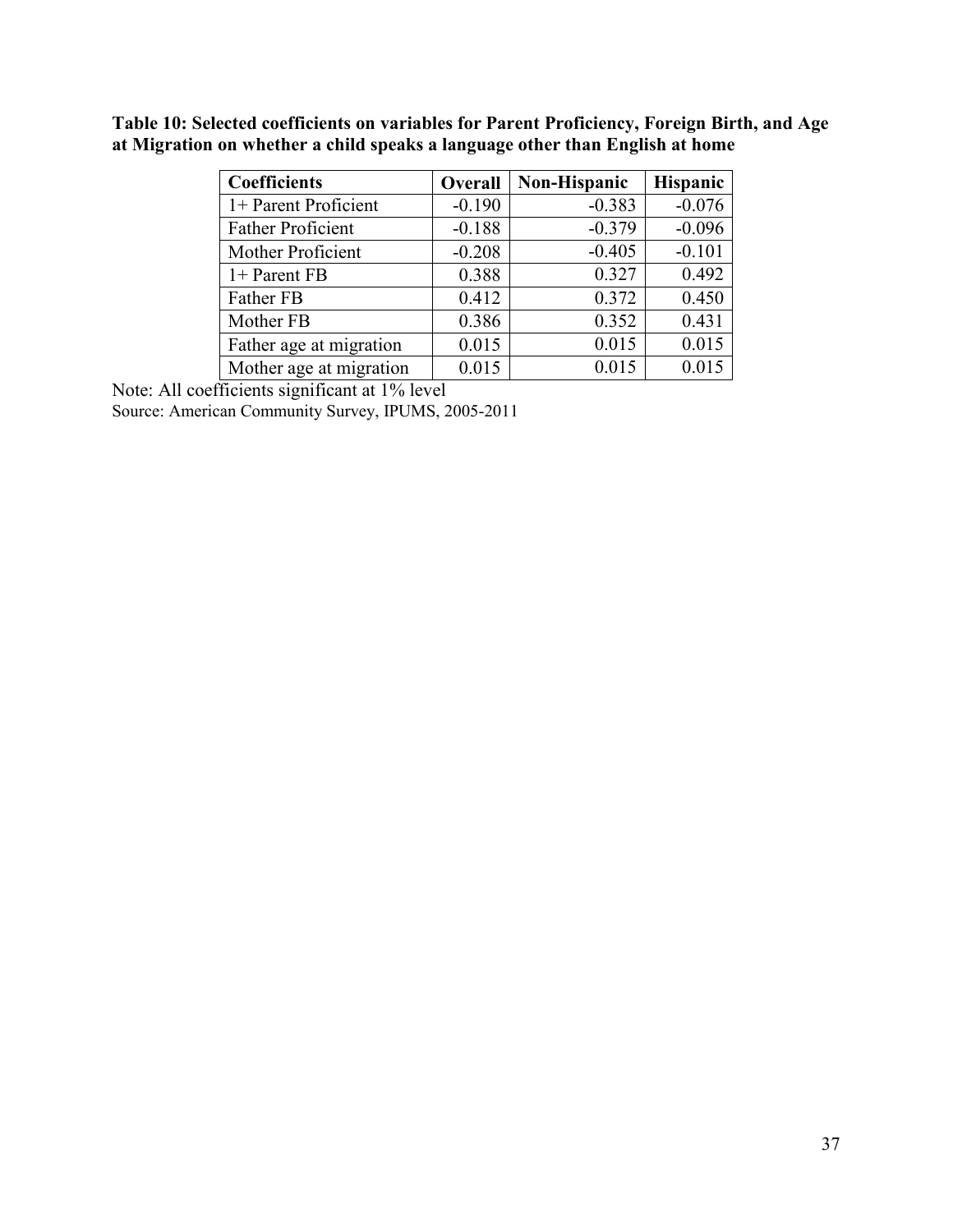|                      | <b>OLS</b> | Probit     | Logit      |
|----------------------|------------|------------|------------|
| Female               | $0.010**$  | $0.082**$  | $0.158**$  |
|                      | (26.88)    | (30.40)    | (30.68)    |
| Foreign Born         | $0.033**$  | $0.043**$  | $0.058*$   |
| Grandparent          | (14.92)    | (4.88)     | (3.79)     |
| 1+ Parent Prof.      | $-0.190**$ | $-1.094**$ | $-2.168**$ |
|                      | (136.44)   | (68.55)    | (61.19)    |
| 1+ Parent FB         | $0.388**$  | $1.533**$  | $2.817**$  |
|                      | (319.89)   | (378.67)   | (356.57)   |
| <b>Father Educ</b>   | $-0.002**$ | $-0.008**$ | $-0.010**$ |
|                      | (19.97)    | (10.68)    | (7.12)     |
| Mother Educ          | $-0.007**$ | $-0.038**$ | $-0.071**$ |
|                      | (56.94)    | (48.80)    | (47.25)    |
| <b>Same Ancestry</b> | $0.072**$  | $0.455**$  | $0.971**$  |
|                      | (130.44)   | (105.29)   | (113.96)   |
| Child Order          | $-0.004**$ | $-0.029**$ | $-0.058**$ |
|                      | (11.04)    | (11.13)    | (11.55)    |
| Only Child           | $0.002**$  | $0.034**$  | $0.082**$  |
|                      | (3.07)     | (7.99)     | (9.89)     |
| Asian                | $0.185**$  | $0.550**$  | $0.889**$  |
|                      | (89.58)    | (84.09)    | (78.03)    |
| Hispanic             | $0.200**$  | $0.729**$  | $1.311**$  |
|                      | (156.26)   | (128.79)   | (119.80)   |
| Concentration        | $0.586**$  | 2.629**    | 4.757**    |
|                      | (131.40)   | (98.55)    | (90.86)    |
| cons                 | $0.312**$  | $-0.421**$ | $-0.718**$ |
|                      | (171.24)   | (22.39)    | (17.63)    |
| N                    | 2,711,065  | 2,711,065  | 2,711,065  |

**Table 11: Comparison of OLS, Probit and Logit Regressions on Whether a child speaks a language at home other than English** 

Note: t-stats in parentheses

\* significant at 5% level, \*\* significant at 1% level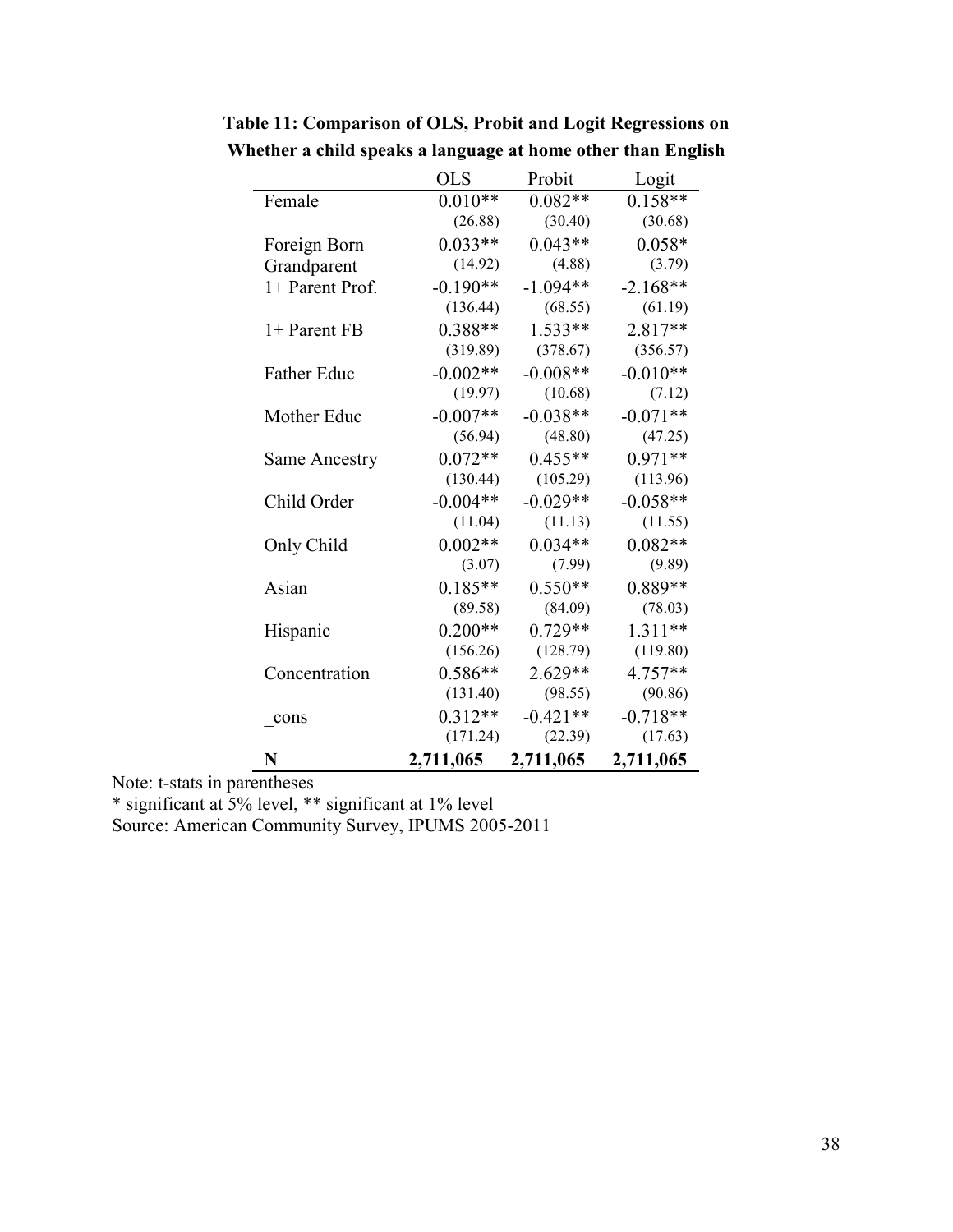|                    | Overall    | Overall    | Male       | Female     | Hispanic   | Non-Hispanic |
|--------------------|------------|------------|------------|------------|------------|--------------|
| Female             | $0.010**$  | $0.010**$  | (a)        | (a)        | $0.020**$  | $0.008**$    |
|                    | (27.16)    | (26.79)    |            |            | (18.06)    | (21.67)      |
| Foreign Born       | $0.051**$  | $0.033**$  | $0.030**$  | $0.036**$  | 0.002      | $0.051**$    |
| Grandparent        | (24.06)    | (15.04)    | (11.91)    | (12.44)    | (0.65)     | (14.36)      |
| 1+ Parent Prof.    | $-0.207**$ | $-0.192**$ | $-0.205**$ | $-0.179**$ | $-0.084**$ | $-0.383**$   |
|                    | (155.34)   | (139.31)   | (133.72)   | (99.19)    | (70.47)    | (103.65)     |
| 1+ Parent FB       | $0.403**$  | $0.386**$  | $0.380**$  | $0.392**$  | $0.465**$  | $0.327**$    |
|                    | (337.30)   | (319.42)   | (265.87)   | (228.26)   | (162.71)   | (243.07)     |
| <b>Father Educ</b> | $-0.002**$ | $-0.002**$ | $-0.002**$ | $-0.002**$ | $-0.005**$ | $0.001**$    |
|                    | (20.93)    | (19.46)    | (17.37)    | (15.18)    | (23.33)    | (7.43)       |
| Mother Educ        | $-0.007**$ | $-0.007**$ | $-0.007**$ | $-0.007**$ | $-0.007**$ | $-0.005**$   |
|                    | (57.73)    | (56.39)    | (48.31)    | (46.02)    | (41.87)    | (33.94)      |
| Same Ancestry      | $0.083**$  | $0.076**$  | $0.076**$  | $0.077**$  | $0.242**$  | $0.053**$    |
|                    | (159.39)   | (148.12)   | (132.04)   | (107.00)   | (89.93)    | (103.97)     |
| Child Order        | $-0.004**$ | $-0.004**$ | $-0.002**$ | $-0.005**$ | $-0.017**$ | 0.000        |
|                    | (10.61)    | (11.00)    | (5.86)     | (11.64)    | (19.38)    | (0.18)       |
| Only Child         | $0.001*$   | $0.002**$  | $0.002**$  | 0.002      | 0.002      | $0.006**$    |
|                    | (2.03)     | (2.98)     | (2.95)     | (1.79)     | (1.26)     | (10.31)      |
| Asian              | $0.168**$  | $0.185**$  | $0.183**$  | $0.186**$  | (a)        | $0.210**$    |
|                    | (83.69)    | (89.45)    | (67.73)    | (73.40)    |            | (96.57)      |
| Hispanic           | $0.276**$  | $0.195**$  | $0.194**$  | $0.197**$  | (a)        | (a)          |
|                    | (222.62)   | (153.17)   | (110.62)   | (117.81)   |            |              |
| Concentration      | (a)        | $0.578**$  | $0.557**$  | $0.600**$  | $0.361**$  | 1.189**      |
|                    |            | (131.23)   | (96.21)    | (105.86)   | (74.33)    | (65.23)      |
| $_{cons}$          | $0.326**$  | $0.312**$  | $0.327**$  | $0.306**$  | $0.322**$  | $0.442**$    |
|                    | (189.18)   | (171.55)   | (152.62)   | (120.38)   | (86.76)    | (117.89)     |
| $R^2$              | 0.57       | 0.58       | 0.58       | 0.58       | 0.50       | 0.36         |
| $\boldsymbol{N}$   | 2,711,065  | 2,711,065  | 1,393,932  | 1,317,133  | 453,928    | 2,257,137    |

# **Table 12: Regression Analysis with all Spanish ancestry coded together Whether a child speaks a language at home other than English**

Note: t-statistics in parentheses.

(a) variable not entered

\* significant at 5% level, \*\* significant at 1% level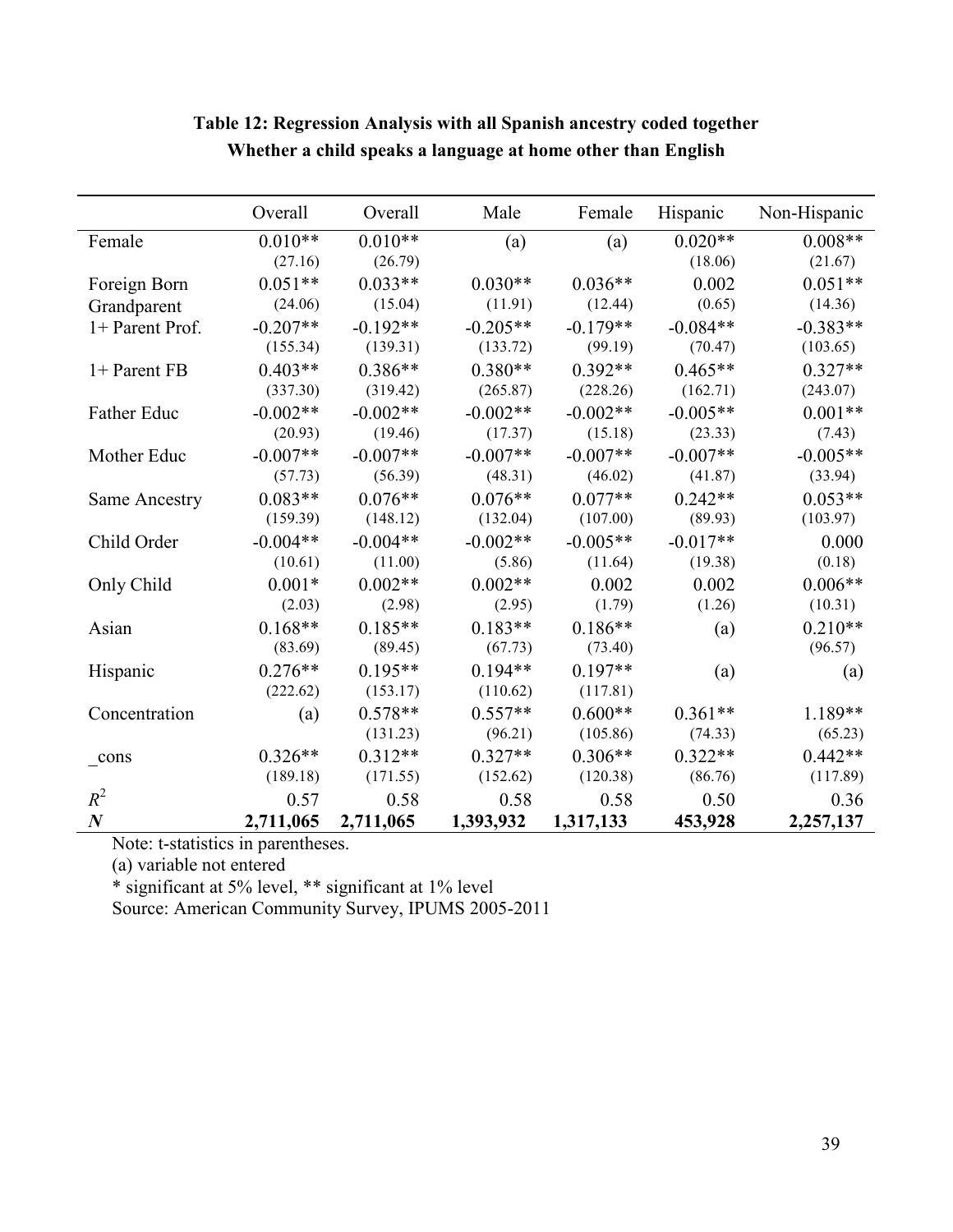#### **Appendix A: Definitions of Variables**

Data Creation Notes: American Community Survey, 2005-2011

1. How parents are identified:

An individual is identified as a parent (father or mother) if

- A. He/she is older than age 18 and a household head or spouse, and has a child in the household currently or even born.
- B. He/she is older than age 18, the relation variable designates him/her as a child of the household head, and the relation variable designated someone as a grandchild in the household.
- C. Note: It is unlikely, though not impossible, that there is a parent younger than age 18 with a child older than 5.
- 2. How grandparents are identified:

An individual is identified as a grandparent (grandfather or grandmother) if

- A. He/she is age 35 or older, the household head or spouse, and the relation variable designates someone as a grandchild in the household
- B. He/she is age 35 or older, the relation variable designates them as a parent or step parent of the household head, and there are children in the household
- C. Note: It is unlikely, though not impossible, that there could be a grandparent younger than age 35 with a grandchild older than 5.
- 3. How race/ethnic origin variables are defined:
	- a. Asian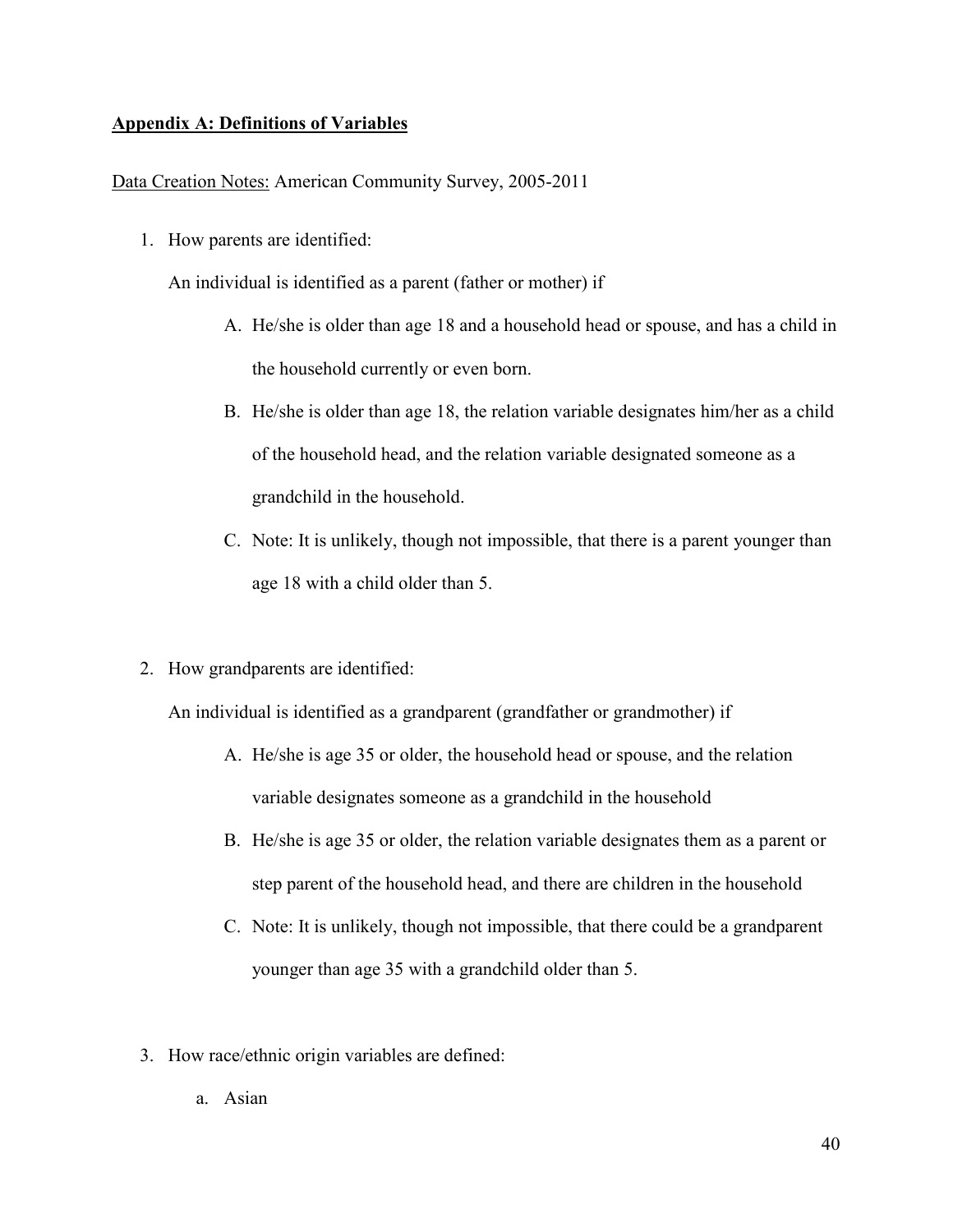- A. A child is identified as Asian, and coded as 1, if he/she is designated as Asian by the binary "racasian" variable. However, the child is recoded and receives a 0 if "two or more races" or "other" is reported under the more detailed race question.
- B. Additionally, a child receives a 1 if under ancestry, he/she has any of the following ancestries: Burmese, Cambodian, Chinese, Cantonese, Filipino, Indonesian, Japanese, Okinawan, Korean, Laotian, Hmong, Malaysian, Thai, Taiwanese, Vietnamese, Amerasian, Asian, or reports Asian Only for race combined with ancestry which is either American, United States, or Not Reported
- b. Hispanic
	- i. A child receives a 1 if under the question, "are you Hispanic", he/she has a value corresponding to an ethnicity other than "Not Hispanic"

#### c. Indigenous

- i. A child receives a 1 if under the race question, he/she has a value corresponding to "American Indian or Alaskan Native"
- d. Black
	- i. A child receives a 1 if under the race question, he/she has a value corresponding to "Black/Negro", i.e. African-American.

#### 4. Age and Years Since Migration

- a. "Age" is defined as the child's age
- b. For foreign-born children, "Years since Migration" is calculated as the child's birth year minus year of immigration for those who immigrated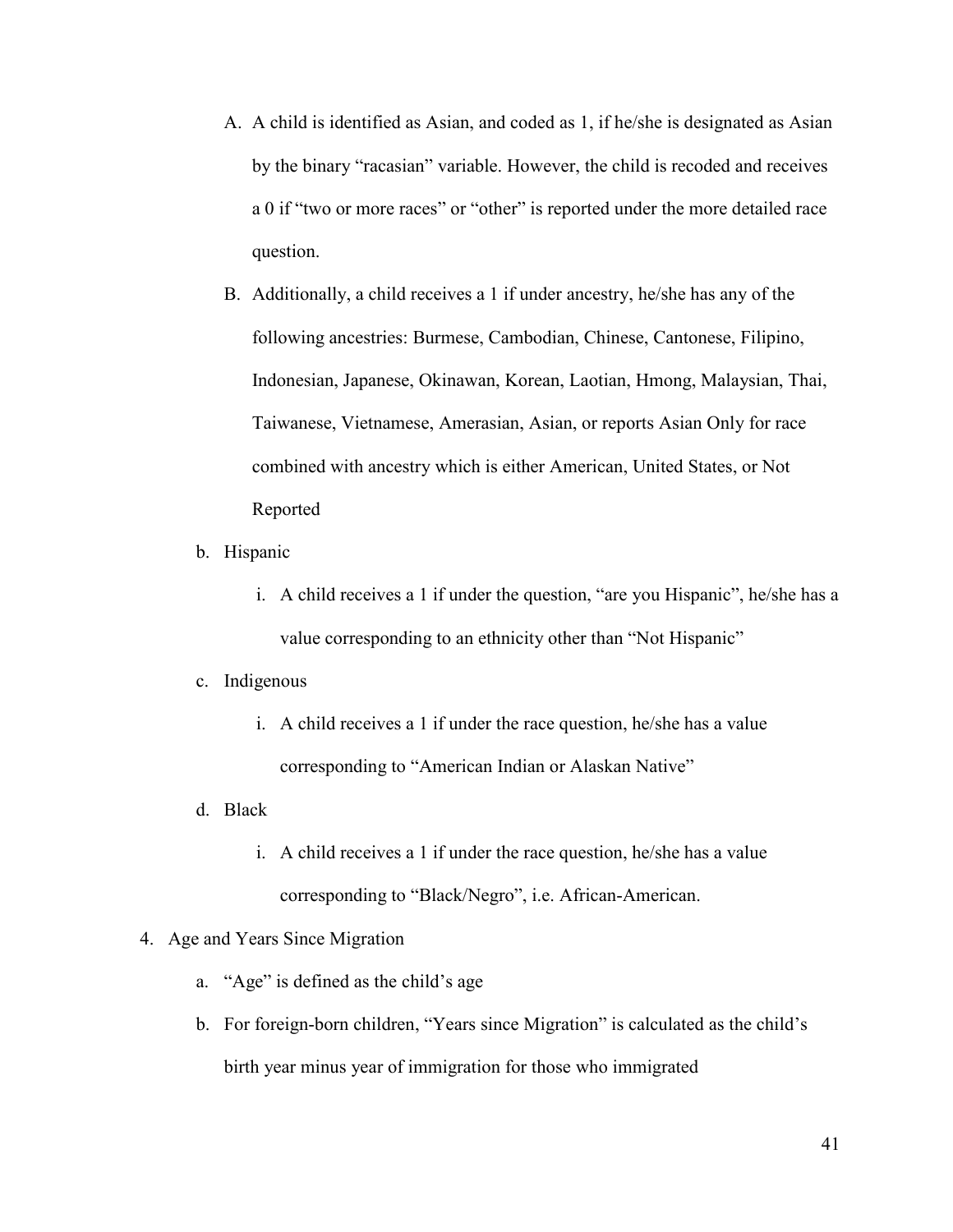- 5. How *concentration* is defined:
	- A. The linguistic concentration index is defined as the number of speakers of a language from a list of the twenty most common languages in a given metropolitan area, based on census definitions of metropolitan boundaries from the year 2000 (metarea). The determination of the number of speakers of given languages in a metropolitan area was done on the full sample, before restricting it to children. Further detail is provided in the ACS codebook and the IPUMS website.
	- B. If a child was a monolingual English speaker, but there was a modal language spoken in the household different from English, the child was assigned a concentration value corresponding to this language.
	- C. The 24 languages included in this calculation are: Spanish, Tagalog, Chinese, French, German, Vietnamese, Korean, Russian, Italian, Portuguese, Arabic, Hindi, Polish, Creole, Cantonese, Japanese, Mandarin, Greek, Hebrew, Navaho, Dutch, Pennsylvania Dutch, Yiddish, and Aleut-Eskimo.

#### 6. Same Ancestry

- a. A child receives a value of 1 for "Same Ancestry" if the ancestry code of the father is equivalent to that of the mother.
- b. 6 codes relating to Mexican ancestry and 2 for Chinese ancestry have been combined.
- c. As a robustness check all codes for Latin American and Caribbean Spanishspeaking countries were combined.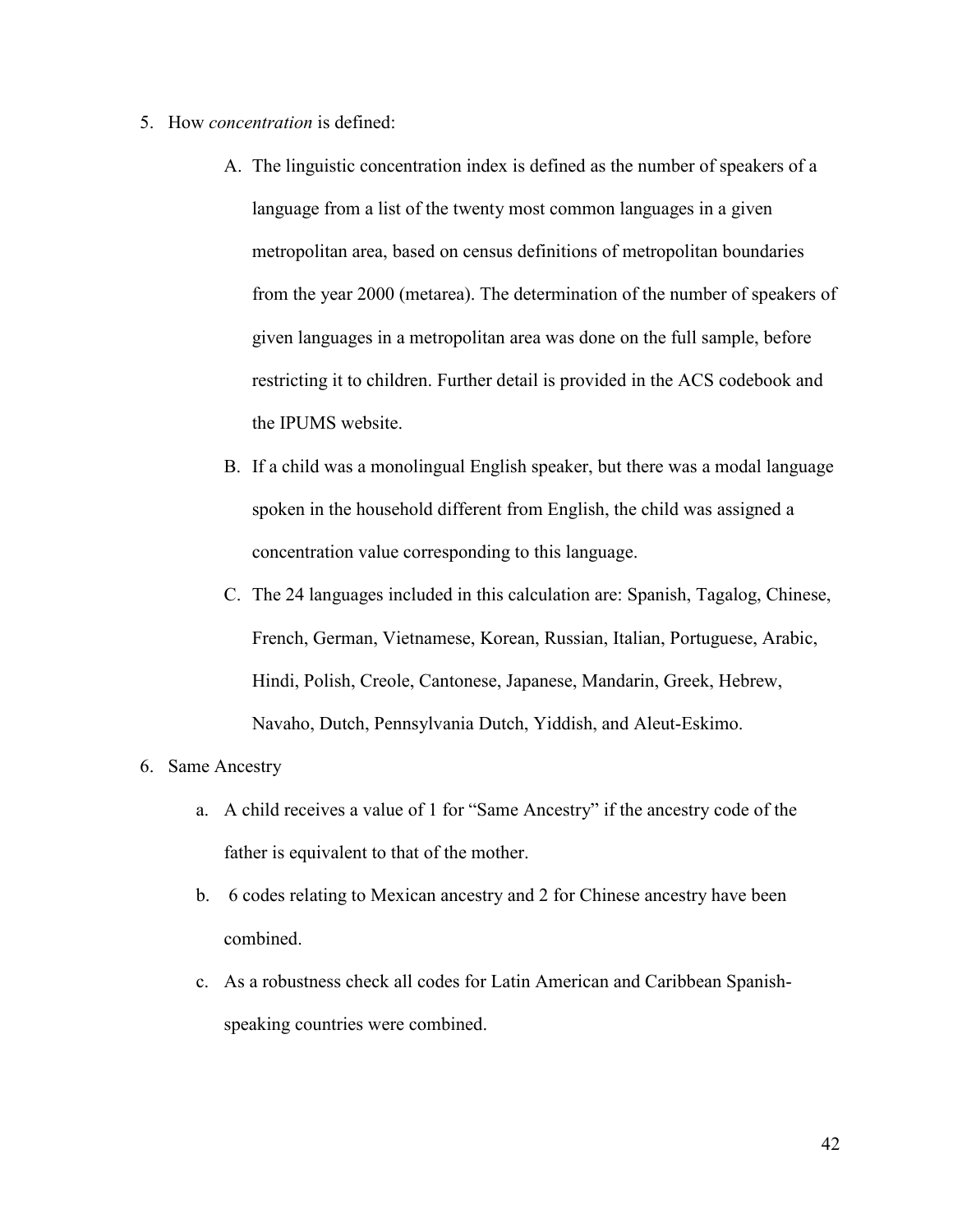- 7. Definition of New York City: New York City was defined to be composed of the following PUMAs (Public Use Microdata Areas):
	- A. Bronx: 3701-3710
	- B. Brooklyn: 4001-4018
	- C. Manhattan: 3801-3810
	- D. Queens: 4101-4114
	- E. Staten Island: 3901-3903

Source: Baruch College, City University of New York, Geoportal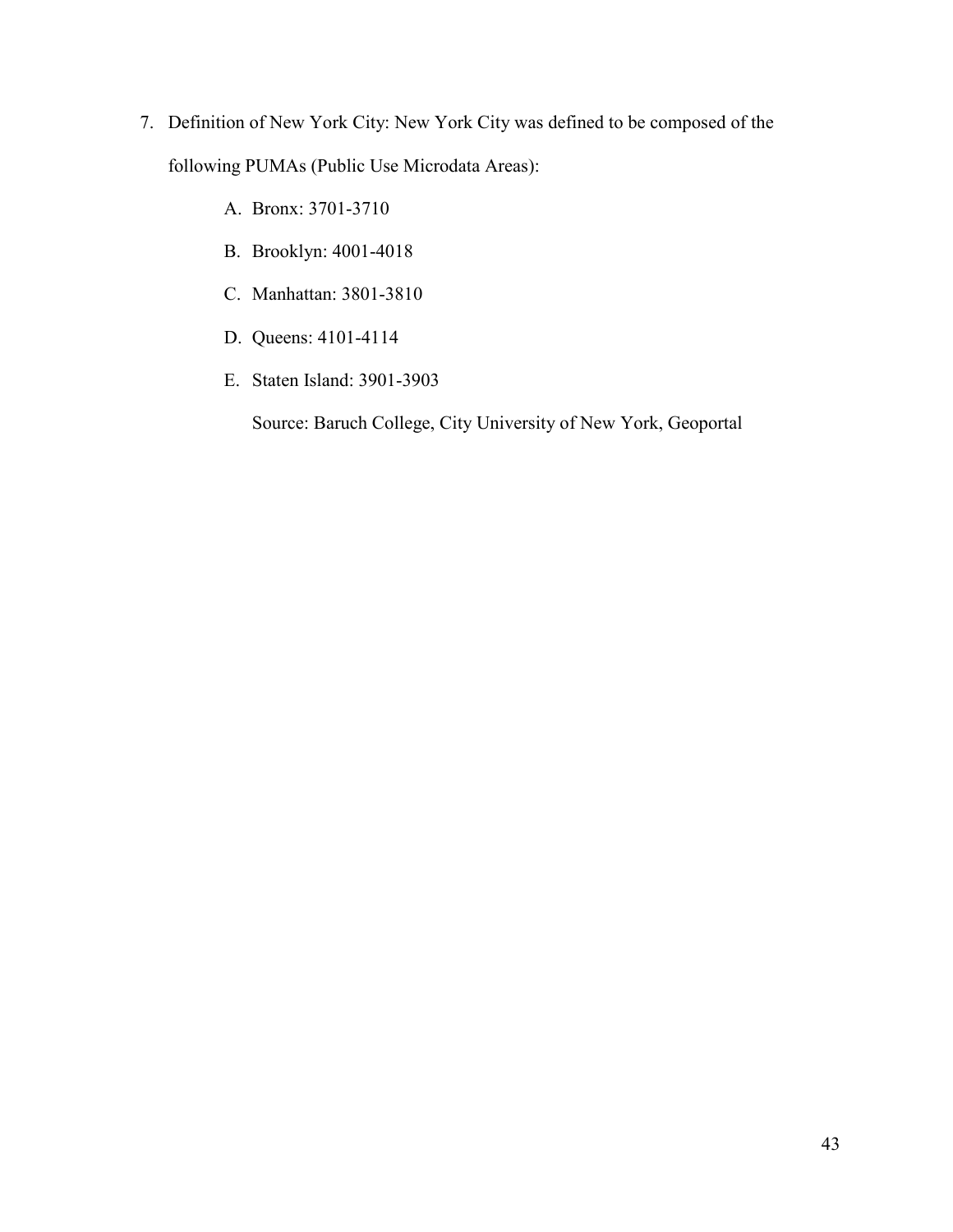**Appendix B: Supplemental Tables – Not for inclusion in the published version** 

| Concentration | Asian  | Chinese | Korean | Cuban  | Dominican | Mexican | Hispanic | Non-Hispanic |
|---------------|--------|---------|--------|--------|-----------|---------|----------|--------------|
| $0\%$         | 31.25  | 27.51   | 30.83  | 30.76  | 11.12     | 24.14   | 28.24    | 89.58        |
| $< 0.5\%$     | 18.50  | 21.74   | 25.83  | 0.37   | 0.35      | 0.15    | 0.40     | 3.56         |
| $0.5\% - 1\%$ | 15.33  | 19.12   | 10.41  | 0.18   | 0.16      | 0.05    | 0.14     | 1.45         |
| $1\% - 2\%$   | 13.90  | 11.52   | 22.39  | 0.98   | 1.07      | 0.41    | 0.60     | 1.46         |
| $2\% - 3\%$   | 7.24   | 7.71    | 5.98   | 2.53   | 3.13      | 0.84    | 1.30     | 0.84         |
| $3\% - 4\%$   | 4.59   | 3.08    | 3.73   | 1.32   | 1.32      | 1.00    | 1.12     | 0.50         |
| $4\% - 5\%$   | 3.53   | 5.45    | 0.20   | 3.11   | 4.18      | 1.61    | 1.93     | 0.43         |
| $5\% - 10\%$  | 5.07   | 3.12    | 0.18   | 17.80  | 33.86     | 6.40    | 9.30     | 0.98         |
| $10 + \%$     | 0.58   | 0.74    | 0.45   | 42.95  | 44.81     | 65.40   | 56.96    | 1.20         |
| <b>Total</b>  | 100.00 | 100.00  | 100.00 | 100.00 | 100.00    | 100.00  | 100.00   | 100.00       |

#### **Table B1: Concentration distribution by Group: Percent of Children in Each Race/Ethnicity group in the Concentration Categories, excluding New York City**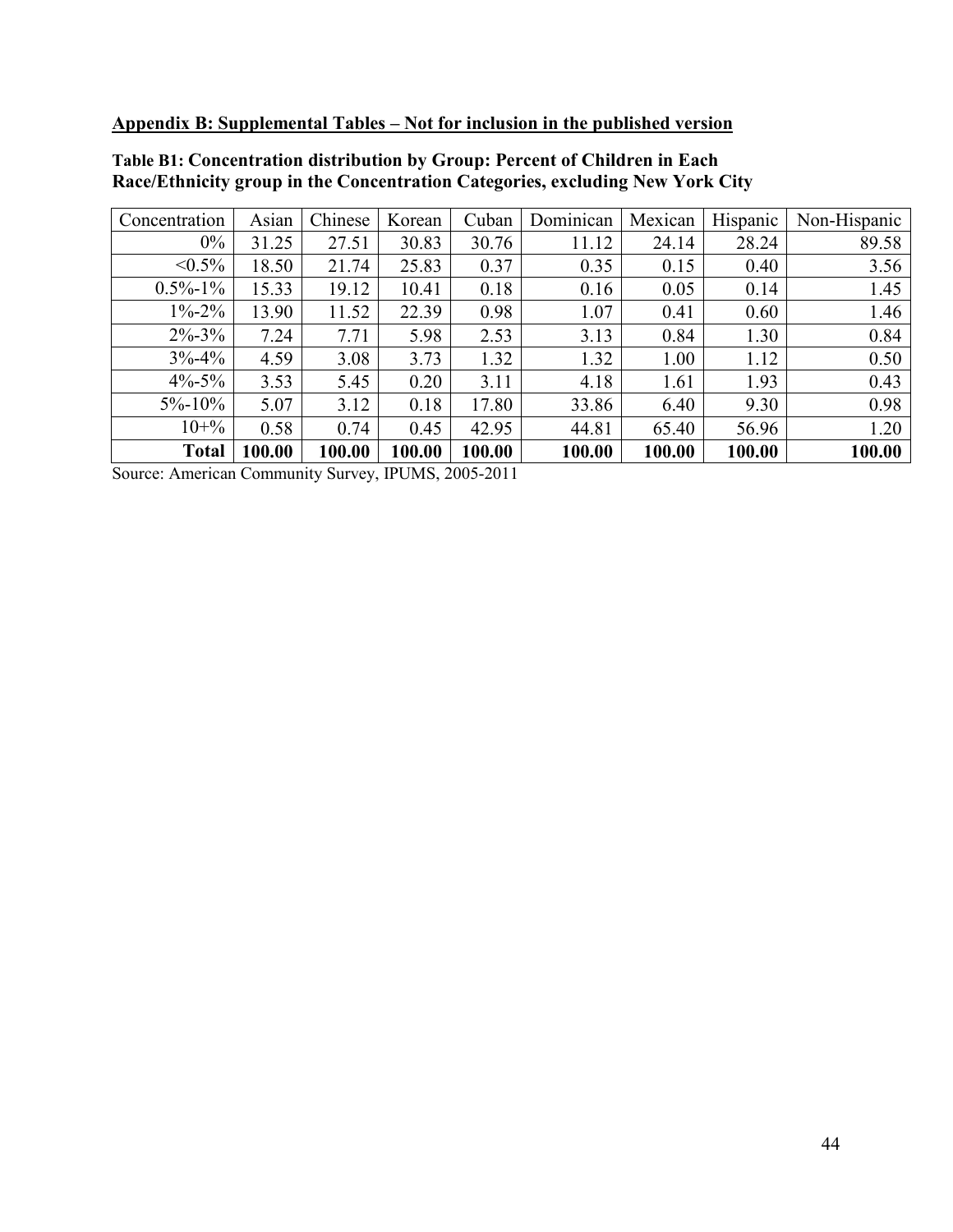|                      | Overall    | Overall    | Male       | Female     | Hispanic   | Non-Hispanic |
|----------------------|------------|------------|------------|------------|------------|--------------|
| Female               | $0.010**$  | $0.010**$  | (a)        | (a)        | $0.020**$  | $0.008**$    |
|                      | (26.80)    | (26.45)    |            |            | (16.64)    | (21.55)      |
| Foreign Born         | $0.057**$  | $0.039**$  | $0.036**$  | $0.043**$  | 0.003      | $0.061**$    |
| Grandparent          | (25.65)    | (17.44)    | (13.91)    | (14.23)    | (1.00)     | (16.59)      |
| 1+ Parent Prof.      | $-0.207**$ | $-0.193**$ | $-0.205**$ | $-0.179**$ | $-0.078**$ | $-0.391**$   |
|                      | (148.10)   | (135.61)   | (127.07)   | (99.84)    | (59.97)    | (101.03)     |
| 1+ Parent FB         | $0.402**$  | $0.386**$  | $0.380**$  | $0.393**$  | $0.500**$  | $0.317**$    |
|                      | (317.38)   | (299.30)   | (251.82)   | (220.29)   | (178.41)   | (229.65)     |
| Father Educ          | $-0.003**$ | $-0.003**$ | $-0.003**$ | $-0.003**$ | $-0.005**$ | $0.001**$    |
|                      | (26.34)    | (23.07)    | (20.19)    | (16.68)    | (24.17)    | (7.06)       |
| Mother Educ          | $-0.007**$ | $-0.007**$ | $-0.007**$ | $-0.007**$ | $-0.008**$ | $-0.005**$   |
|                      | (62.85)    | (60.77)    | (49.03)    | (47.47)    | (41.80)    | (33.68)      |
| <b>Same Ancestry</b> | $0.075**$  | $0.069**$  | $0.068**$  | $0.069**$  | $0.182**$  | $0.050**$    |
|                      | (144.70)   | (131.50)   | (109.35)   | (98.64)    | (74.94)    | (100.71)     |
| Child Order          | $-0.004**$ | $-0.005**$ | $-0.003**$ | $-0.006**$ | $-0.017**$ | $-0.001**$   |
|                      | (12.97)    | (13.80)    | (8.19)     | (13.65)    | (19.04)    | (3.38)       |
| Only Child           | 0.001      | $0.002**$  | $0.002**$  | 0.001      | 0.002      | $0.006**$    |
|                      | (1.09)     | (2.96)     | (3.26)     | (1.52)     | (0.93)     | (10.93)      |
| Asian                | $0.166**$  | $0.180**$  | $0.178**$  | $0.182**$  | (a)        | $0.212**$    |
|                      | (76.75)    | (82.08)    | (61.86)    | (67.45)    |            | (93.67)      |
| Hispanic             | $0.279**$  | $0.202**$  | $0.201**$  | $0.203**$  | (a)        | (a)          |
|                      | (212.12)   | (150.89)   | (114.96)   | (113.03)   |            |              |
| Concentration        | (a)        | $0.583**$  | $0.560**$  | $0.608**$  | $0.379**$  | $1.343**$    |
|                      |            | (118.61)   | (91.23)    | (92.91)    | (68.87)    | (62.95)      |
| cons                 | $0.335**$  | $0.316**$  | $0.332**$  | $0.310**$  | $0.360**$  | $0.446**$    |
|                      | (178.98)   | (161.79)   | (143.02)   | (117.0)    | (91.56)    | (112.24)     |
| $R^2$                | 0.57       | 0.58       | 0.58       | 0.58       | 0.49       | 0.35         |
| $\boldsymbol{N}$     | 2,595,812  | 2,595,812  | 1,334,757  | 1,261,055  | 426,041    | 2,169,771    |

#### **Table B2: Regression Analysis, excluding New York City Whether a child speaks a language at home other than English**

Note: t-statistics in parentheses

\* significant at 5% level, \*\* significant at 1% level.

(a) variable not entered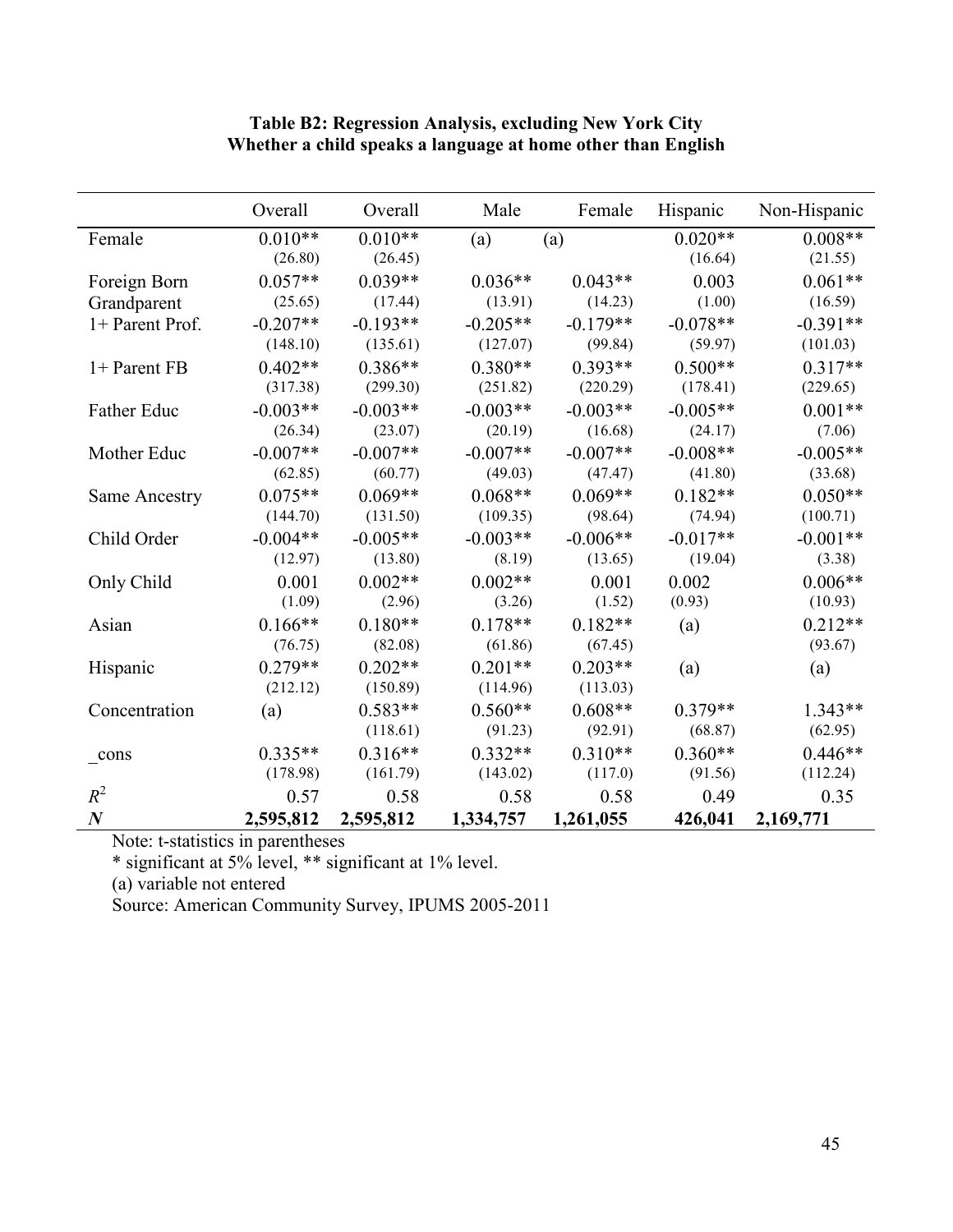|                    | Asian      | Chinese    | Korean     | Cuban      | Dominican  | Mexican    |
|--------------------|------------|------------|------------|------------|------------|------------|
| Female             | $0.027**$  | $0.025**$  | $0.041**$  | 0.022      | 0.020      | $0.018**$  |
|                    | (8.98)     | (5.01)     | (5.87)     | (1.68)     | (1.70)     | (12.42)    |
| Foreign Born       | $-0.008$   | $0.077**$  | 0.009      | 0.035      | 0.011      | $-0.001$   |
| Grandparent        | (1.11)     | (7.22)     | (0.37)     | (1.35)     | (0.44)     | (0.41)     |
| 1+ Parent Prof.    | $-0.232**$ | $-0.174**$ | $-0.164**$ | $-0.187**$ | $-0.078**$ | $-0.065**$ |
|                    | (44.32)    | (16.96)    | (15.77)    | (10.02)    | (6.68)     | (43.52)    |
| 1+ Parent FB       | $0.477**$  | $0.434**$  | $0.341**$  | $0.241**$  | $0.396**$  | $0.525**$  |
|                    | (89.51)    | (43.56)    | (25.89)    | (12.83)    | (11.66)    | (138.26)   |
| <b>Father Educ</b> | $0.005**$  | $-0.000$   | $0.006**$  | $-0.012**$ | $-0.008**$ | $-0.005**$ |
|                    | (6.68)     | (0.35)     | (2.99)     | (4.45)     | (3.41)     | (16.98)    |
| Mother Educ        | $-0.013**$ | $-0.006**$ | $-0.012**$ | $-0.004$   | $-0.008**$ | $-0.008**$ |
|                    | (20.02)    | (5.61)     | (5.04)     | (1.40)     | (2.64)     | (34.02)    |
| Same Ancestry      | $0.180**$  | $0.289**$  | $0.486**$  | $0.282**$  | $0.183**$  | $0.190**$  |
|                    | (32.76)    | (30.42)    | (39.64)    | (13.51)    | (10.10)    | (52.99)    |
| Child Order        | $-0.016**$ | $-0.026**$ | $-0.032**$ | $-0.001$   | $-0.038**$ | $-0.015**$ |
|                    | (6.49)     | (6.27)     | (4.58)     | (0.06)     | (5.41)     | (15.42)    |
| Only Child         | $0.035**$  | $0.050**$  | 0.035      | $0.043**$  | $-0.023$   | $-0.005**$ |
|                    | (7.78)     | (7.95)     | (3.98)     | (2.89)     | (1.58)     | (2.63)     |
| Concentration      | $0.204*$   | $1.482**$  | $1.517**$  | $0.781**$  | $0.805**$  | $0.300**$  |
|                    | (2.18)     | (8.93)     | (2.63)     | (16.35)    | (7.24)     | (47.90)    |
| $_{\rm cons}$      | $0.348**$  | $0.255**$  | $0.184**$  | $0.518**$  | $0.543**$  | $0.331**$  |
|                    | (29.10)    | (14.89)    | (4.65)     | (8.69)     | (11.91)    | (62.51)    |
| $R^2$              | 0.20       | 0.36       | 0.45       | 0.37       | 0.29       | 0.50       |
| $\boldsymbol{N}$   | 91,932     | 27,819     | 13,402     | 6,135      | 4,309      | 268,043    |

#### **Table B3: Regression by Ethnicity, excluding New York City Whether a child speaks a language at home other than English**

Note: t-statistics in parentheses

\*significant at 5% level, \*\* significant at 1% level